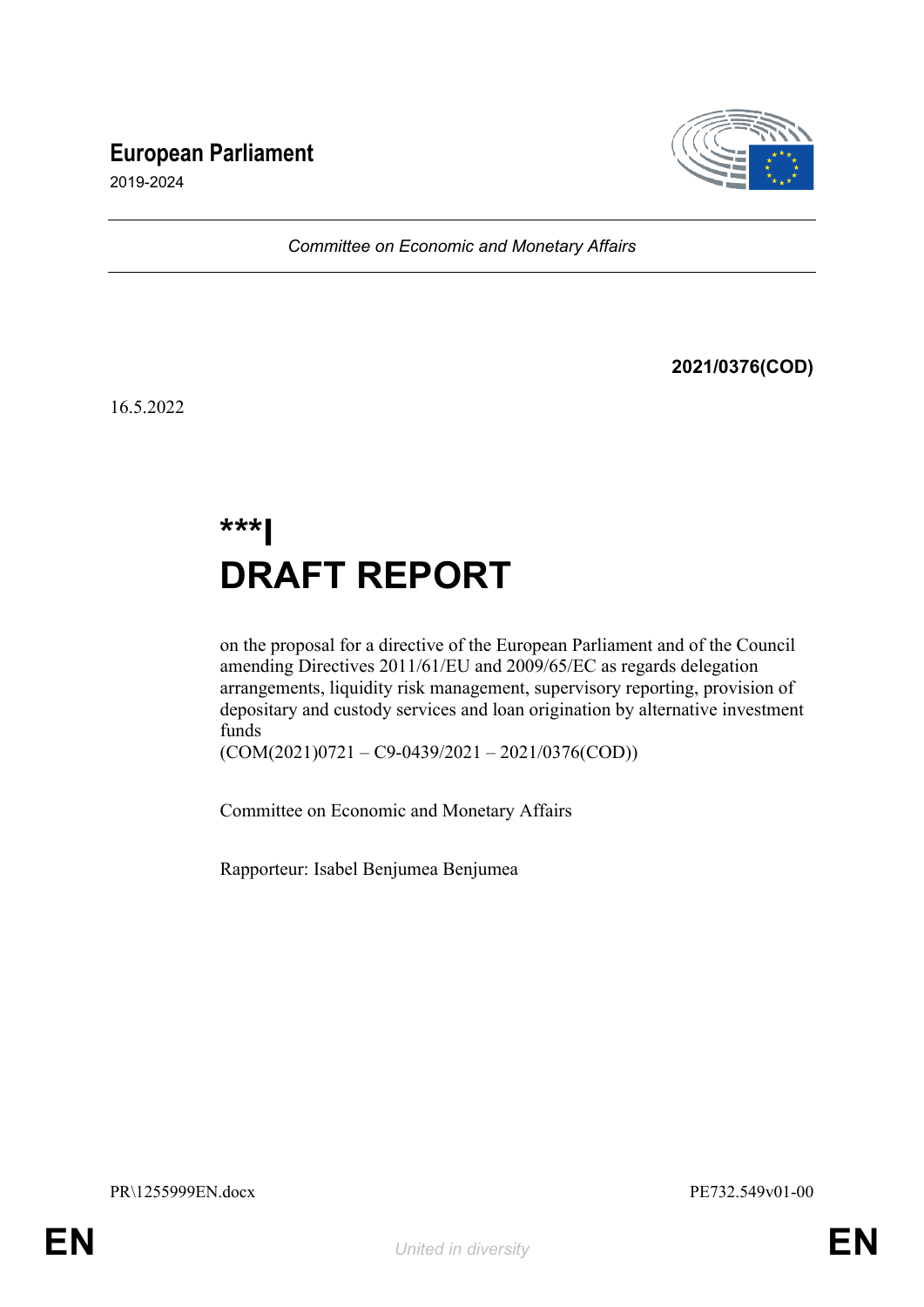# *Symbols for procedures*

- \* Consultation procedure
- Consent procedure
- \*\*\*I Ordinary legislative procedure (first reading)<br>\*\*\*II Ordinary legislative procedure (second reading)
- \*\*\*II Ordinary legislative procedure (second reading)
- Ordinary legislative procedure (third reading)

(The type of procedure depends on the legal basis proposed by the draft act.)

#### *Amendments to a draft act*

#### **Amendments by Parliament set out in two columns**

Deletions are indicated in *bold italics* in the left-hand column. Replacements are indicated in *bold italics* in both columns. New text is indicated in *bold italics* in the right-hand column.

The first and second lines of the header of each amendment identify the relevant part of the draft act under consideration. If an amendment pertains to an existing act that the draft act is seeking to amend, the amendment heading includes a third line identifying the existing act and a fourth line identifying the provision in that act that Parliament wishes to amend.

#### **Amendments by Parliament in the form of a consolidated text**

New text is highlighted in *bold italics*. Deletions are indicated using either the symbol or strikeout. Replacements are indicated by highlighting the new text in *bold italics* and by deleting or striking out the text that has been replaced.

By way of exception, purely technical changes made by the drafting departments in preparing the final text are not highlighted.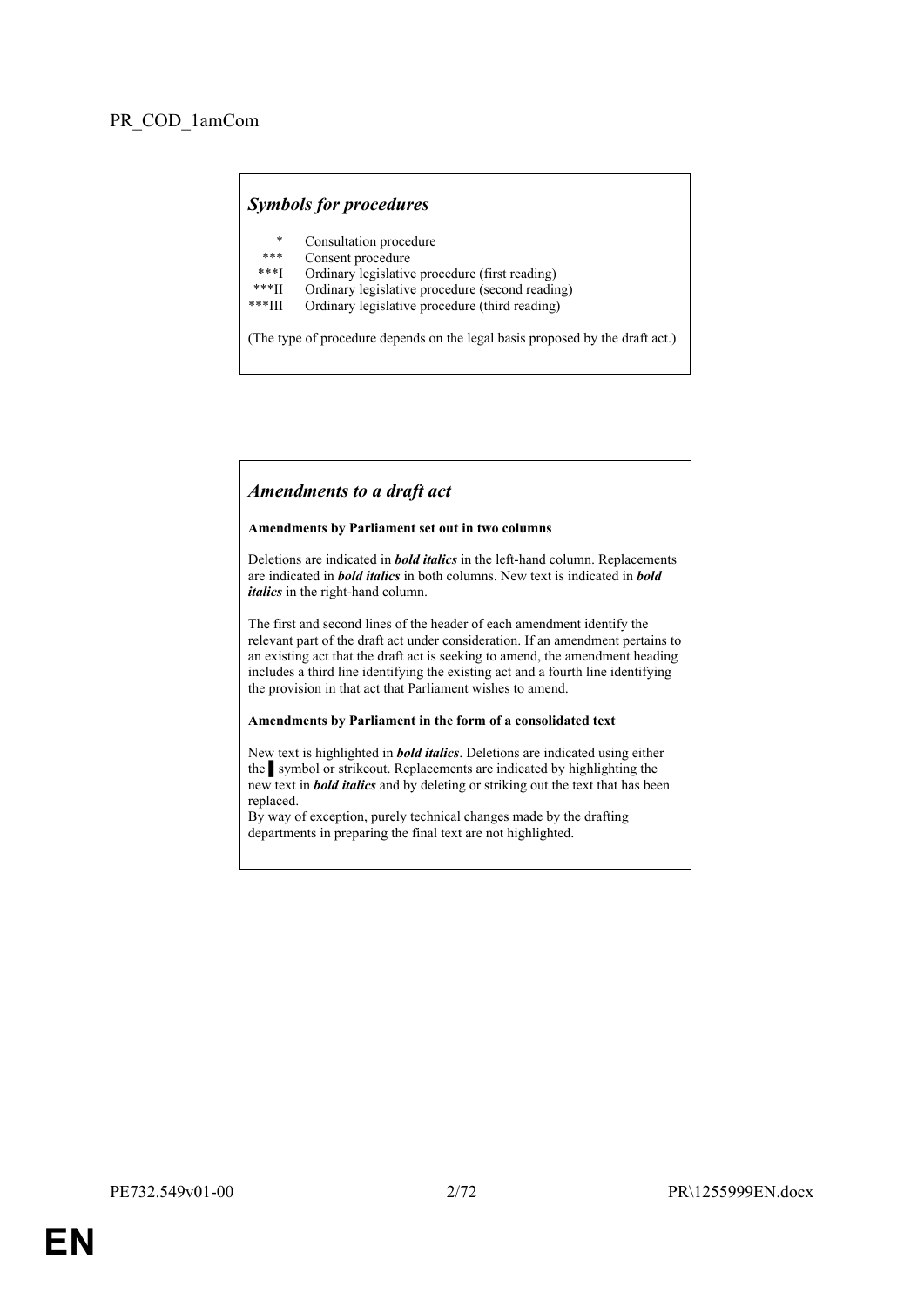# **CONTENTS**

| Page |
|------|
|      |
| -70  |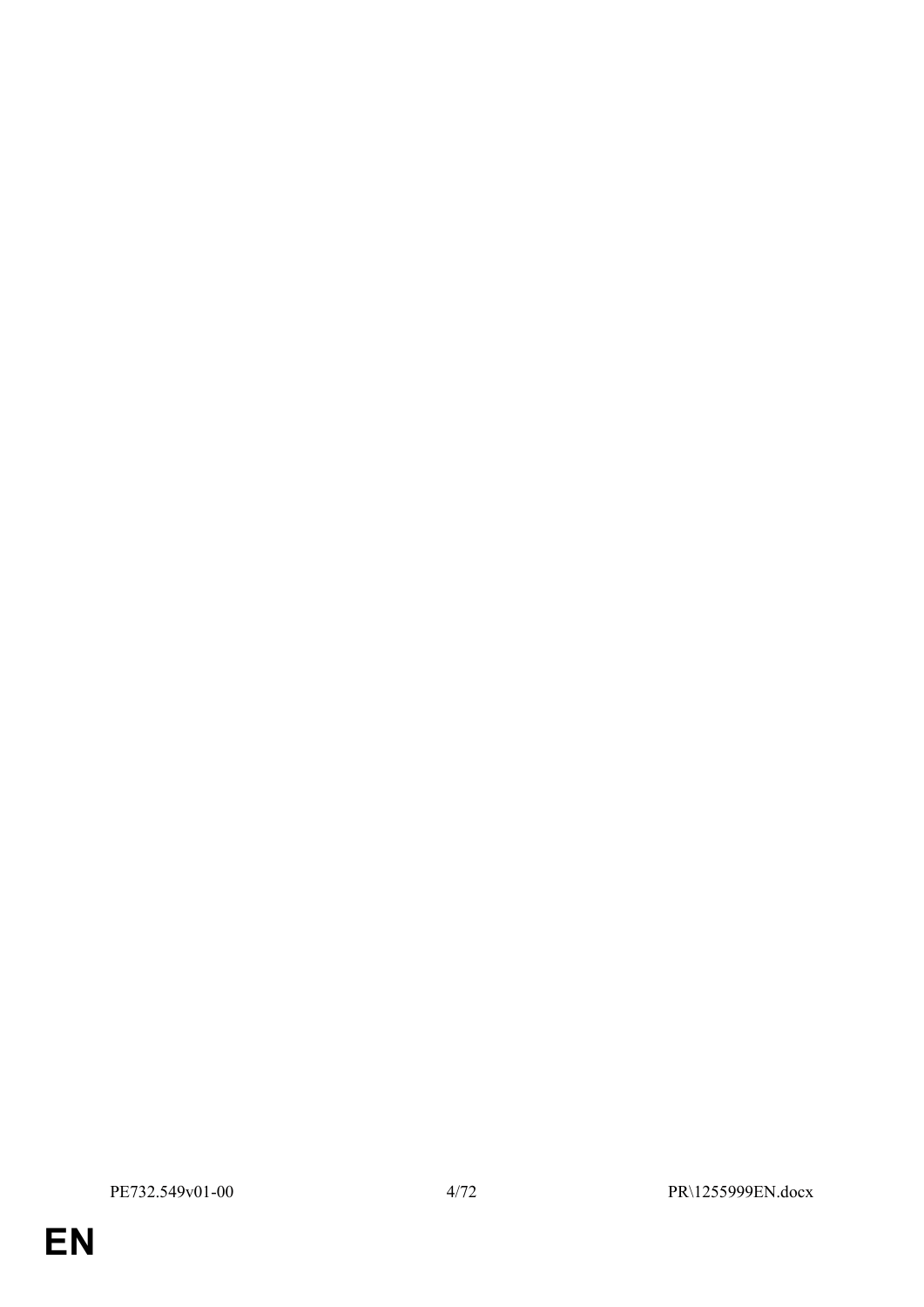# <span id="page-4-0"></span>**DRAFT EUROPEAN PARLIAMENT LEGISLATIVE RESOLUTION**

**on the proposal for a directive of the European Parliament and of the Council amending Directives 2011/61/EU and 2009/65/EC as regards delegation arrangements, liquidity risk management, supervisory reporting, provision of depositary and custody services and loan origination by alternative investment funds (COM(2021)0721 – C9-0439/2021 – 2021/0376(COD))**

# **(Ordinary legislative procedure: first reading)**

*The European Parliament*,

- having regard to the Commission proposal to Parliament and the Council (COM(2021)0721),
- having regard to Article 294(2) and Article 114 of the Treaty on the Functioning of the European Union, pursuant to which the Commission submitted the proposal to Parliament (C9-0439/2021),
- having regard to Article 294(3) of the Treaty on the Functioning of the European Union,
- having regard to the opinion of the Committee on Legal Affairs on the use of delegated acts,
- having regard to Rules 59, 40 and 41 of its Rules of Procedure,
- having regard to the report of the Committee on Economic and Monetary Affairs (A9-0000/2022),
- 1. Adopts its position at first reading hereinafter set out;
- 2. Approves its statement annexed to this resolution;
- 3. Calls on the Commission to refer the matter to Parliament again if it replaces, substantially amends or intends to substantially amend its proposal;
- 4. Instructs its President to forward its position to the Council, the Commission and the national parliaments.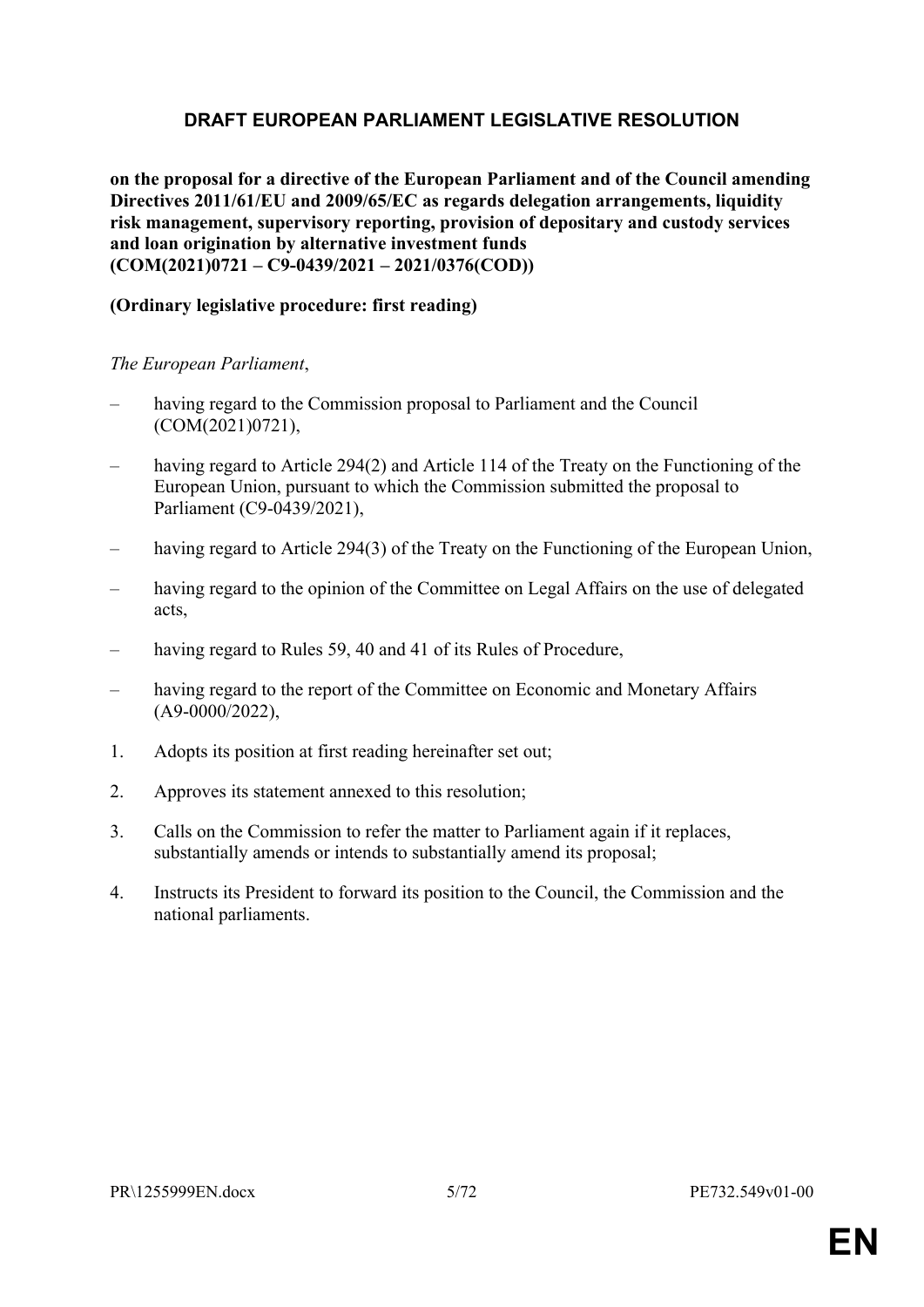### **Proposal for a directive Recital 3**

### *Text proposed by the Commission Amendment*

(3) To increase the efficiency of AIFM activities, the list of authorised ancillary services set out in Article 6(4) of Directive 2011/61/EU should be extended to include benchmark administration governed by Regulation (EU) 2016/1011 of the European Parliament and of the Council<sup>27</sup> and credit servicing governed by Directive 2021/…./EU of the European Parliament and of the Council*.* 28

 $\mathcal{L}_\text{max}$  , and the contract of the contract of the contract of the contract of the contract of the contract of

(3) To increase the efficiency of AIFM activities, the list of authorised ancillary services set out in Article 6(4) of Directive 2011/61/EU should be extended to include benchmark administration governed by Regulation (EU) 2016/1011 of the European Parliament and of the Council<sup>27</sup> and credit servicing governed by Directive 2021/…./EU of the European Parliament and of the Council<sup>28</sup>*and any other ancillary service which is not regulated as an investment service under Directive 2014/65/EU, which represents a continuation of the services already undertaken by the AIFM or a use of internal competences, and which does not create conflicts of interest that could not be managed by additional rules.*

Or. en

**Amendment 2**

**Proposal for a directive Recital 4**

 $27$  Regulation (EU) 2016/1011 of the European Parliament and of the Council of 8 June 2016 on indices used as benchmarks in financial instruments and financial contracts or to measure the performance of investment funds and amending Directives 2008/48/EC and 2014/17/EU and Regulation (EU) No 596/2014 (OJ L 171, 29.6.2016, p. 1–65).

<sup>&</sup>lt;sup>28</sup> OJ C,, p.

 $27$  Regulation (EU) 2016/1011 of the European Parliament and of the Council of 8 June 2016 on indices used as benchmarks in financial instruments and financial contracts or to measure the performance of investment funds and amending Directives 2008/48/EC and 2014/17/EU and Regulation (EU) No 596/2014 (OJ L 171, 29.6.2016, p. 1–65).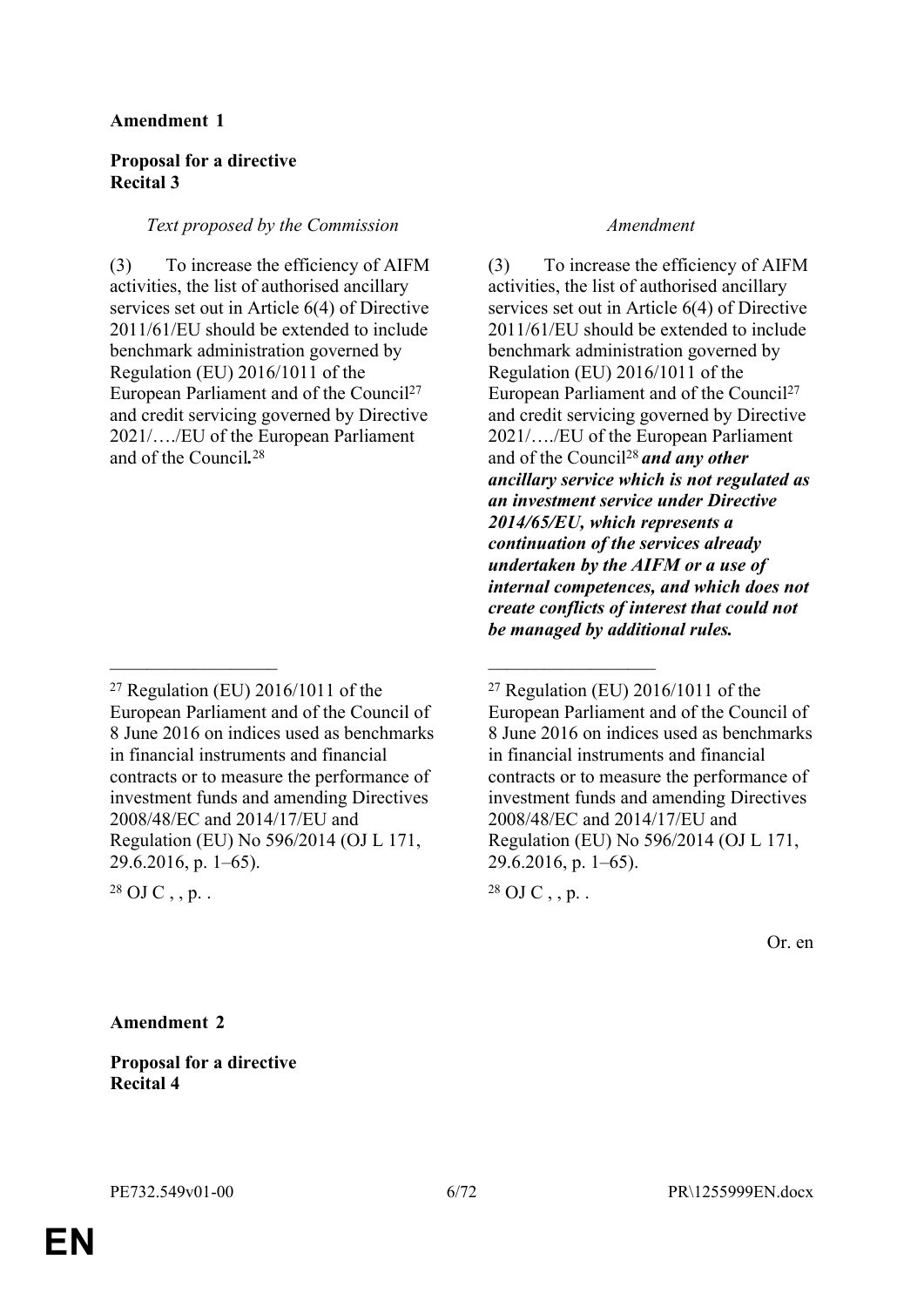# *Text proposed by the Commission Amendment*

(4) To ensure legal *certainly* it should be clarified that AIFMs providing ancillary services involving financial instruments are subject to the rules laid down in Directive 2014/65/EU of the European Parliament and of the Council<sup>29</sup>. With regard to other assets, which are not financial instruments, AIFMs should be required to comply with the requirements of Directive 2011/61/EU.

 $\mathcal{L}_\text{max}$  , and the contract of the contract of the contract of the contract of the contract of the contract of

(4) To ensure legal *certainty,* it should be clarified that AIFMs providing ancillary services involving financial instruments are subject to the rules laid down in Directive 2014/65/EU of the European Parliament and of the Council<sup>29</sup>. With regard to other assets, which are not financial instruments, AIFMs should be required to comply with the requirements of Directive 2011/61/EU.

Or. en

#### **Amendment 3**

#### **Proposal for a directive Recital 6**

*Text proposed by the Commission Amendment*

*(6) To develop a reliable overview of delegation activities in the Union governed by Article 20 of Directive 2011/61/EU and to inform future policy decisions or supervisory actions, competent authorities should provide the European Securities and Markets Authority ('ESMA') with delegation notifications where an AIFM delegates more portfolio management, or risk management functions of the AIF, than it manages itself to entities located in third countries.*

*deleted*

<sup>29</sup> Directive 2014/65/EU of the European Parliament and of the Council of 15 May 2014 on markets in financial instruments and amending Directive 2002/92/EC and Directive 2011/61/EU (OJ L 173, 12.6.2014, p. 349).

<sup>29</sup> Directive 2014/65/EU of the European Parliament and of the Council of 15 May 2014 on markets in financial instruments and amending Directive 2002/92/EC and Directive 2011/61/EU (OJ L 173, 12.6.2014, p. 349).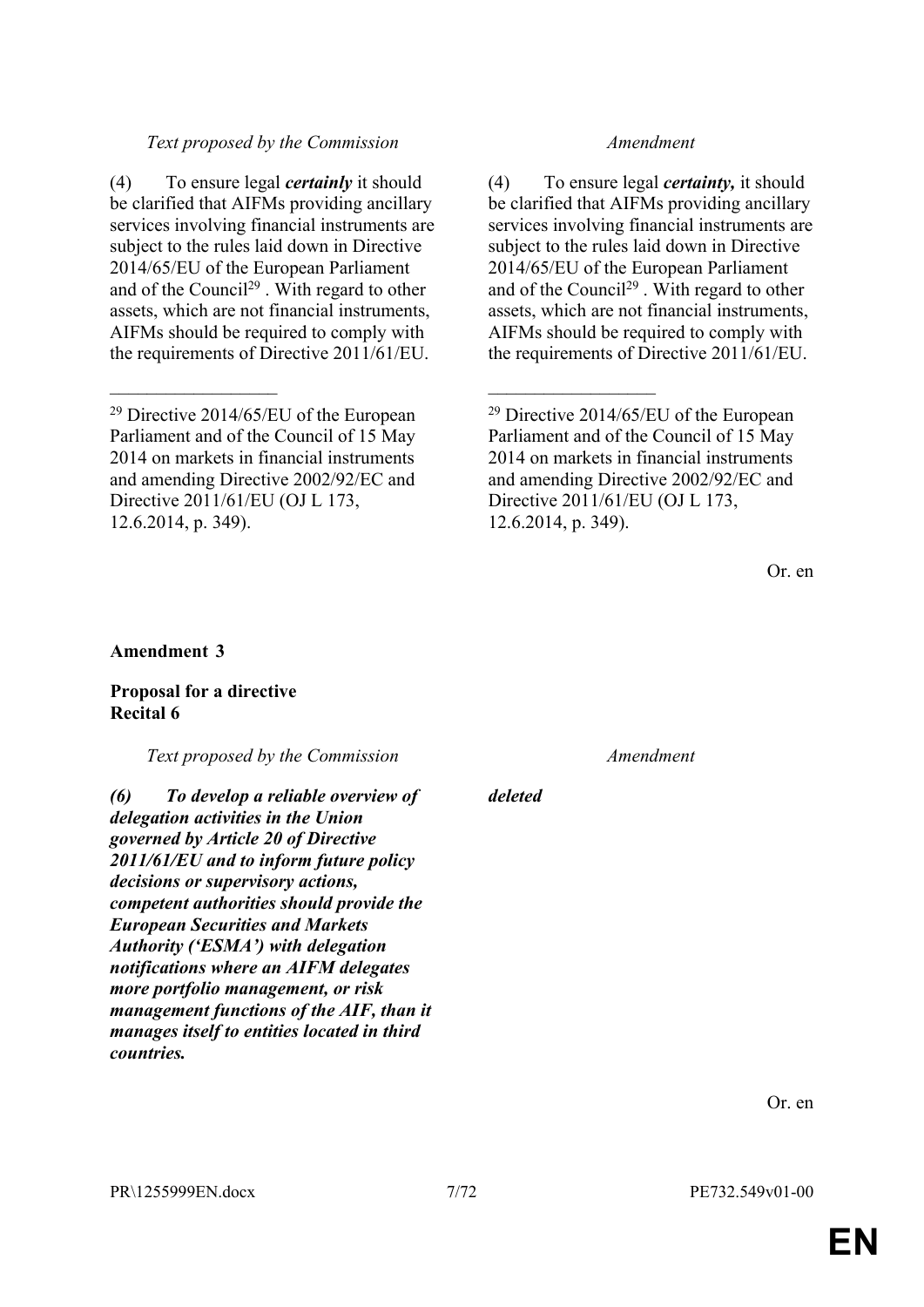#### **Proposal for a directive Recital 7**

*Text proposed by the Commission Amendment*

*deleted*

*(7) In order to ensure consistent harmonisation of the notification process in the area of delegation, power should be delegated to the Commission to adopt regulatory technical standards by means of delegated acts pursuant to Article 290 of the Treaty on the Functioning of the European Union (TFEU) in accordance with Articles 10 to 14 of Regulation (EU) No 1095/2010 of the European Parliament and of the Council<sup>30</sup> to specify the contents, forms and procedures to standardise the notification process of the AIFMs' delegation arrangements. The notification form should contain data fields indicating the activities making up the risk and portfolio management functions in order to determine whether an AIFM has delegated more of such functions than it has retained. Those regulatory technical standards should be adopted on the basis of a draft developed by ESMA.*

*\_\_\_\_\_\_\_\_\_\_\_\_\_\_\_\_\_\_*

**EN**

*<sup>30</sup> Regulation (EU) No 1095/2010 of the European Parliament and of the Council of 24 November 2010 establishing a European Supervisory Authority (European Securities and Markets Authority), amending Decision No 716/2009/EC and repealing Commission Decision 2009/77/EC (OJ L 331, 15.12.2010, p. 84).*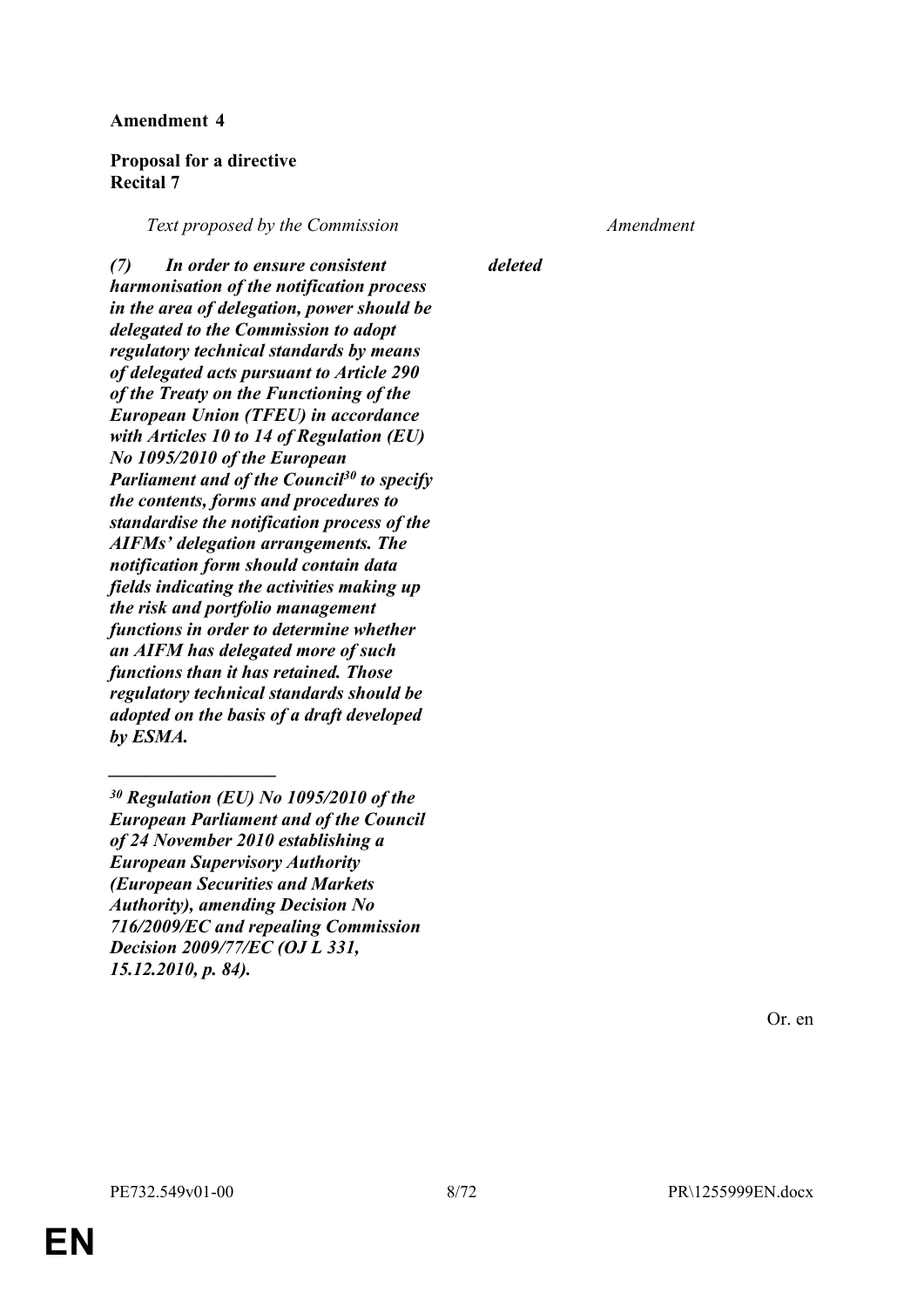# **Proposal for a directive Recital 7 a (new)**

*Text proposed by the Commission Amendment*

*(7a) The marketing of AIFs is not always conducted by the AIFM directly but by one or several distributors either on behalf of the AIFM or on their own behalf. There could also be cases where an independent financial advisor markets a fund without the AIFM's knowledge. Most fund distributors are subject to regulatory requirements pursuant to Directive 2014/65/EU or Directive 2016/97/EU, which define the scope and extent of their responsibilities towards their own clients. Directive 2011/61/EU should therefore acknowledge the diversity of distribution arrangements and distinguish between arrangements whereby a distributor operates on behalf of the AIFM, which should be considered to be a delegation arrangement, and arrangements whereby a distributor acts on its own behalf, in which case the provisions of that Directive regarding delegation should not apply.*

Or. en

#### **Amendment 6**

### **Proposal for a directive Recital 9**

### *Text proposed by the Commission Amendment*

(9) Common rules should *also* be laid down to establish an efficient internal market for loan-originating AIFs, to ensure a uniform level of investor protection in the Union, to make it possible for AIFs to develop their activities by originating loans in all Member States of the Union and to

(9) *Investment funds providing loans can be a source of alternative financing for the real economy. Indeed, such funds can provide critical funding for Union small and medium-sized enterprises for which traditional lending sources are more difficult to access. Moreover, the* 

PR\1255999EN.docx 9/72 PE732.549v01-00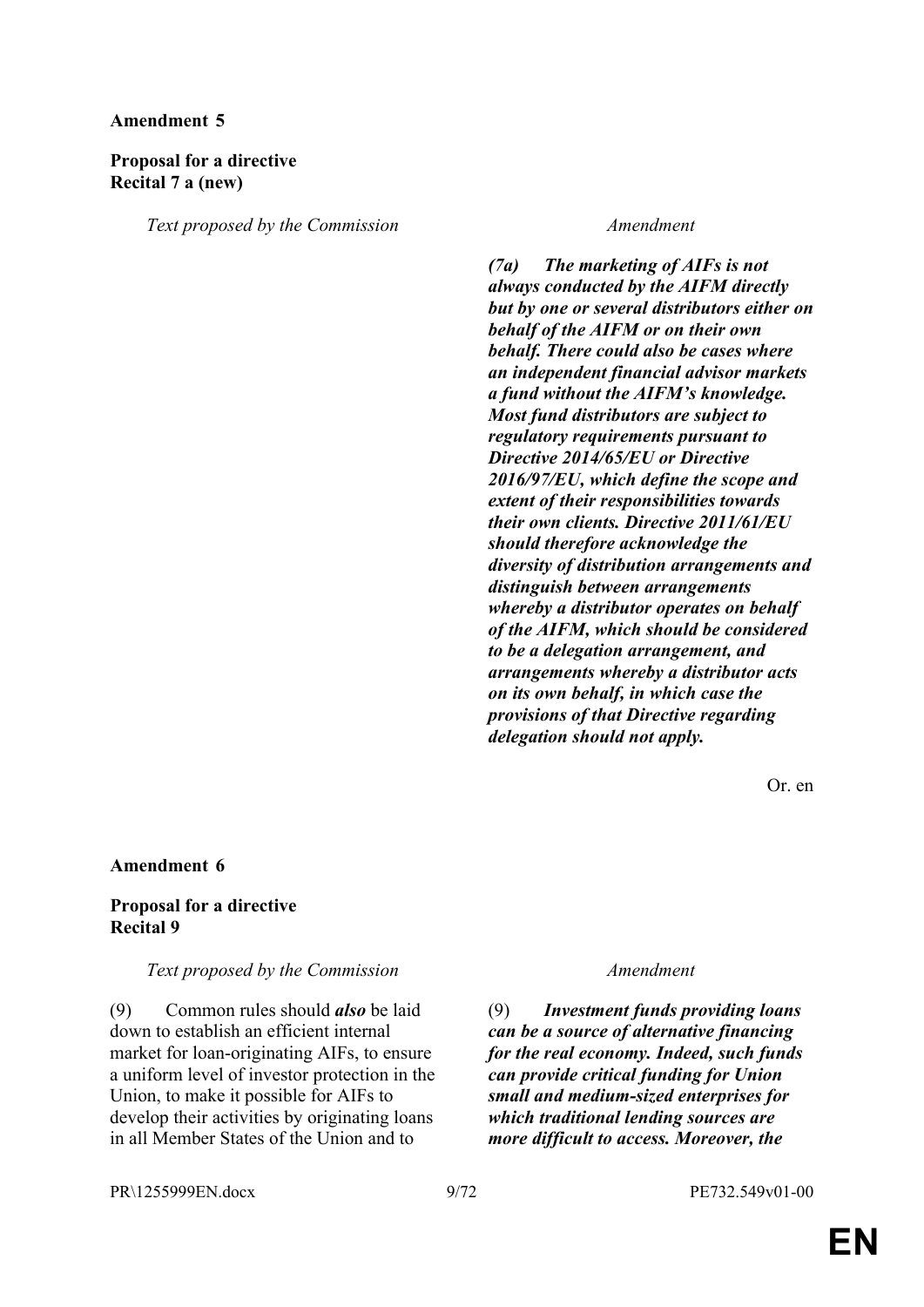facilitate the access to finance by EU companies, a key objective of the Capital Markets Union ('CMU').<sup>31</sup> However, given the fast-growing private credit market, it is necessary to address the potential micro risks and macro prudential risks that loan originating AIFs could pose and spread to the broader financial system. The rules applicable to AIFMs managing loanoriginating funds should be harmonised in order to improve risk management across the financial market and increase transparency for investors.

 $\mathcal{L}_\text{max}$  , and the contract of the contract of the contract of the contract of the contract of the contract of

*value of private credit should be recognised in promoting investor confidence in the Union market. However, diverging national regulatory approaches hinder the establishment of an efficient internal market for loanoriginating AIFs by promoting regulatory arbitrage and varying levels of investor protection.* Common rules should *therefore* be laid down to establish an efficient internal market for loanoriginating AIFs, to ensure a uniform level of investor protection in the Union, to make it possible for AIFs to develop their activities by originating loans in all Member States of the Union and to facilitate the access to finance by EU companies, a key objective of the Capital Markets Union ('CMU').<sup>31</sup> However, given the fast-growing private credit market, it is necessary to address the potential micro risks and macro prudential risks that loan originating AIFs could pose and spread to the broader financial system. The rules applicable to AIFMs managing loanoriginating funds should be harmonised in order to improve risk management across the financial market and increase transparency for investors. *However, it should be recalled that Directive 2011/61/EU does not regulate specific investment products.*

<sup>&</sup>lt;sup>31</sup> Communication from the Commission to the European Parliament, the Council, the European Economic and Social Committee and the Committee of the Regions, A Capital Markets Union for people and businesses-new action plan (COM/2020/590 final).

<sup>&</sup>lt;sup>31</sup> Communication from the Commission to the European Parliament, the Council, the European Economic and Social Committee and the Committee of the Regions, A Capital Markets Union for people and businesses-new action plan (COM/2020/590 final).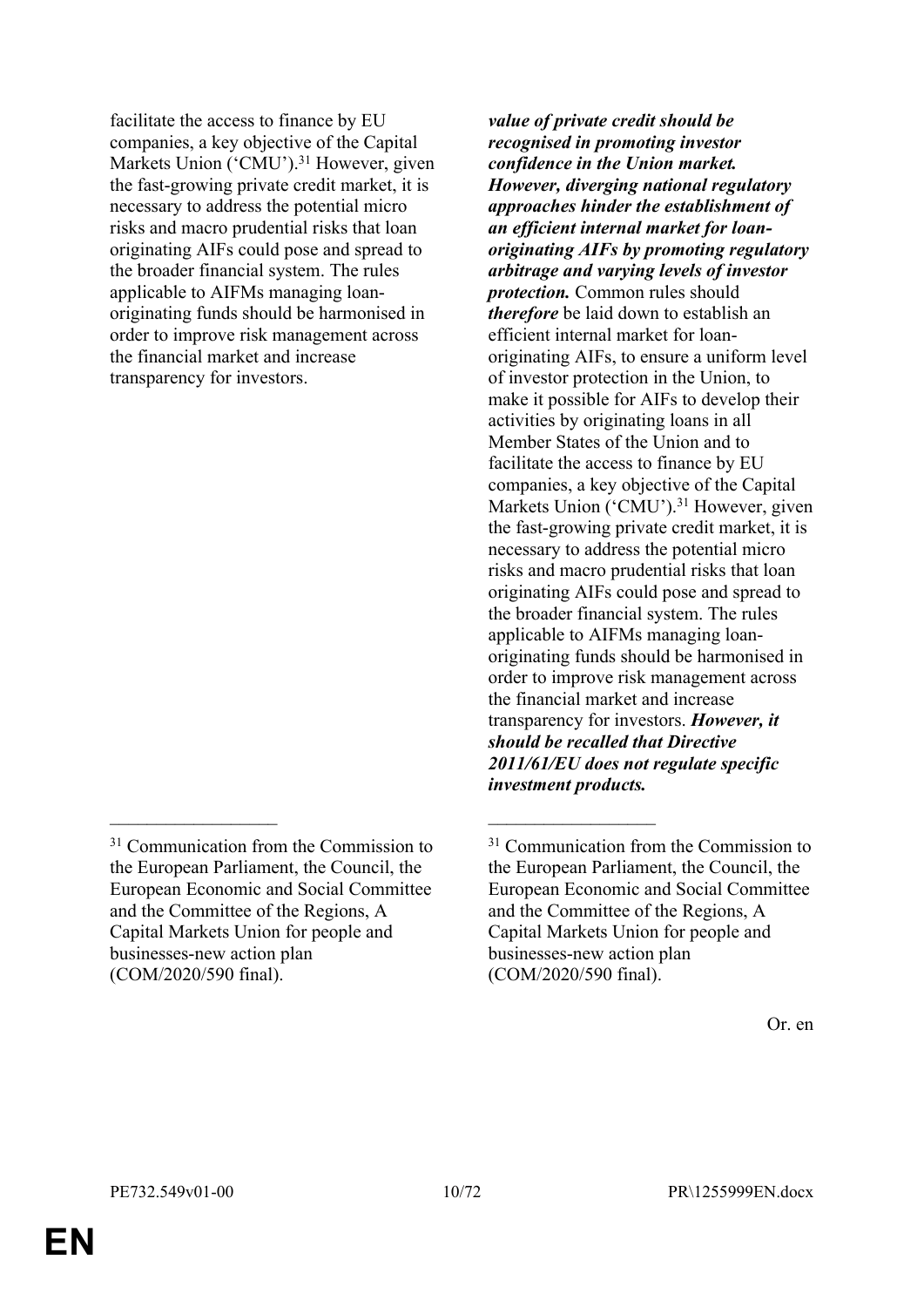### **Proposal for a directive Recital 12**

#### *Text proposed by the Commission Amendment*

(12) In order to limit conflicts of interest, AIFMs and their staff should not receive loans from loan-originating AIFs that they manage. Similarly, the AIF's depositary and its staff or the AIFM's delegate and its staff should be prohibited from receiving loans from the associated AIFs.

(12) In order to limit conflicts of interest, AIFMs and their staff should not receive loans from loan-originating AIFs that they manage. Similarly, the AIF's depositary and its staff or the AIFM's delegate and its staff *or entities within the same group as the AIFM and their staff* should be prohibited from receiving loans from the associated AIFs.

Or. en

#### **Amendment 8**

# **Proposal for a directive Recital 13**

#### *Text proposed by the Commission Amendment*

(13) Directive 2011/61/EU should recognise the right of AIFs to originate loans and trade those loans on the secondary market. *To avert moral hazard and maintain the general credit quality of loans originated by AIF's, such loans* should *be subject to risk retention requirements to avoid situations in* which loans are originated with the sole purpose of selling them.

(13) Directive 2011/61/EU should recognise the right of AIFs to originate loans and trade those loans on the secondary market. *However, AIFs* should *not follow an originate-to-distribute investment strategy, namely an investment strategy under* which loans are originated with the sole purpose of selling them.

Or. en

### **Amendment 9**

# **Proposal for a directive Recital 14**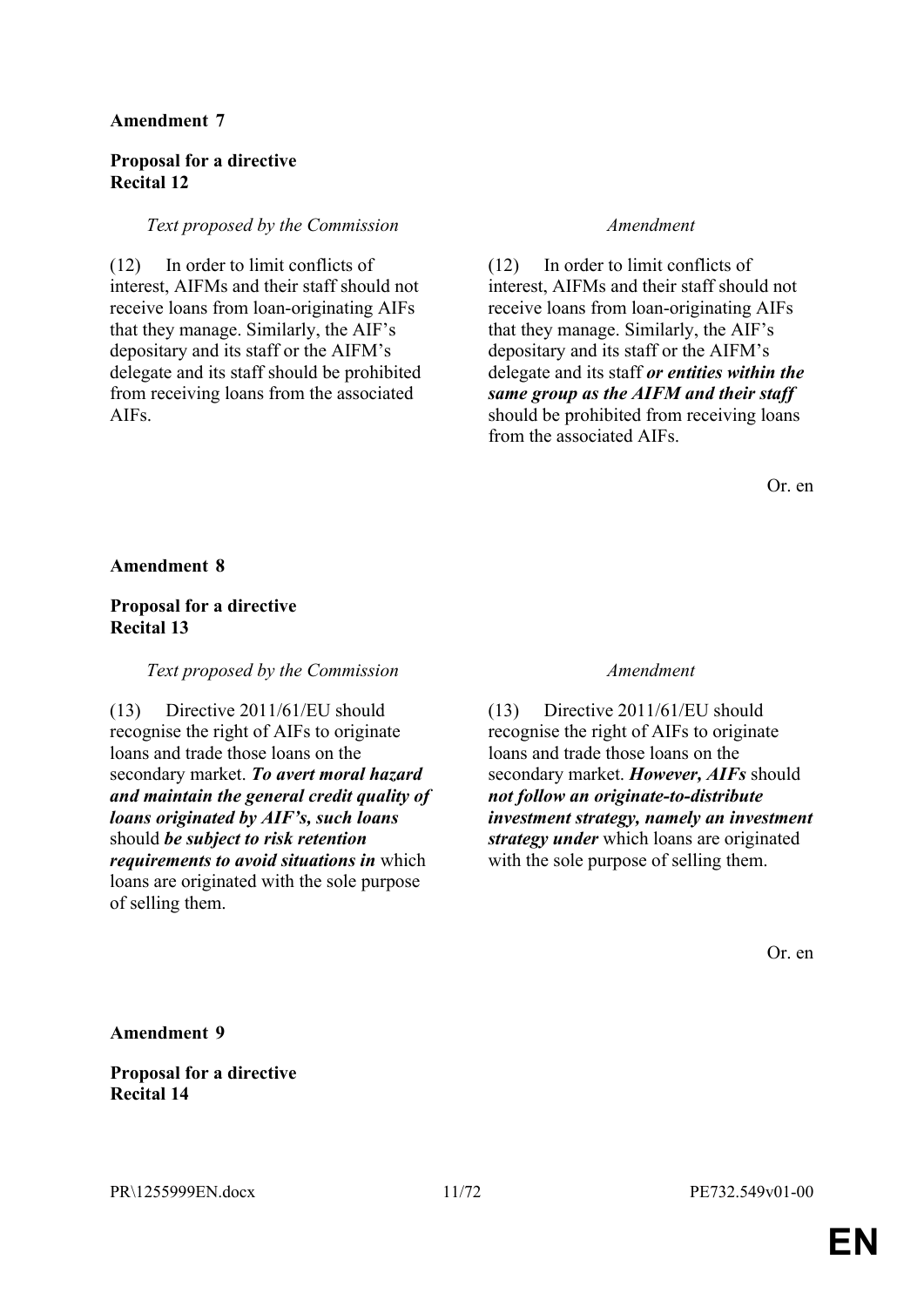# *Text proposed by the Commission Amendment*

(14) Long-term, illiquid loans held by AIF may create liquidity mismatches if the AIFs open-ended structure allows investors to redeem their fund units or shares on a frequent basis. It is *therefore* necessary to mitigate risks related to maturity transformation by imposing a closed-ended structure for AIFs originating loans because close-ended funds would not be vulnerable to redemption demands and could hold originated loans to maturity.

(14) Long-term, illiquid loans held by an AIF *might* create liquidity mismatches if the AIFs open-ended structure allows investors to redeem their fund units or shares on a frequent basis. *Therefore, where an AIFM is not able to demonstrate to the competent authorities of its home Member State that the AIF has liquidity robustness,* it is necessary to mitigate risks related to maturity transformation by imposing a closed-ended structure for AIFs originating loans because close-ended funds would not be vulnerable to redemption demands and could hold originated loans to maturity. *In order to ensure consistent criteria for the determination by competent authorities of whether an AIF has demonstrated liquidity robustness for those purposes, power should be delegated to the Commission to adopt regulatory technical standards by means of delegated acts pursuant to Article 290 of the Treaty on the Functioning of the European Union(TFEU) in accordance with Articles 10 to 14 of Regulation (EU) No 1095/2010 of the European Parliament and of the Council1a to establish those criteria. Those regulatory technical standards should be adopted on the basis of a draft developed by ESMA.*

 $\overline{\phantom{a}}$  , where  $\overline{\phantom{a}}$ 

*<sup>1</sup>a Regulation (EU) No 1095/2010 of the European Parliament and of the Council of 24 November 2010 establishing a European Supervisory Authority (European Securities and Markets Authority), amending Decision No 716/2009/EC and repealing Commission Decision 2009/77/EC(OJ L 331, 15.12.2010, p. 84).*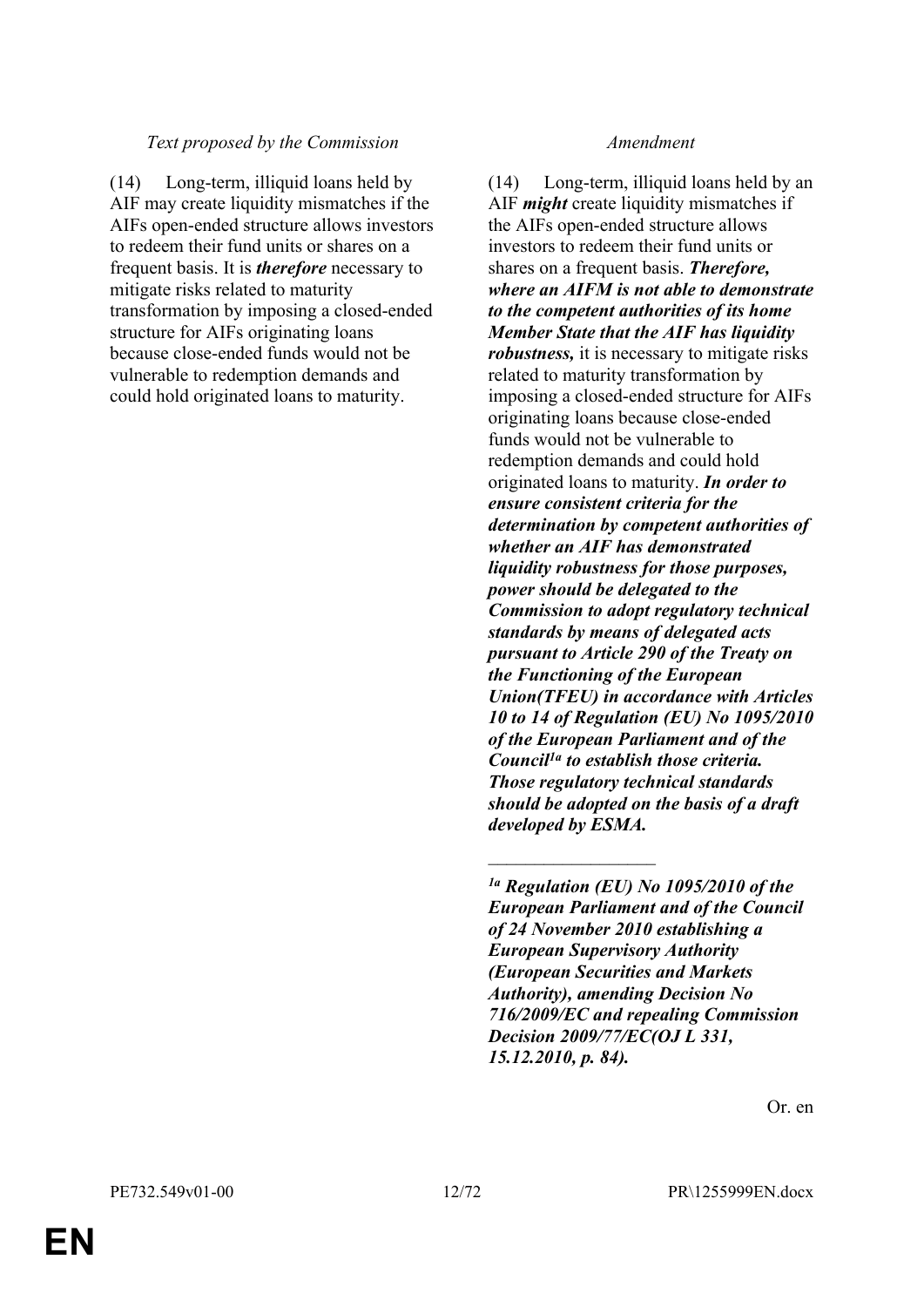### **Proposal for a directive Recital 17**

#### *Text proposed by the Commission Amendment*

(17) In preparation for the future changes to the supervisory reporting obligations the scope of the data that can be required from AIFMs should be widened by removing the limitations, which focus on major trades and exposures or counterparties. If ESMA determines that a full portfolio disclosure to supervisors on a periodic basis is warranted, the provisions of Directive 2011/61/EU should accommodate the necessary broadening of the reporting scope.

(17) In preparation for the future changes to the supervisory reporting obligations the scope of the data that can be required from AIFMs should be widened by removing the limitations, which focus on major trades and exposures or counterparties *and by adding other categories of data to be supplied to competent authorities*. If ESMA determines that a full portfolio disclosure to supervisors on a periodic basis is warranted, the provisions of Directive 2011/61/EU should accommodate the necessary broadening of the reporting scope.

Or. en

### **Amendment 11**

## **Proposal for a directive Recital 21**

#### *Text proposed by the Commission Amendment*

(21) To enable managers of open-ended AIFs based in any Member State to deal with redemption pressures under stressed market conditions, they should be required to choose at least one LMT from the harmonised list set out in the Annex, in addition to the possibility to suspend redemptions. When an AIFM takes a decision to activate or deactivate *the LMT*, it should notify the supervisory authorities. This would allow supervisory authorities to better handle potential spill-overs of liquidity tensions into the wider market.

(21) To enable managers of open-ended AIFs based in any Member State to deal with redemption pressures under stressed market conditions, they should be required to choose at least one LMT from the harmonised list set out in the Annex, in addition to the possibility to suspend redemptions. When an AIFM takes a decision to activate or deactivate *certain LMTs in situations of liquidity stress*, it should notify the supervisory authorities. This would allow supervisory authorities to better handle potential spill-overs of liquidity tensions into the wider market.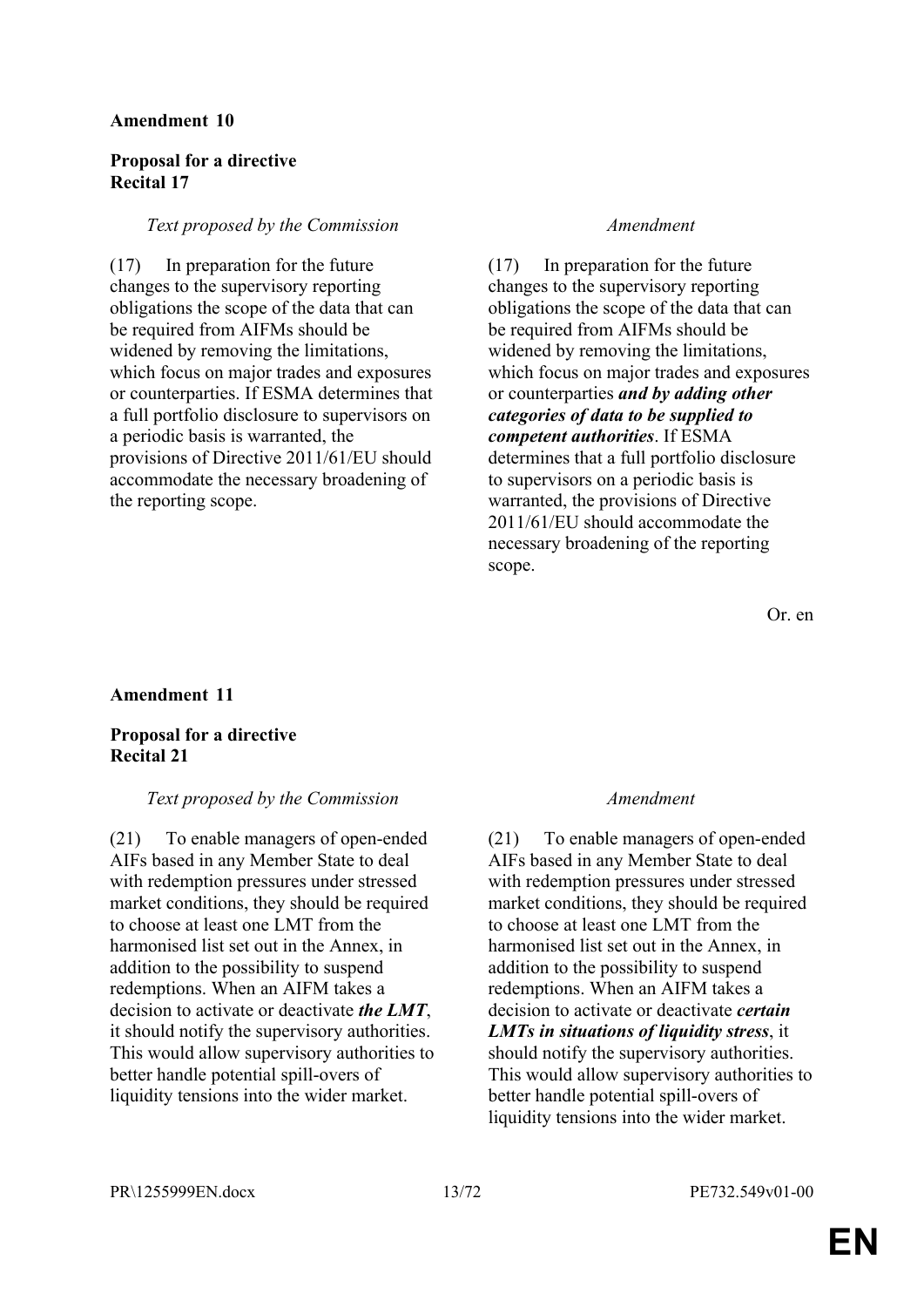# **Proposal for a directive Recital 23**

### *Text proposed by the Commission Amendment*

(23) In order to ensure consistent harmonisation in the area of liquidity risk management by the managers of openended funds, power should be delegated to the Commission to adopt regulatory technical standards by means of delegated acts pursuant to Article 290 of the Treaty on the Functioning of the European Union (TFEU) in accordance with Articles 10 to 14 of Regulation (EU) No 1095/2010 of the European Parliament and of the Council<sup>42</sup> to specify the process for choosing and using LMTs to facilitate market and supervisory convergence. Those regulatory technical standards should be adopted on the basis of a draft developed by ESMA.

 $\mathcal{L}_\text{max}$  , and the contract of the contract of the contract of the contract of the contract of the contract of

(23) In order to ensure consistent harmonisation in the area of liquidity risk management by the managers of openended funds, power should be delegated to the Commission to adopt regulatory technical standards by means of delegated acts pursuant to Article 290 of the Treaty on the Functioning of the European Union (TFEU) in accordance with Articles 10 to 14 of Regulation (EU) No 1095/2010 of the European Parliament and of the Council<sup>42</sup> to specify the process for choosing and using LMTs to facilitate market and supervisory convergence. Those regulatory technical standards should be adopted on the basis of a draft developed by ESMA. *Those standards should recognise that the primary responsibility for liquidity risk management remains with the AIFM.*

**EN**

<sup>42</sup> Regulation (EU) No 1095/2010 of the European Parliament and of the Council of 24 November 2010 establishing a European Supervisory Authority (European Securities and Markets Authority), amending Decision No 716/2009/EC and repealing Commission Decision 2009/77/EC (OJ L 331, 15.12.2010, p. 84).

 $42$  Regulation (EU) No 1095/2010 of the European Parliament and of the Council of 24 November 2010 establishing a European Supervisory Authority (European Securities and Markets Authority), amending Decision No 716/2009/EC and repealing Commission Decision 2009/77/EC (OJ L 331, 15.12.2010, p. 84).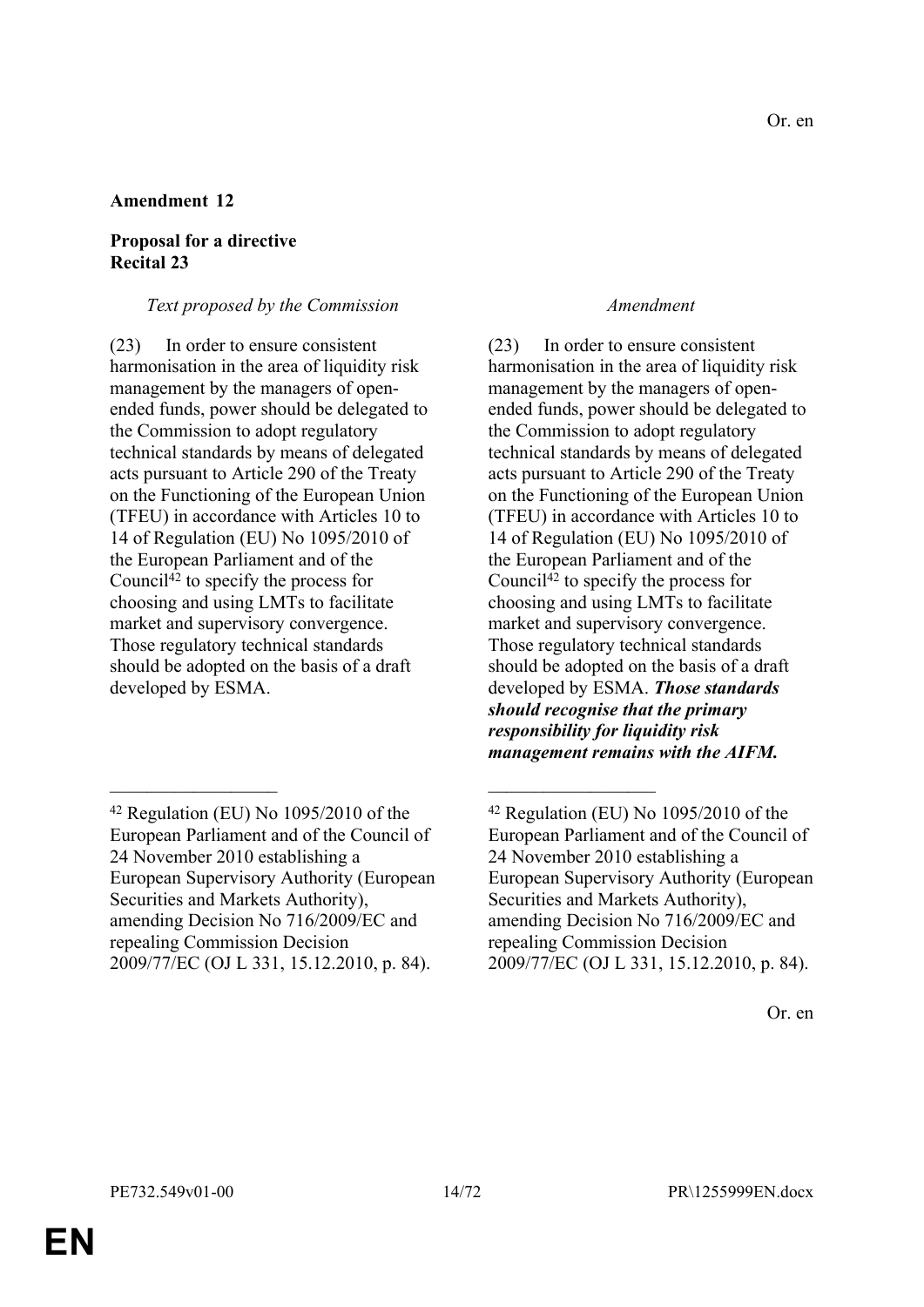# **Proposal for a directive Recital 24**

### *Text proposed by the Commission Amendment*

(24) To ensure investor protection *and to address* financial stability risks, the competent authorities should be able to request that a manager of an open-ended fund activate or deactivate the appropriate LMT.

(24) To ensure investor protection *where there are* financial stability risks*, in exceptional circumstances and after consulting the manager concerned*, the competent authorities should be able to request that a manager of an open-ended fund activate or deactivate the appropriate LMT.

Or. en

### **Amendment 14**

# **Proposal for a directive Recital 28**

### *Text proposed by the Commission Amendment*

(28) To support supervisory convergence in the area of delegation ESMA should conduct peer review on the supervisory practices with a particular focus on preventing the creation of letterbox entities. ESMA's analysis of the peer *reviews* will feed into the review of the measures adopted in this Directive and inform the European Parliament, the Council and the Commission of any additional measures that may be needed to support the effectiveness of the delegation regimes laid down in Directive 2011/61/EU.

(28) To support supervisory convergence in the area of delegation ESMA should conduct *a* peer review on the supervisory practices with a particular focus on preventing the creation of letterbox entities. ESMA's analysis of the peer *review* will feed into the review of the measures adopted in this Directive and inform the European Parliament, the Council and the Commission of any additional measures that may be needed to support the effectiveness of the delegation regimes laid down in Directive 2011/61/EU.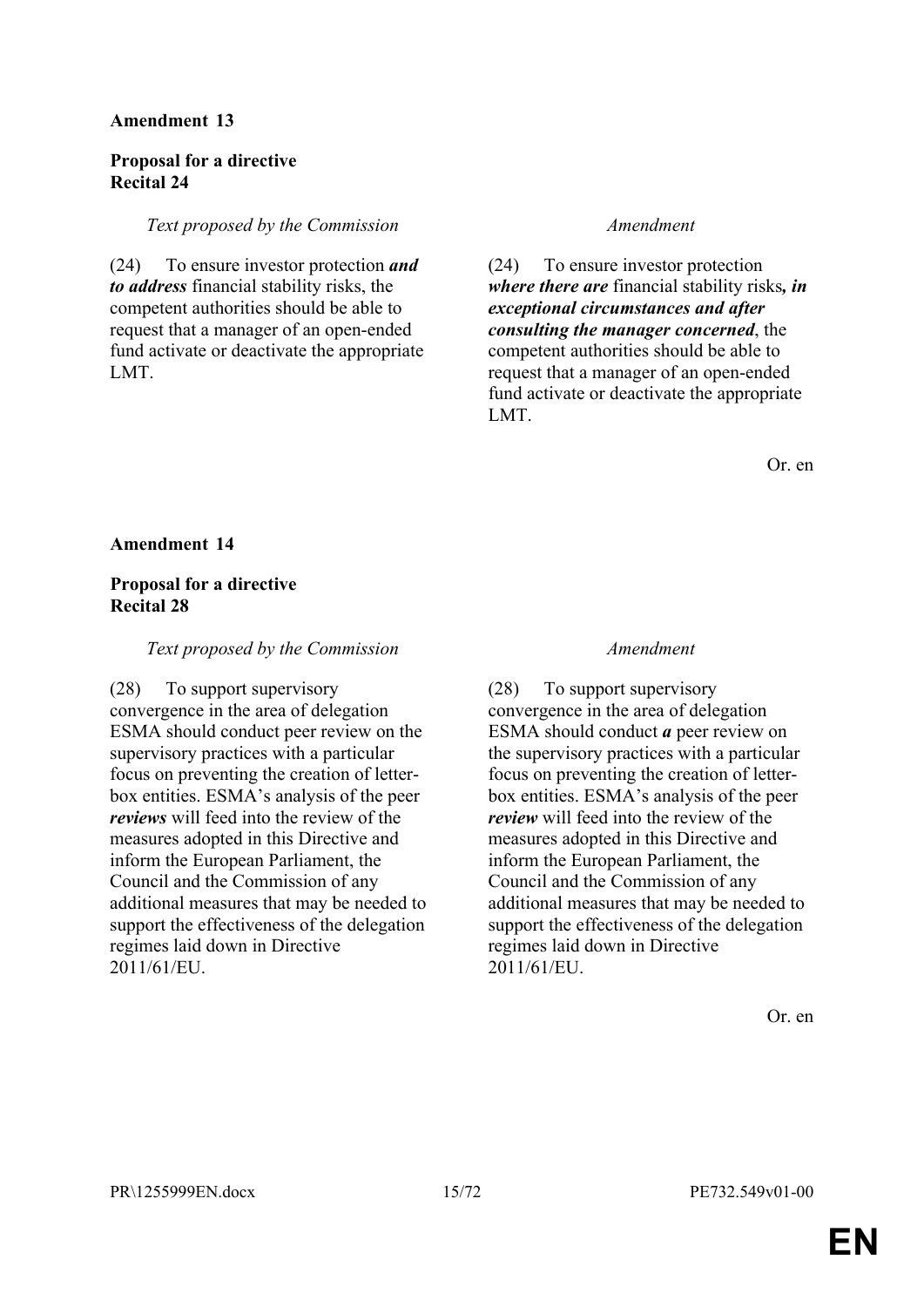# **Proposal for a directive Recital 28 a (new)**

*Text proposed by the Commission Amendment*

*(28a) The marketing of UCITS is not always conducted by the management company directly but by one or several distributors either on behalf of the management company or on their own behalf. There could also be cases where an independent financial advisor markets a fund without the management company's knowledge. Most fund distributors are subject to regulatory requirements pursuant to Directive 2014/65/EU or Directive 2016/97/EU, which define the scope and extent of their responsibilities towards their own clients. Directive 2009/65/EC should therefore acknowledge the diversity of distribution arrangements and distinguish between arrangements whereby a distributor operates on behalf of the management company, which should be considered to be a delegation arrangement, and arrangements whereby a distributor acts on its own behalf, in which case the provisions of that Directive regarding delegation should not apply.*

Or. en

### **Amendment 16**

# **Proposal for a directive Recital 29**

### *Text proposed by the Commission Amendment*

(29) Some concentrated markets lack a competitive supply of depositary services. To address this shortage of service providers that can lead to increased costs for AIFMs and a less efficient AIF market,

(29) Some concentrated markets lack a competitive supply of depositary services. To address this shortage of service providers that can lead to increased costs for AIFMs and a less efficient AIF market,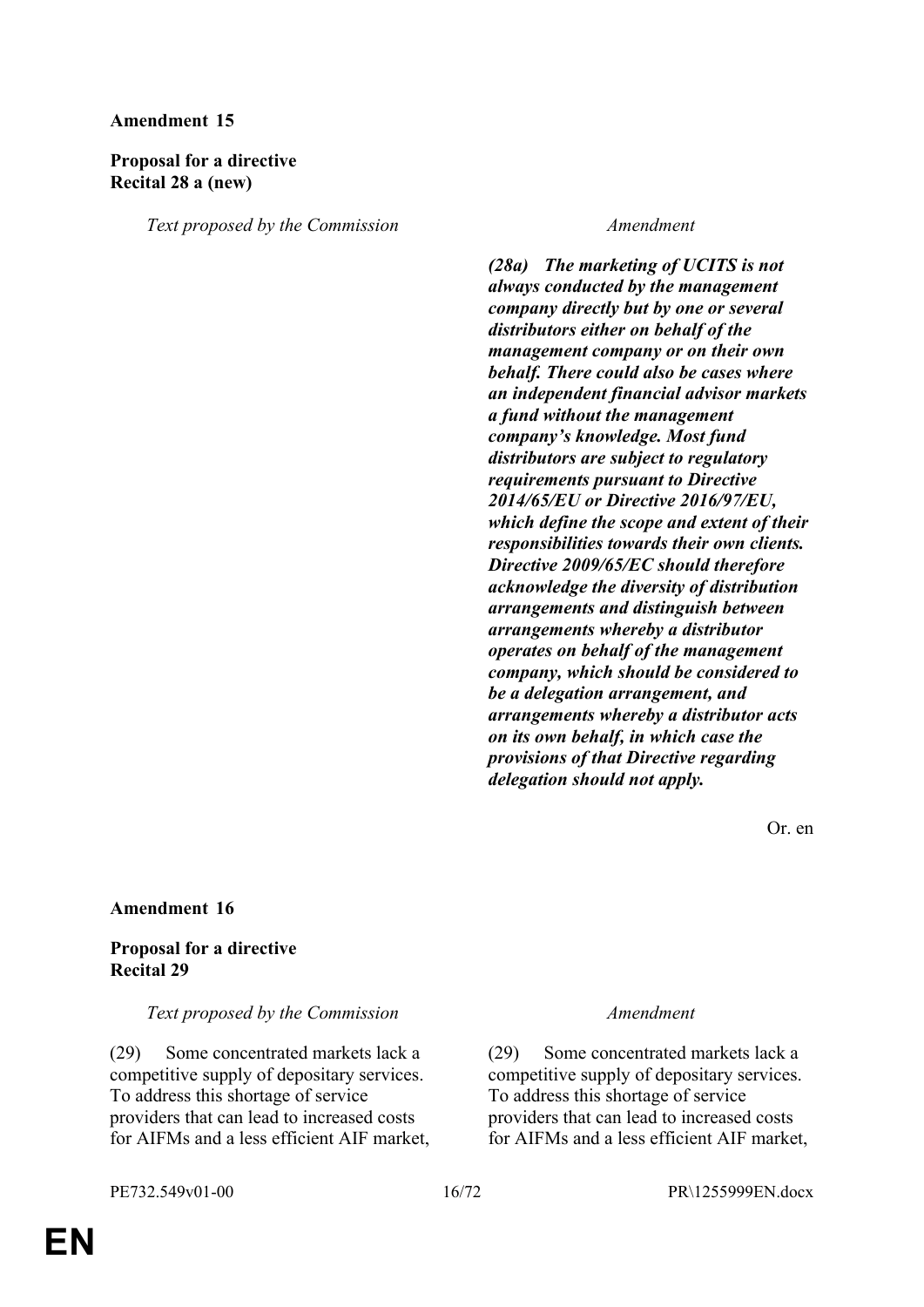competent authorities should be able to permit AIFMs or AIFs to procure depositary services located in other Member States while the Commission assesses, in the context of its review of Directive 2011/61/EU, whether it would be appropriate to propose measures to achieve a more integrated market.

competent authorities should be able to permit AIFMs or AIFs to procure depositary services located in other Member States while the Commission assesses, in the context of its review of Directive 2011/61/EU, whether it would be appropriate to propose measures to achieve a more integrated market. *As part of that review, the Commission should carry out a comprehensive study on the potential benefits and risks of introducing a Union depositary passport, in particular in terms of reducing costs, allowing the choice of more competitive depositary services from other Member States and extending the choices available to managers.*

Or. en

#### **Amendment 17**

#### **Proposal for a directive Recital 31**

#### *Text proposed by the Commission Amendment*

(31) In order to better protect investors, the information flow from AIFMs to AIF investors should be increased. To allow an AIFs investors to better track the investment fund's expenses, AIFMs should *identify fees that will be borne by the AIFM or its affiliates as well as* periodically report on all fees and charges that are directly or indirectly allocated to the AIF *or to any of its investments*. AIFMs should also be required to report to investors on the portfolio composition of originated loans.

(31) In order to better protect investors, the information flow from AIFMs to AIF investors should be increased. To allow an AIFs investors to better track the investment fund's expenses, AIFMs should periodically report on all fees and charges that are directly or indirectly allocated to the AIF. AIFMs should also be required to report to investors on the portfolio composition of originated loans.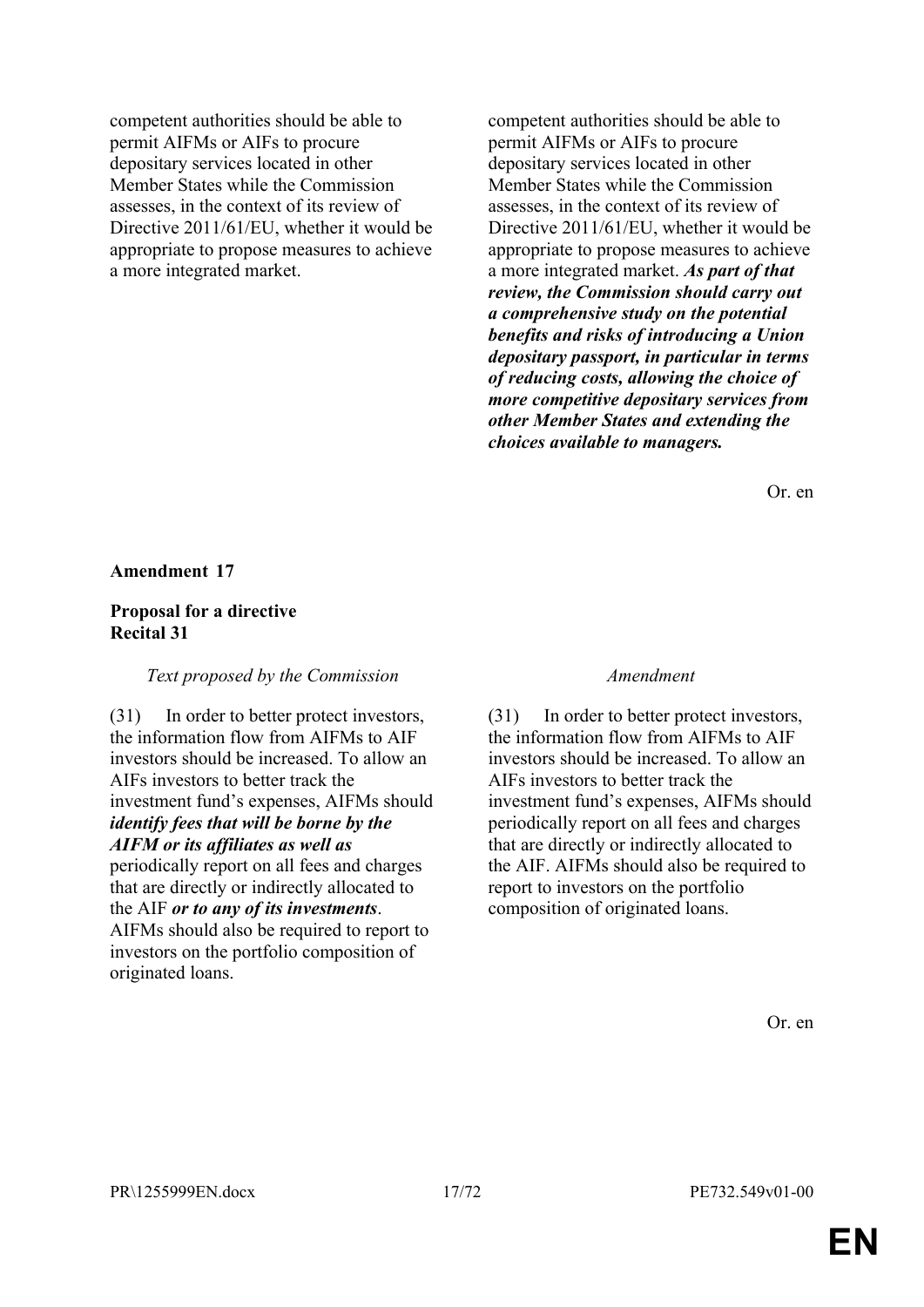### **Proposal for a directive Recital 38**

*Text proposed by the Commission Amendment*

*(38) To develop a reliable overview of delegation activities in the Union governed by Article 13 of Directive 2009/65/EC and to inform future policy decisions or supervisory actions, competent authorities should provide ESMA with delegation notifications where a UCITS management company delegates more portfolio management or risk management functions, than it manages itself, to entities located in third countries.*

*deleted*

Or. en

#### **Amendment 19**

### **Proposal for a directive Recital 39**

*Text proposed by the Commission Amendment*

*(39) In order to ensure consistent harmonisation of the notification process in the area of delegation, power should be delegated to the Commission to adopt regulatory technical standards by means of delegated acts pursuant to Article 290 of the Treaty on the Functioning of the European Union (TFEU) in accordance with Articles 10 to 14 of Regulation (EU) No 1095/2010 of the European Parliament and of the Council<sup>45</sup> to specify the contents, forms and procedures to standardise the notification process of UCITS delegation arrangements. The notification form should contain data fields indicating the activities making up the risk and portfolio management functions in order to determine whether a* 

*deleted*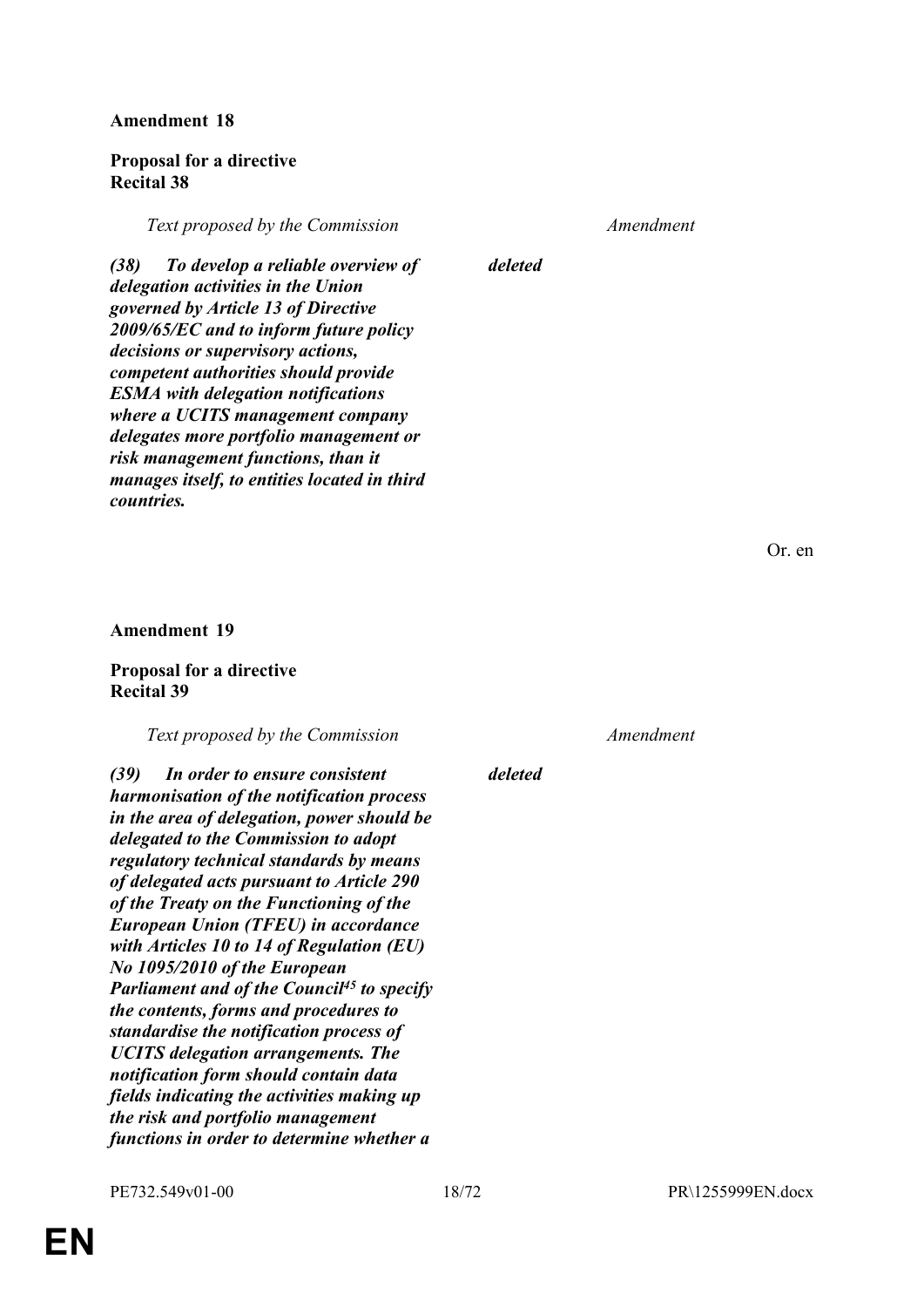*UCITS management company has delegated more of such functions than it has retained. Those regulatory technical standards should be adopted based on a draft developed by ESMA.*

*\_\_\_\_\_\_\_\_\_\_\_\_\_\_\_\_\_\_*

*<sup>45</sup> Regulation (EU) No 1095/2010 of the European Parliament and of the Council of 24 November 2010 establishing a European Supervisory Authority (European Securities and Markets Authority), amending Decision No 716/2009/EC and repealing Commission Decision 2009/77/EC (OJ L 331, 15.12.2010, p. 84).*

Or. en

### **Amendment 20**

### **Proposal for a directive Recital 42**

#### *Text proposed by the Commission Amendment*

(42) To enable UCITS management companies based in any Member State to deal with redemption pressures under stressed market conditions, they should be required to choose at least one LMT from the harmonised list set out in the Annex in addition to the possibility to suspend redemptions. When a management company takes a decision to activate or deactivate *the LMT*, it should notify the supervisory authorities. This would allow supervisory authorities to better handle potential spill-overs of liquidity tensions into the wider market.

(42) To enable UCITS management companies based in any Member State to deal with redemption pressures under stressed market conditions, they should be required to choose at least one LMT from the harmonised list set out in the Annex in addition to the possibility to suspend redemptions. When a management company takes a decision to activate or deactivate *certain LMTs in situations of liquidity stress*, it should notify the supervisory authorities. This would allow supervisory authorities to better handle potential spill-overs of liquidity tensions into the wider market.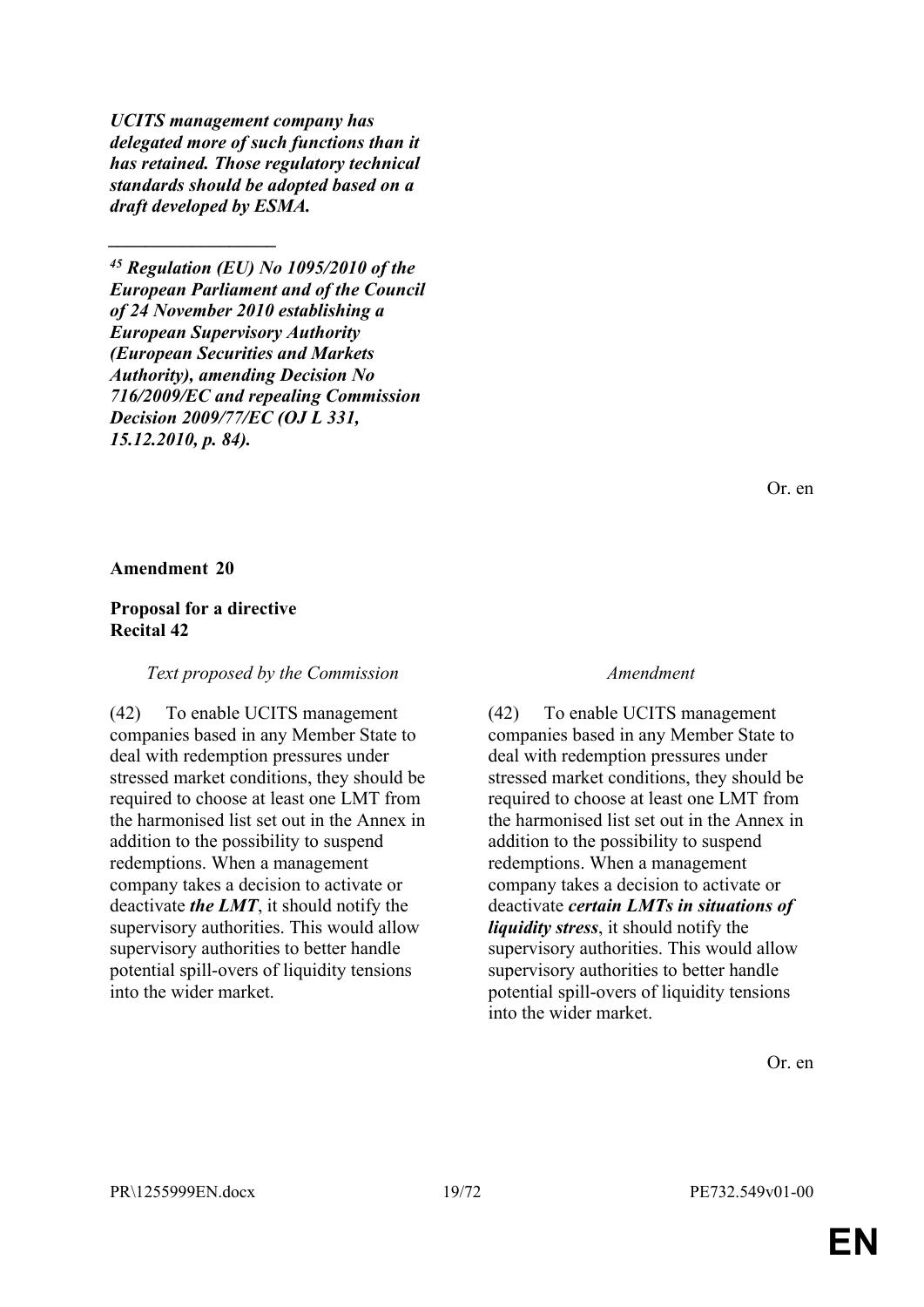# **Proposal for a directive Recital 44**

# *Text proposed by the Commission Amendment*

(44) To ensure investor protection *and to address* financial stability risks, the competent authorities should be able to request that a UCITS management company activates or deactivates the appropriate LMT.

(44) To ensure investor protection *if there are* financial stability risks*, in exceptional circumstances and after consulting the management company concerned*, the competent authorities should be able to request that a UCITS management company activates or deactivates the appropriate LMT.

Or. en

### **Amendment 22**

# **Proposal for a directive Recital 45**

# *Text proposed by the Commission Amendment*

(45) In order to ensure consistent harmonisation in the area of liquidity risk management by the managers of UCITS, power should be delegated to the Commission to adopt regulatory technical standards by means of delegated acts pursuant to Article 290 of the Treaty on the Functioning of the European Union (TFEU) in accordance with Articles 10 to 14 of Regulation (EU) No 1095/2010 of the European Parliament and of the Council<sup>48</sup> to specify the process for choosing and using LMTs to facilitate market and supervisory convergence. Those regulatory technical standards should be adopted on the basis of a draft developed by ESMA.

(45) In order to ensure consistent harmonisation in the area of liquidity risk management by the managers of UCITS, power should be delegated to the Commission to adopt regulatory technical standards by means of delegated acts pursuant to Article 290 of the Treaty on the Functioning of the European Union (TFEU) in accordance with Articles 10 to 14 of Regulation (EU) No 1095/2010 of the European Parliament and of the Council<sup>48</sup> to specify the process for choosing and using LMTs to facilitate market and supervisory convergence. Those regulatory technical standards should be adopted on the basis of a draft developed by ESMA. *Those standards should recognise that the primary responsibility for liquidity risk management remains with the UCITS manager.*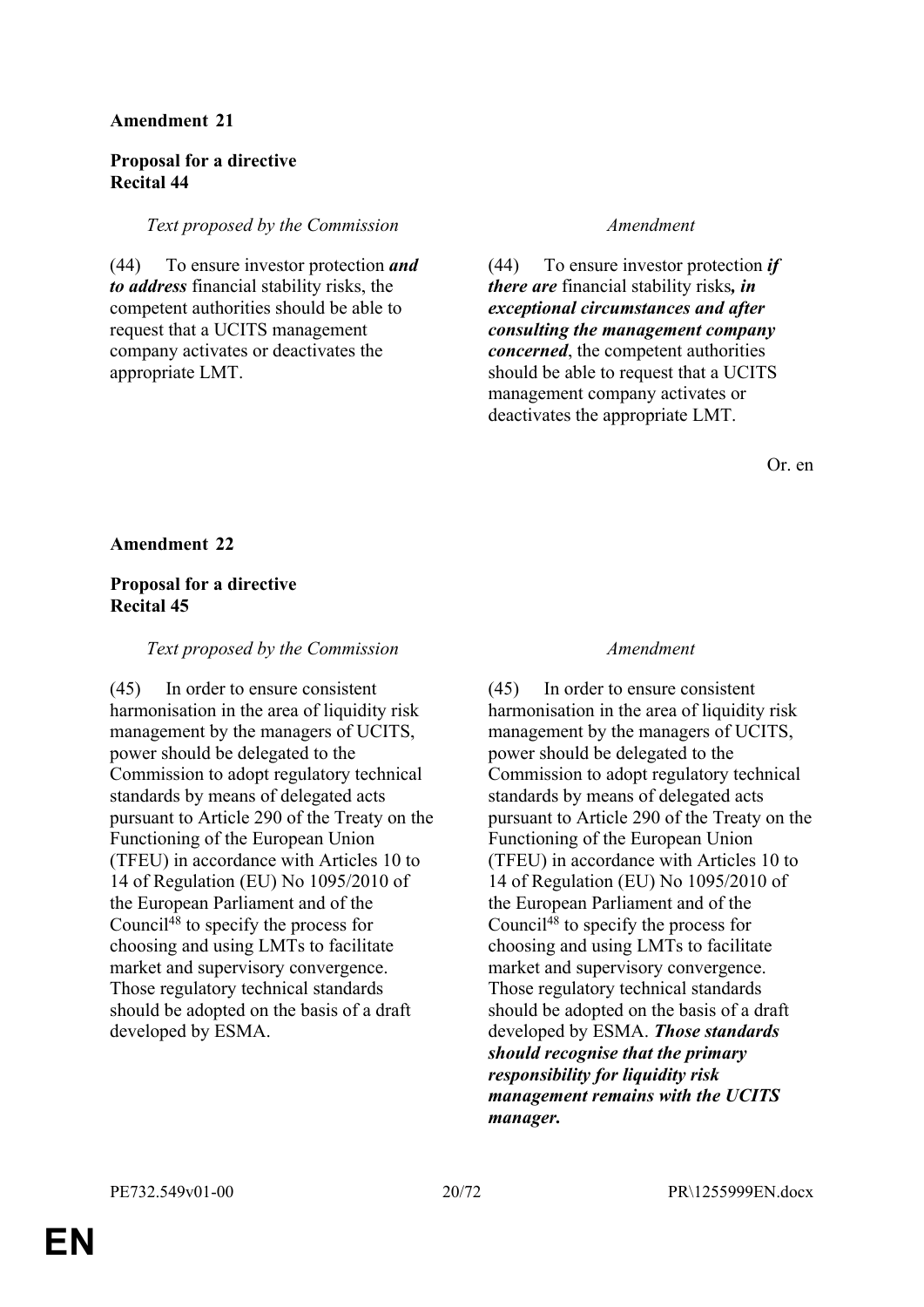<sup>48</sup> Regulation (EU) No 1095/2010 of the European Parliament and of the Council of 24 November 2010 establishing a European Supervisory Authority (European Securities and Markets Authority), amending Decision No 716/2009/EC and repealing Commission Decision 2009/77/EC (OJ L 331, 15.12.2010, p. 84).

 $\mathcal{L}_\text{max}$  , and the contract of the contract of the contract of the contract of the contract of the contract of

<sup>48</sup> Regulation (EU) No 1095/2010 of the European Parliament and of the Council of 24 November 2010 establishing a European Supervisory Authority (European Securities and Markets Authority), amending Decision No 716/2009/EC and repealing Commission Decision 2009/77/EC (OJ L 331, 15.12.2010, p. 84).

Or. en

### **Amendment 23**

# **Proposal for a directive Recital 46**

### *Text proposed by the Commission Amendment*

(46) To support market monitoring by the supervisory authorities, the information gathering and sharing through supervisory reporting should be improved by subjecting UCITS to supervisory reporting obligations. The ESAs and the ECB should be requested, with the support of national competent authorities where necessary, to assess the data needs of the different supervisory authorities considering the existing reporting requirements under other Union and national legislation, in particular Regulation (EU) No 600/2014, Regulation (EU) No 2019/834, Regulation (EU) No 1011/2012 and Regulation (EU) No 1073/2013. The outcome of this preparatory work would permit an informed policy decision as to what extent and in which form UCITS should be reporting to the competent authorities on their trades.

(46) To support market monitoring by the supervisory authorities, the information gathering and sharing through supervisory reporting should be improved by subjecting UCITS to supervisory reporting obligations*, in particular as regards the delegation of functions*. The ESAs and the ECB should be requested, with the support of national competent authorities where necessary, to assess the data needs of the different supervisory authorities considering the existing reporting requirements under other Union and national legislation, in particular Regulation (EU) No 600/2014, Regulation (EU) No 2019/834, Regulation (EU) No 1011/2012 and Regulation (EU) No 1073/2013. The outcome of this preparatory work would permit an informed policy decision as to what extent and in which form UCITS should be reporting to the competent authorities on their trades.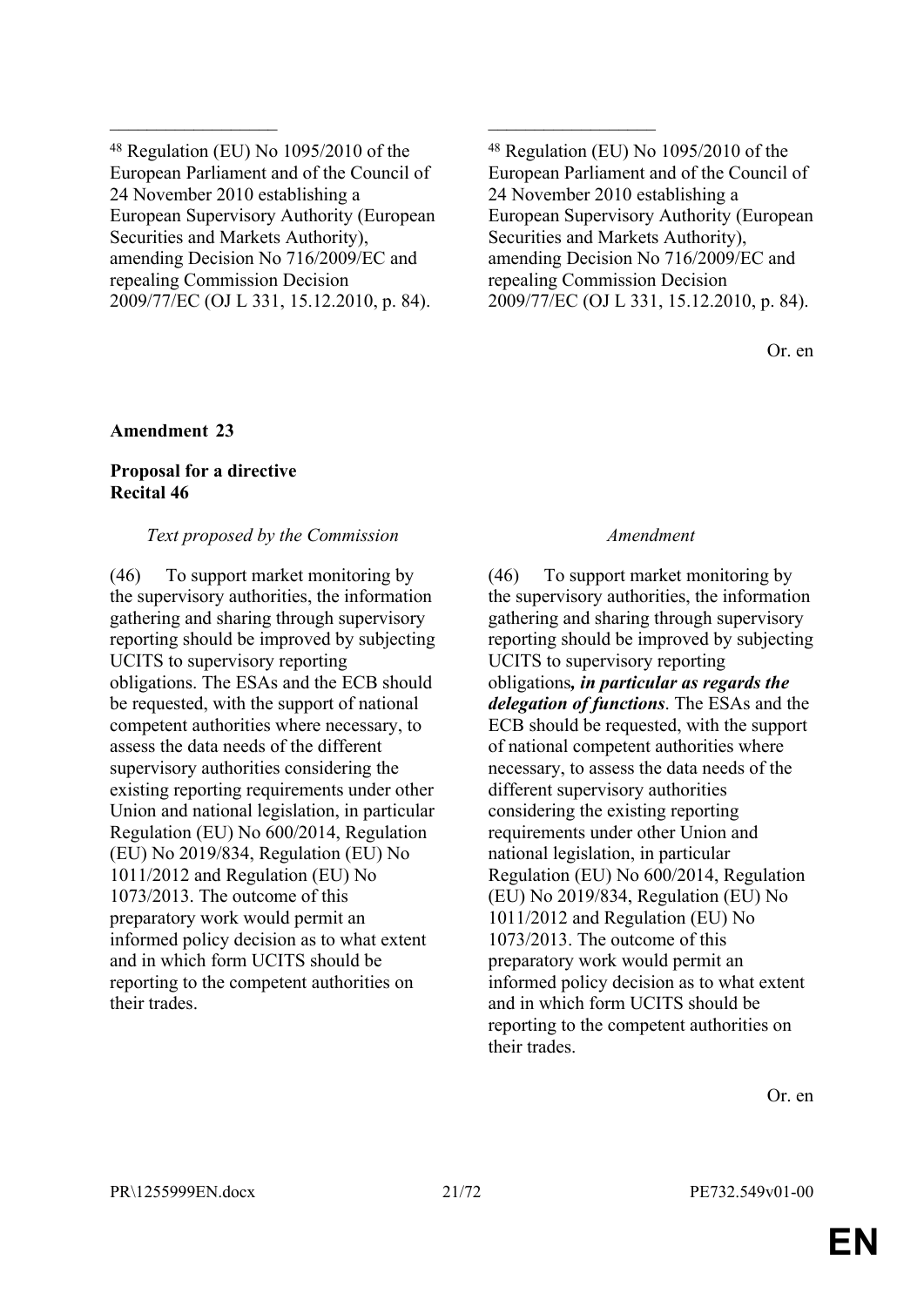# **Proposal for a directive Recital 50**

### *Text proposed by the Commission Amendment*

(50) To support supervisory convergence in the area of delegation ESMA should conduct *peer reviews* on the supervisory practices particularly focusing on preventing creation of letter-box entities. ESMA's analysis of the peer *reviews* would feed into the review of the measures adopted in this Directive and inform the European Parliament, the Council and the Commission what additional measures may be needed to support effectiveness of the delegation regime laid down in Directive 2009/65/EC.

(50) To support supervisory convergence in the area of delegation ESMA should conduct *a peer review* on the supervisory practices particularly focusing on preventing creation of letterbox entities. ESMA's analysis of the peer *review* would feed into the review of the measures adopted in this Directive and inform the European Parliament, the Council and the Commission what additional measures may be needed to support effectiveness of the delegation regime laid down in Directive 2009/65/EC.

Or. en

**Amendment 25**

**Proposal for a directive Recital 52 a (new)**

*Text proposed by the Commission Amendment*

*(52a) In carrying out its functions under Directives 2009/65/EC and 2011/61/EU, ESMA should follow a risk-based approach.*

Or. en

### **Amendment 26**

**Proposal for a directive Article 1 – paragraph 1 – point -1 (new)** Directive 2011/61/EU Article  $4$  – paragraph  $1$  – point ag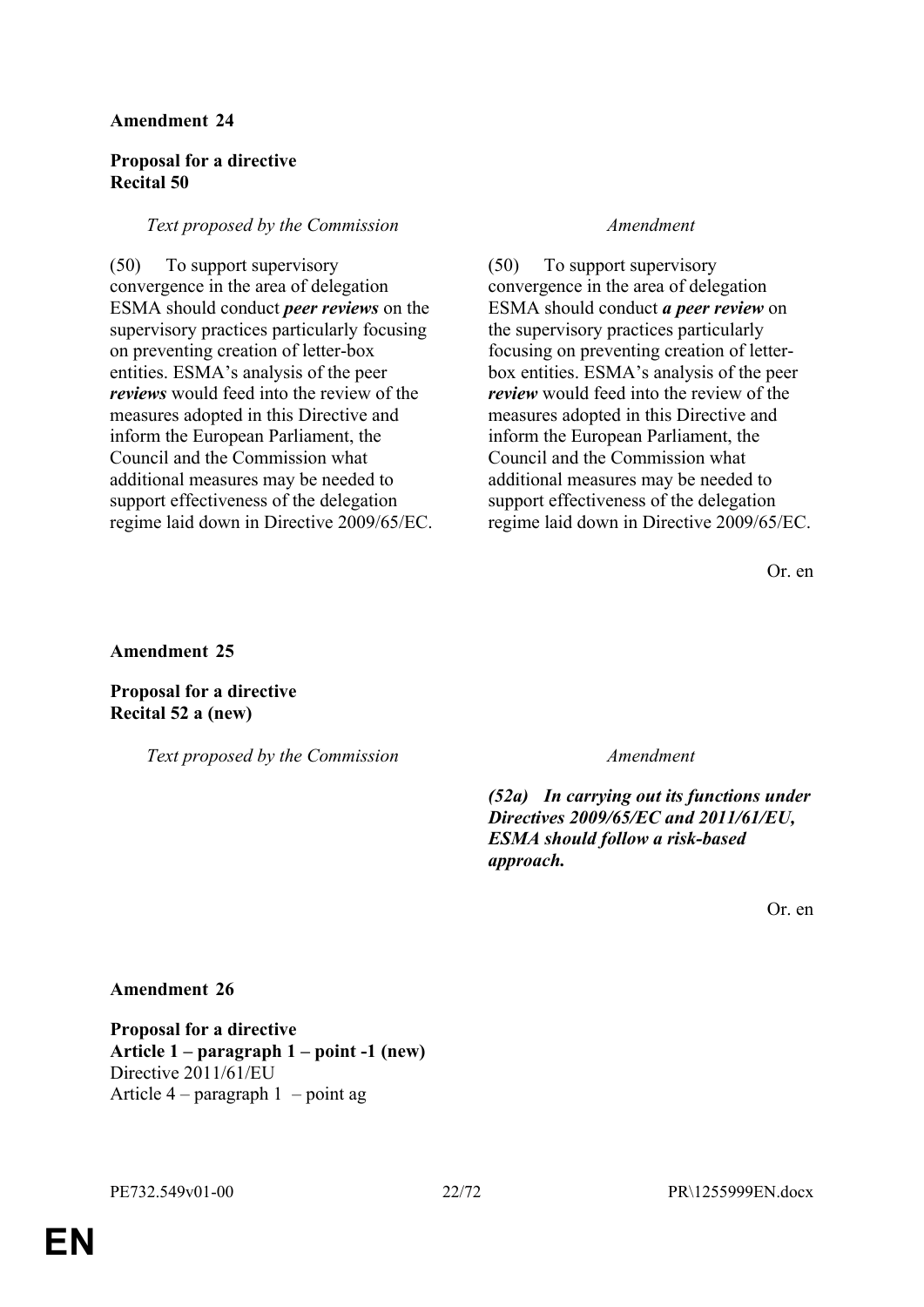*Text proposed by the Commission Amendment*

# *(-1) in Article 4(1), point (ag) is replaced by the following:*

*'(ag) 'professional investor' means an investor:*

*-* which is considered to be a professional client or may, on request, be treated as a professional client within the meaning of Annex II to *Directive 2014/65/EC; or*

*- which has committed to investing a minimum of EUR 100 000 and has stated in writing, in a separate document from the contract to be concluded for the commitment to invest, that they are aware of the risks associated with the envisaged commitment or investment; or*

*- which is a member of senior staff, portfolio manager, director, officer, agent or employee of the manager or of an affiliate of the manager and has sufficient knowledge about the AIF concerned.'*

Or. en

### **Amendment 27**

**Proposal for a directive Article 1 – paragraph 1 – point 1 – introductory part** Directive 2011/61/EU Article 4 – points ap a (new) and ap b (new)

*Text proposed by the Commission Amendment*

(1) in Article 4(1), the following *point (ap) is* added:

(1) in Article 4(1), the following *points are* added: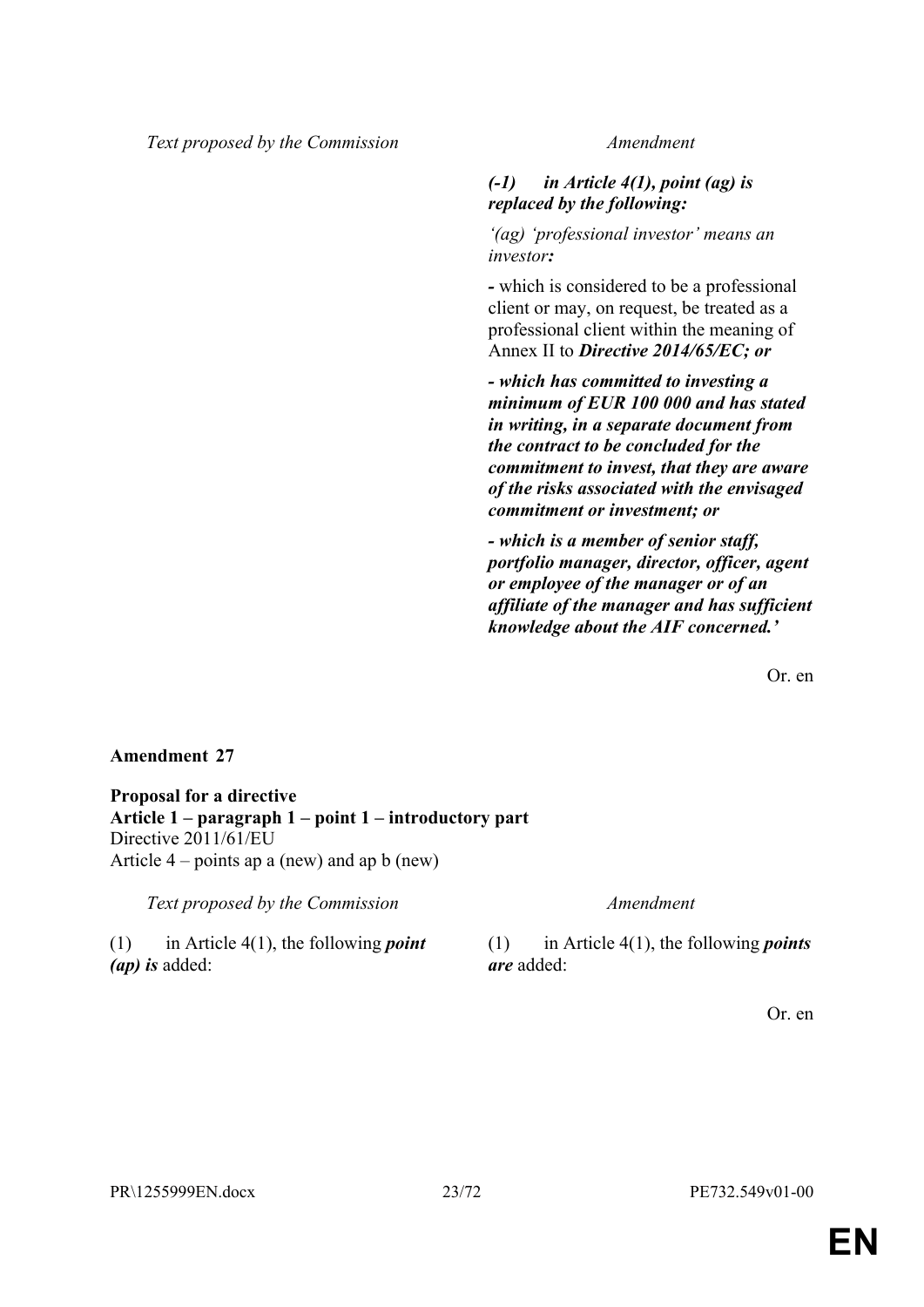**Proposal for a directive Article 1 – paragraph 1 – point 1** Directive 2011/61/EU Article  $4$  – point ap a (new)

*Text proposed by the Commission Amendment*

*(apa) 'loan origination' means the granting of loans by an AIF as the original lender;*

Or. en

**Amendment 29**

**Proposal for a directive Article 1 – paragraph 1 – point 1** Directive 2011/11/EU Article 4 – paragraph 1 – point ap b (new)

*Text proposed by the Commission Amendment*

*(apb) 'shareholder loan' means a loan granted by an AIF to an undertaking in which it holds directly or indirectly at least 5 % of the capital or voting rights, where the loan cannot be sold to thirdparties independently of the capital instruments held by the AIF in the same undertaking.*

Or. en

#### **Amendment 30**

**Proposal for a directive Article 1 – paragraph 1 – point 2 – point a – introductory part** Directive 2011/61/EU Article  $6$  – paragraph  $4$  – points c, d and da (new)

*Text proposed by the Commission Amendment*

(a) in paragraph 4, the following points (a) in paragraph 4, the following points

PE732.549v01-00 24/72 PR\1255999EN.docx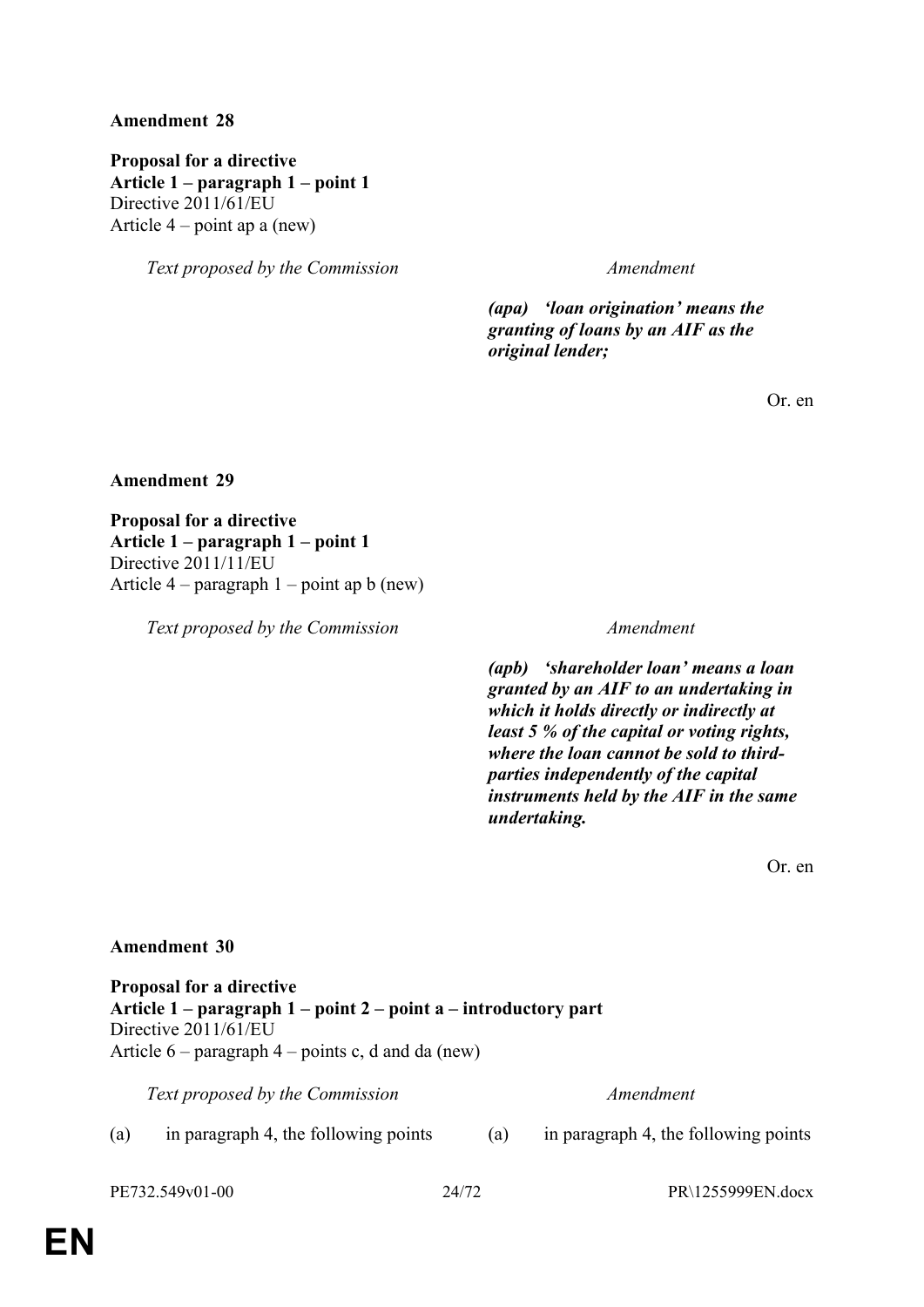(c) *and (d)* are added: (c)*, (d) and (da)* are added:

Or. en

**Amendment 31**

**Proposal for a directive Article 1 – paragraph 1 – point 2 – point a** Directive 2011/61/EU Article 6 – paragraph 4 – point d a (new)

*Text proposed by the Commission Amendment*

*(da) any other ancillary service which is not a service listed in Section A of Annex I to Directive 2014/65/EU, which represents a continuation of the services already undertaken by the AIFM or a use of internal competences and which does not create conflicts of interest that could not be managed by additional rules;*

Or. en

# **Amendment 32**

**Proposal for a directive Article 1 – paragraph 1 – point 3 – point a** Directive 2011/61/EU Article 7 – paragraph 2 – point a – subpoint i

*Text proposed by the Commission Amendment*

(i) a *detailed* description of their role, title and level of seniority;

(i) a description of their role, title and level of seniority;

Or. en

# **Amendment 33**

**Proposal for a directive Article 1 – paragraph 1 – point 3 – point a**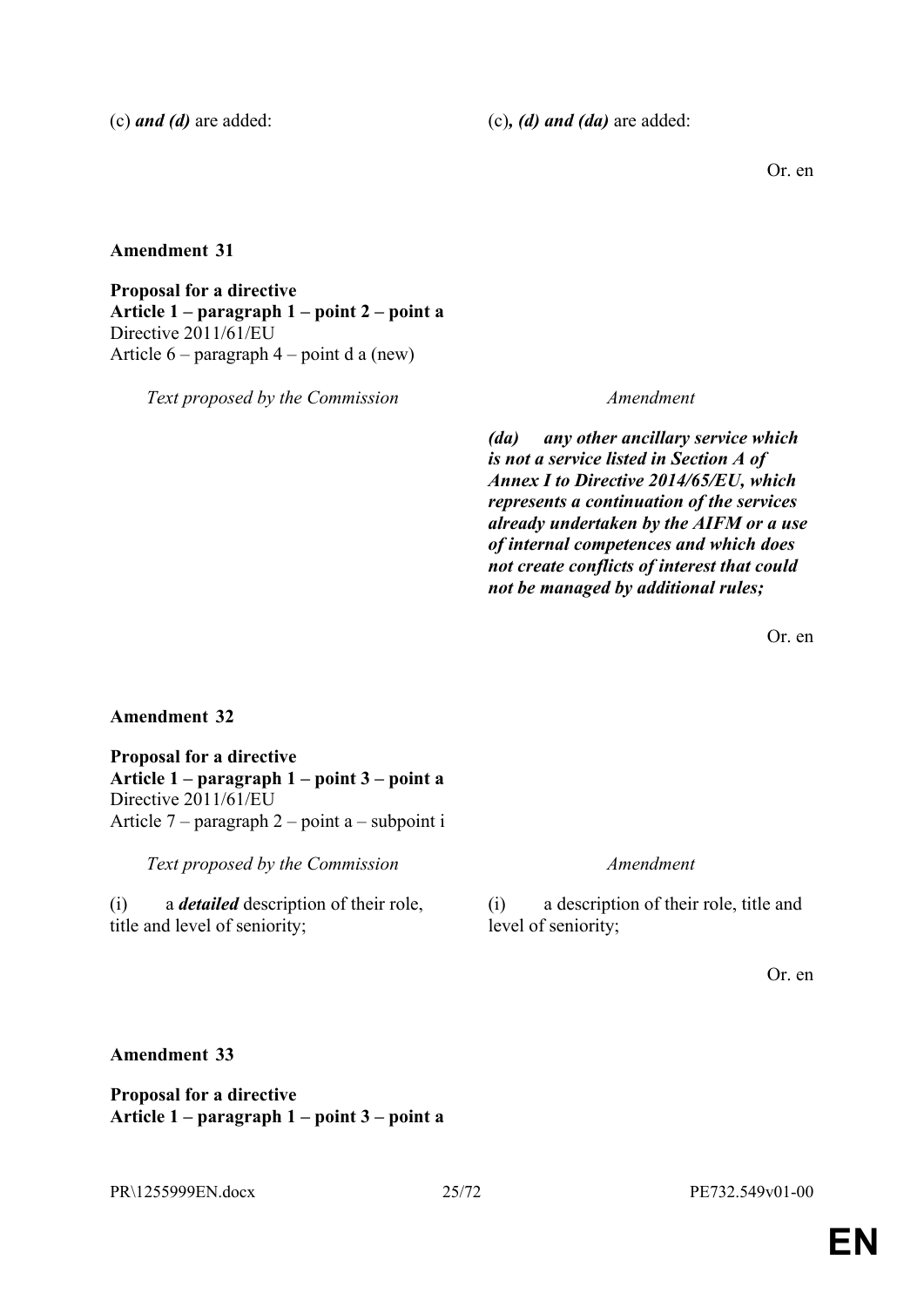Directive 2011/61/EU Article 7 – paragraph 2 – point e

### *Text proposed by the Commission Amendment*

(e) information on arrangements made for the delegation and sub-delegation to third parties of functions as referred to in Article 20 *and a detailed* description of the human and technical resources to be used by the AIFM for monitoring and controlling the delegate.*;*

(e) information on arrangements made for the delegation and sub-delegation to third parties of functions as referred to in Article 20 *comprising:*

# *(i) the legal name and legal entity identifier (LEI) of the AIFM;*

*(ii) the legal name and LEI of the AIF and its investment strategy;*

*(iii) the legal name and LEI of each delegate, its jurisdiction of establishment and, where relevant, its supervisory authority;*

*(iv) a brief description of the delegated risk management functions, including whether each such delegation amounts to a partial or full delegation;*

*(v) a brief description of the delegated portfolio management functions, by investment strategy and relevant geographies, including whether each such delegation amounts to a partial or full delegation;*

*(vi) a brief description of other functions listed in Annex I which the AIFM additionally performs;*

*(vii) a* description of the human and technical resources to be used by the AIFM for monitoring and controlling the delegate.

Or. en

### **Amendment 34**

**Proposal for a directive Article 1 – paragraph 1 – point 3 – point b**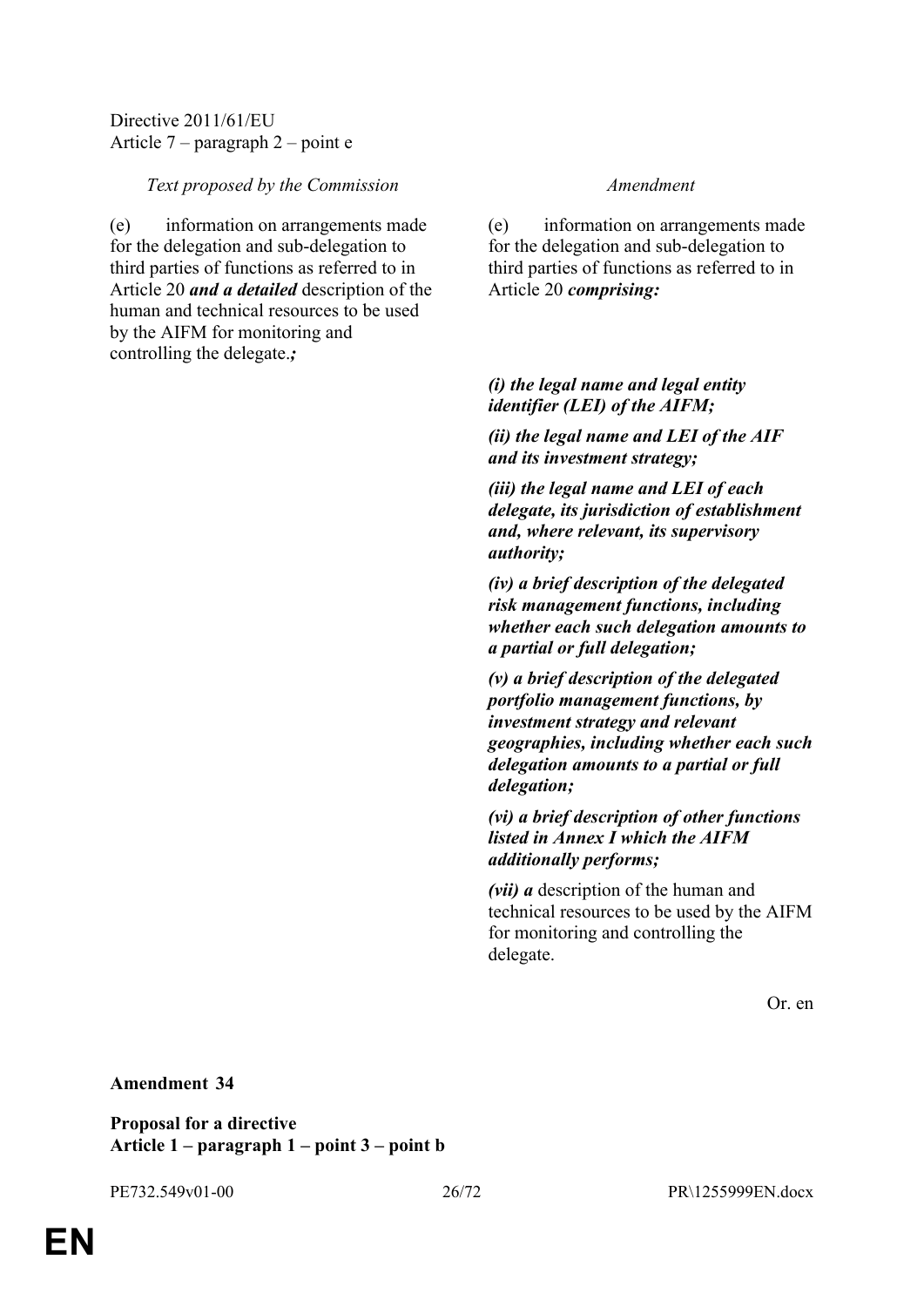Directive 2011/61/EU Article 7 – paragraph 5

*Text proposed by the Commission Amendment*

*(b) paragraph 5 is replaced by the following:*

*deleted*

*5. The competent authorities shall, on a quarterly basis, inform ESMA of authorisations granted or withdrawn in accordance with this Chapter.*

*ESMA shall keep a central public register identifying each AIFM authorised under this Directive, a list of the AIFs managed and/or marketed in the Union by such AIFMs and the competent authority for each such AIFM. The register shall be made available in electronic format.*

*Where an AIFM delegates more portfolio management or risk management functions to entities located in third countries than it retains, the competent authorities shall, on an annual basis, notify ESMA of all such delegations ('delegation notifications').*

*The delegation notifications shall include the following:*

*(a) information on the AIFM and the AIF concerned;*

*(b) information on the delegate, specifying the delegate's domicile and whether it is a regulated entity or not;*

*(c) a description of the delegated portfolio management and risk management functions;*

*(d) a description of the retained portfolio management and risk management functions;*

*(e) any other information necessary to analyse the delegation arrangements;*

*(f) a description of the competent authorities' supervisory activities, including desk-based reviews and on-site inspections and the results of such*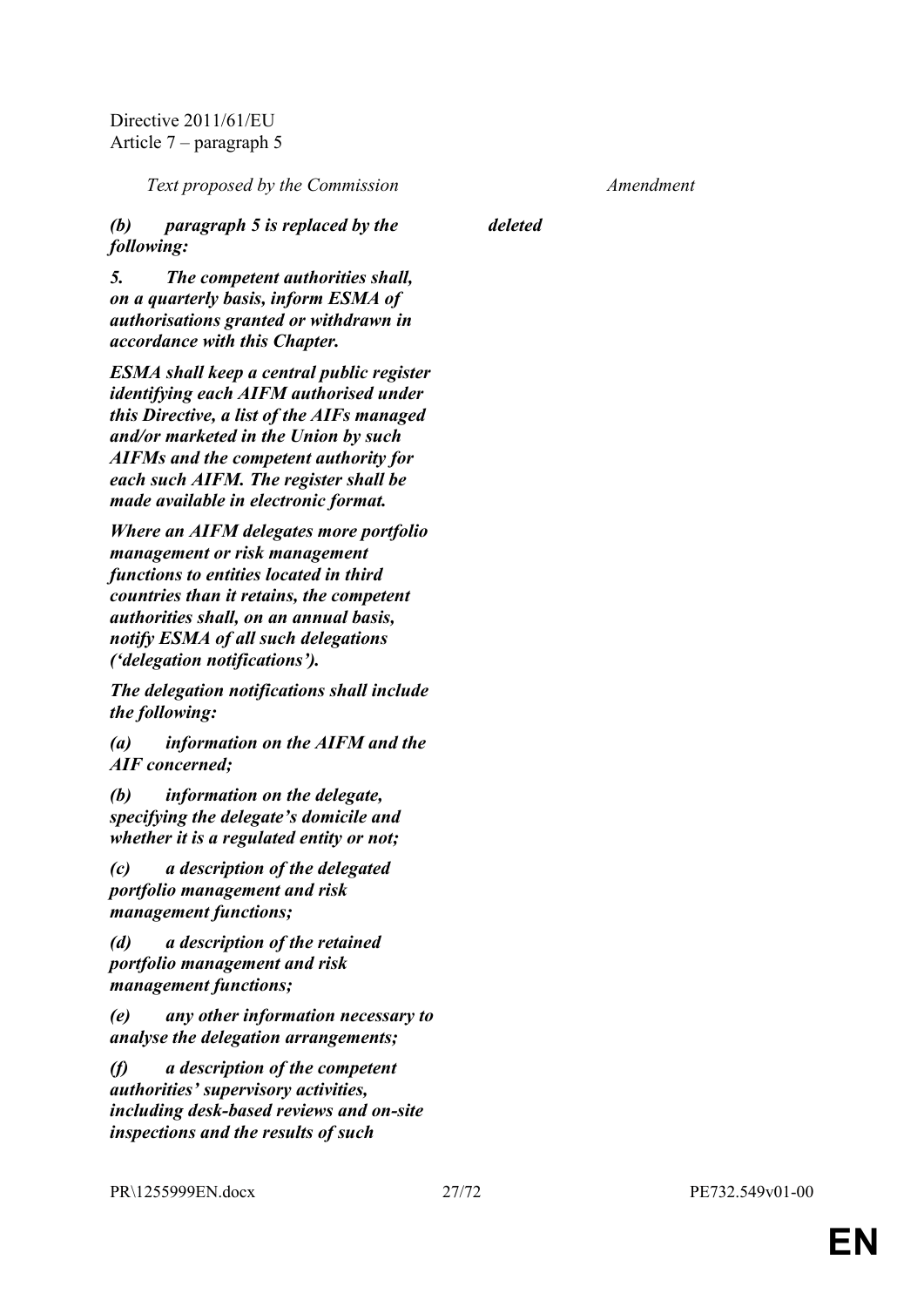#### *activities;*

*(g) any details on the cooperation between the competent authority of the AIFM and the supervisory authority of the delegate.*

#### **Amendment 35**

**Proposal for a directive Article 1 – paragraph 1 – point 3 – point c – introductory part** Directive 2011/61/EU Article 7 – paragraph 8 and 9

*Text proposed by the Commission Amendment*

(c) the following *paragraphs 8 and 9 are* added:

(c) the following *paragraph* 9 *is* added:

Or. en

### **Amendment 36**

**Proposal for a directive Article 1 – paragraph 1 – point 3 – point c** Directive 2011/61/EU Article 7 – paragraph 8

*Text proposed by the Commission Amendment*

*8. ESMA shall develop draft regulatory technical standards to determine the content of the delegation notifications and the standard forms, templates and procedures for the transmission of the delegation notifications in a language customary to the sphere of finance. The standard forms and templates shall include information fields covering all information referred to in paragraph 5, fourth subparagraph.*

*Power is delegated to the Commission to adopt the regulatory technical standards* 

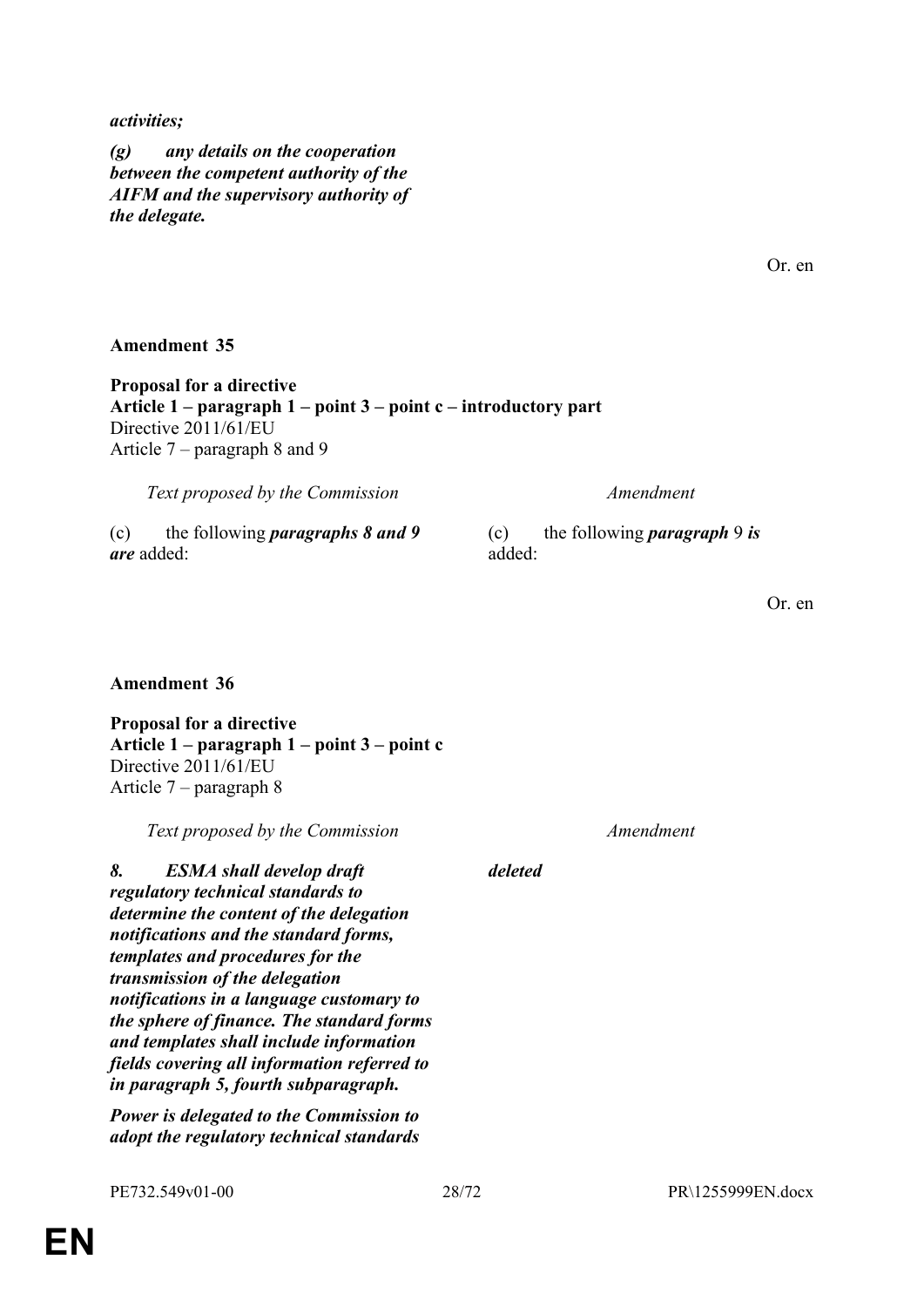*referred to in the first subparagraph in accordance with Articles 10 to 14 of Regulation (EU) No 1095/2010.*

### **Amendment 37**

**Proposal for a directive Article 1 – paragraph 1 – point 3 – point c** Directive 2011/61/EU Article 7 – paragraph 9

*Text proposed by the Commission Amendment*

9. ESMA shall provide the European Parliament, the Council and the Commission with *regular reports, at least every two years,* analysing market practices regarding delegation to entities located in third countries and compliance with Articles 7 and 20.;

9. *By … [12 months before the date of the review referred to in Article 69b]* ESMA shall provide the European Parliament, the Council and the Commission with *a report* analysing market practices regarding delegation to entities located in third countries and compliance with Articles 7 and 20.;

Or. en

#### **Amendment 38**

**Proposal for a directive Article 1 – paragraph 1 – point 5 – point a** Directive 2011/61/EU Article 15 – paragraph 3 – point d

*Text proposed by the Commission Amendment*

(d) for loan *granting* activities, implement effective policies, procedures and processes for the granting of credit, for assessing the credit risk and for administering and monitoring their credit portfolio, keep those policies, procedures and processes up to date and effective and review them regularly and at least once a year.;

(d) for loan *originating* activities*, other than in respect of shareholder loans where such loans do not exceed in aggregate 150% of the net asset value of the AIF*, implement effective policies, procedures and processes for the granting of credit, for assessing the credit risk and for administering and monitoring their credit portfolio, keep those policies, procedures and processes up to date and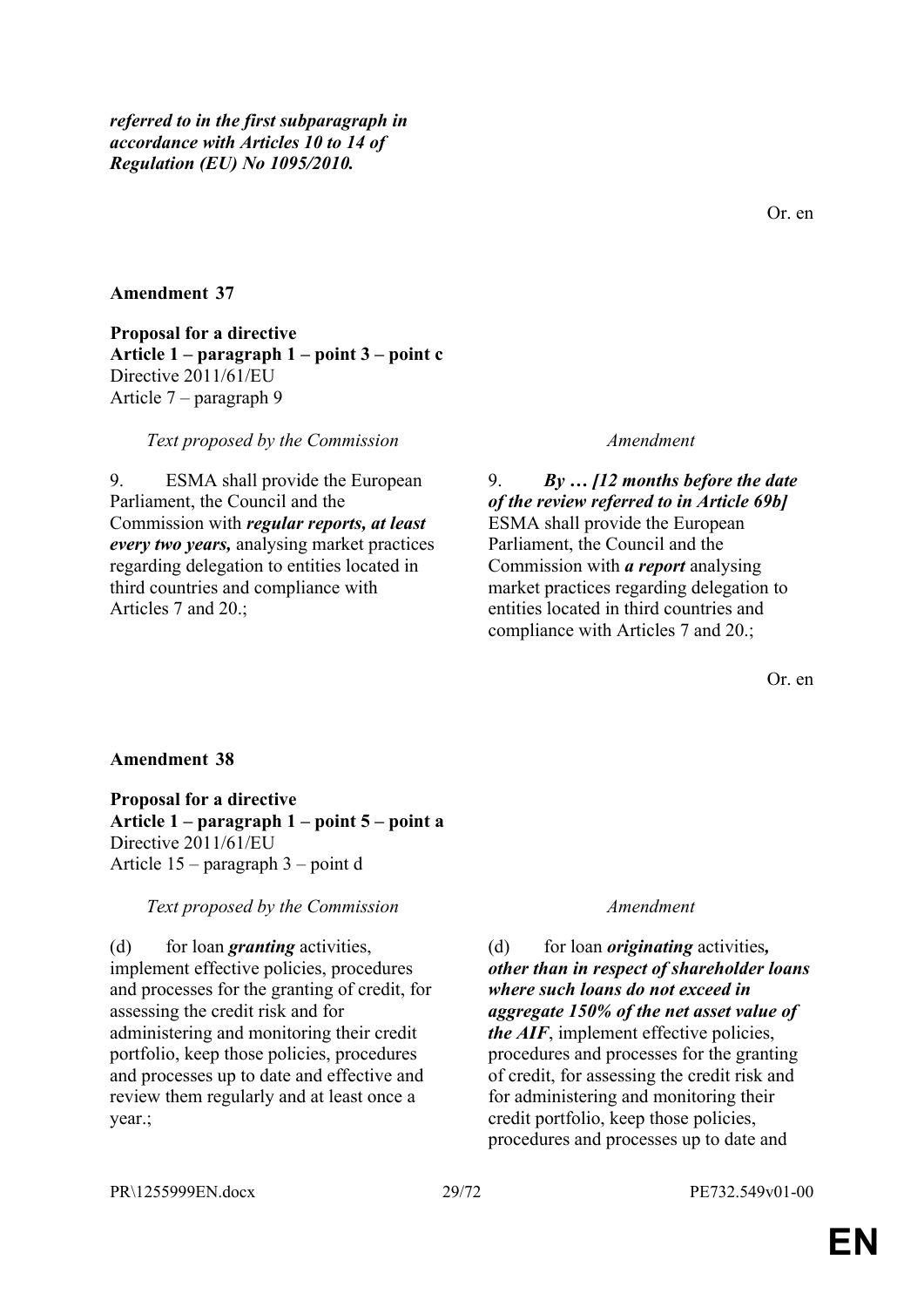effective and review them regularly and at least once a year.;

Or. en

# **Amendment 39**

**Proposal for a directive Article 1 – paragraph 1 – point 5 – point b** Directive 2011/61/EU Article 15 – paragraph 4a – introductory part

### *Text proposed by the Commission Amendment*

4a. An AIFM shall ensure that a loan originated to any single borrower by the AIF it manages does not exceed 20 % of the AIF's capital where the borrower is one of the following:

4a. An AIFM shall ensure that a loan originated to any single borrower by the AIF it manages does not exceed 20 % of the AIF's capital *or commitments or overall subscriptions* where the borrower is one of the following:

Or. en

### **Amendment 40**

**Proposal for a directive Article 1 – paragraph 1 – point 5 – point b** Directive 2011/61/EU Article 15 – paragraph 4d – point aa (new)

*Text proposed by the Commission Amendment*

*(aa) an entity within the same group as the AIFM;*

Or. en

**Amendment 41**

**Proposal for a directive Article 1 – paragraph 1 – point 5 – point b** Directive 2011/61/EU Article 15 – paragraph 4d – point b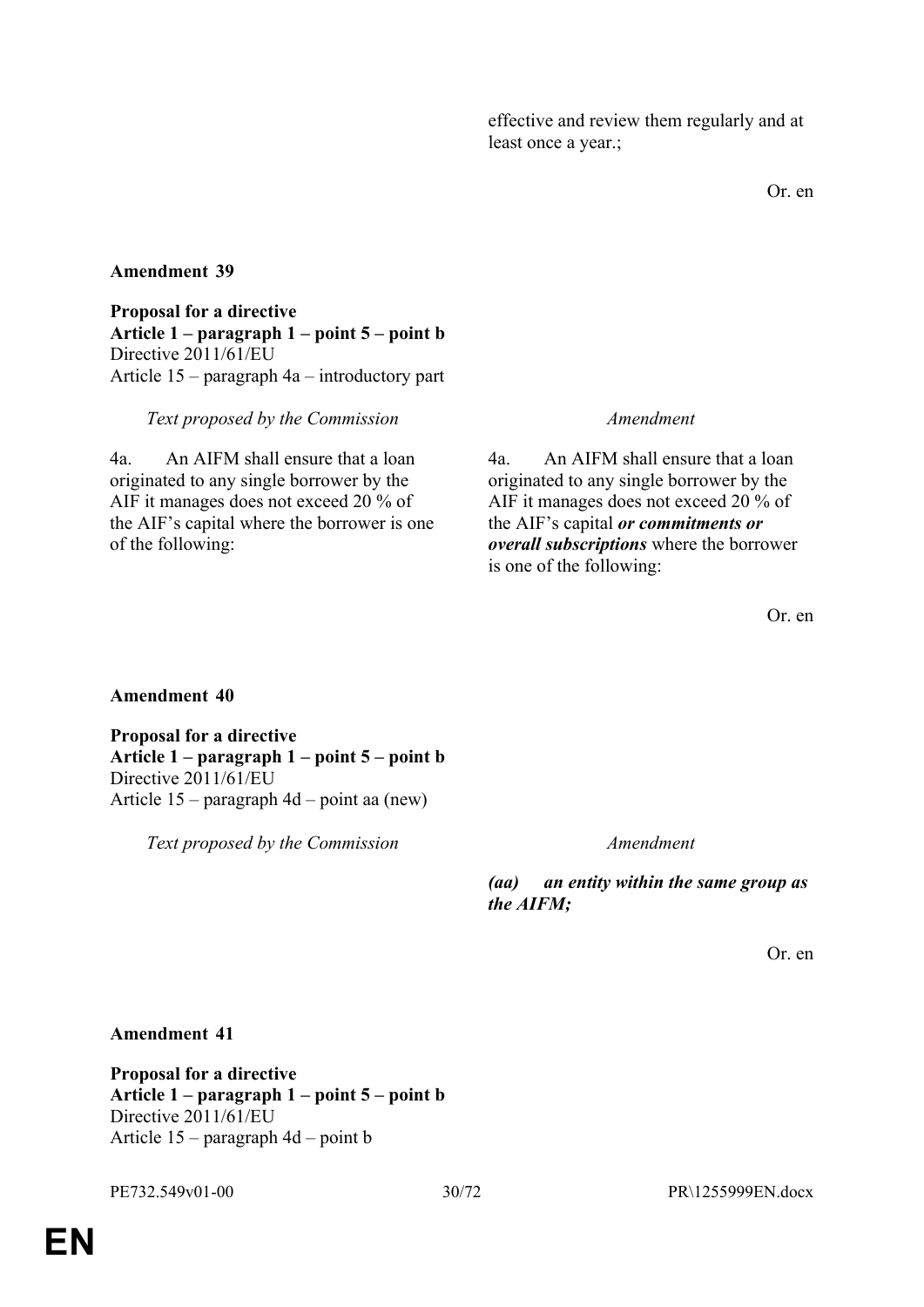PR\1255999EN.docx 31/72 PE732.549v01-00

*Text proposed by the Commission Amendment*

(b) its depositary; (b) *its depositary and delegates of* its depositary;

Or. en

**Amendment 42**

**Proposal for a directive Article 1 – paragraph 1 – point 5 – point b** Directive 2011/61/EU Article 15 – paragraph 4e

*Text proposed by the Commission Amendment*

*4e. An AIFM shall ensure that the AIF it manages retains, on an ongoing basis, 5% of the notional value of the loans it has originated and subsequently sold on the secondary market.*

*The requirement set out in the first subparagraph does not apply to the loans that the AIF has purchased on the secondary market.';*

Or. en

**Amendment 43**

**Proposal for a directive Article 1 – paragraph 1 – point 5 – point b** Directive 2011/61/EU Article 15 – paragraph 4 e a (new)

*Text proposed by the Commission Amendment*

*4ea. Member States shall prohibit AIFMs from managing AIFs whose investment strategy is to originate loans with the sole purpose of transferring those loans to third parties ("originate-todistribute").*

# *deleted*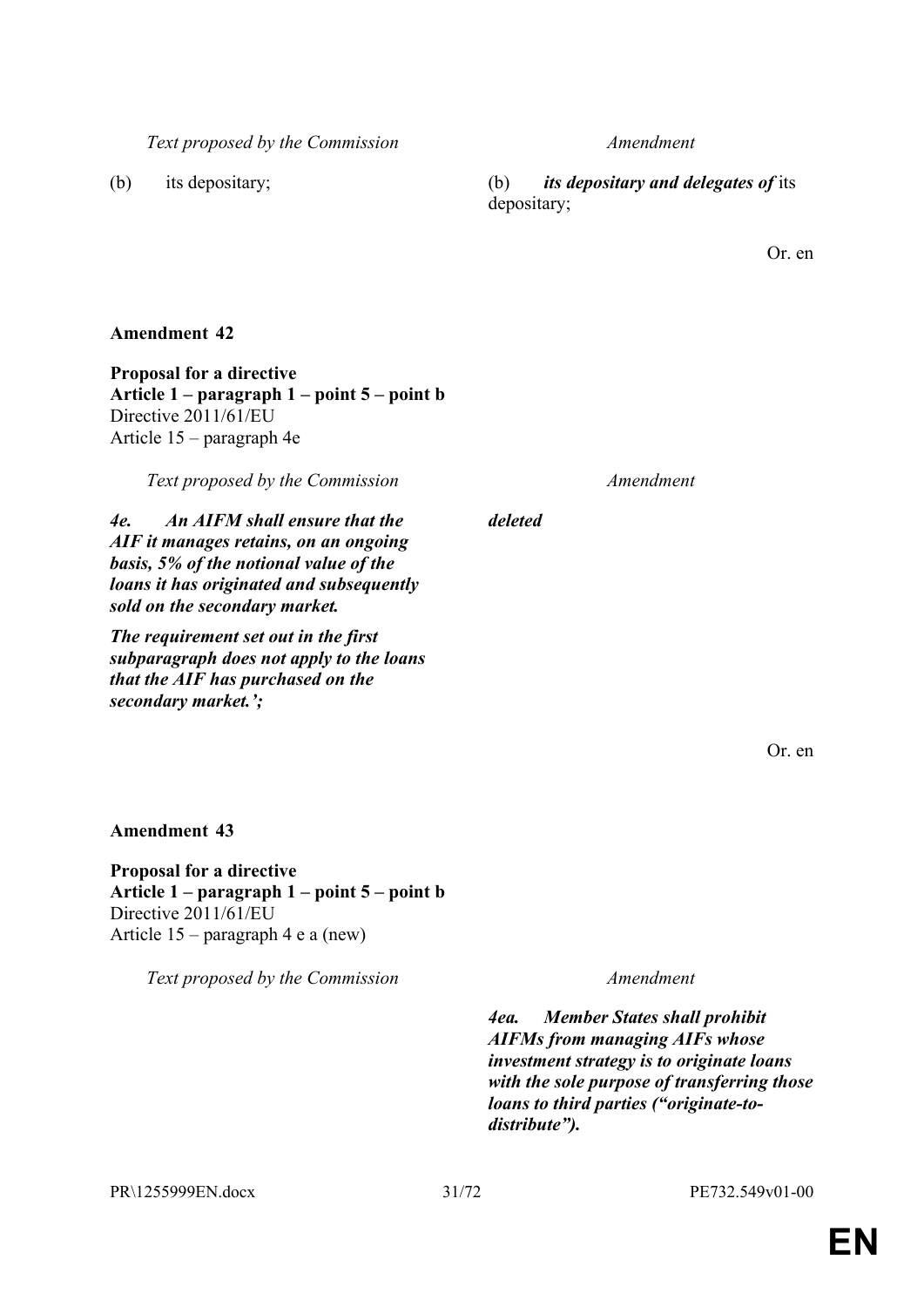**Proposal for a directive Article 1 – paragraph 1 – point 6** Directive 2011/61/EU Article 16 – paragraph 2a – subparagraph 1

*Text proposed by the Commission Amendment*

An AIFM shall ensure that the AIF it manages is closed-ended *if the notional value of its originated loans exceeds 60 %* of its *net asset value*.

An AIFM shall ensure that the AIF it manages is closed-ended *when the AIFM is not able to demonstrate to the competent authorities* of its *home Member State that the AIF has liquidity robustness*.

Or. en

**Amendment 45**

**Proposal for a directive Article 1 – paragraph 1 – point 6** Directive 2011/61/EU Article 16 – paragraph 2b

*Text proposed by the Commission Amendment*

2b. After assessing the suitability in relation to the pursued investment strategy, the liquidity profile and the redemption policy, an AIFM that manages an openended AIF shall select at least one appropriate liquidity management tool from the list set out in Annex V, points 2 *to 4*, for possible use in the interest of the AIF's investors. The AIFM shall implement detailed policies and procedures for the activation and deactivation of any selected liquidity management tool and the operational and administrative arrangements for the use of such tool.

2b. After assessing the suitability in relation to the pursued investment strategy, the liquidity profile and the redemption policy, an AIFM that manages an openended AIF shall select at least one appropriate liquidity management tool from the list set out in Annex V, points 2*, 3, 4, 5, 6 and 8*, for possible use in the interest of the AIF's investors. The AIFM shall implement detailed policies and procedures for the activation and deactivation of any selected liquidity management tool and the operational and administrative arrangements for the use of such tool.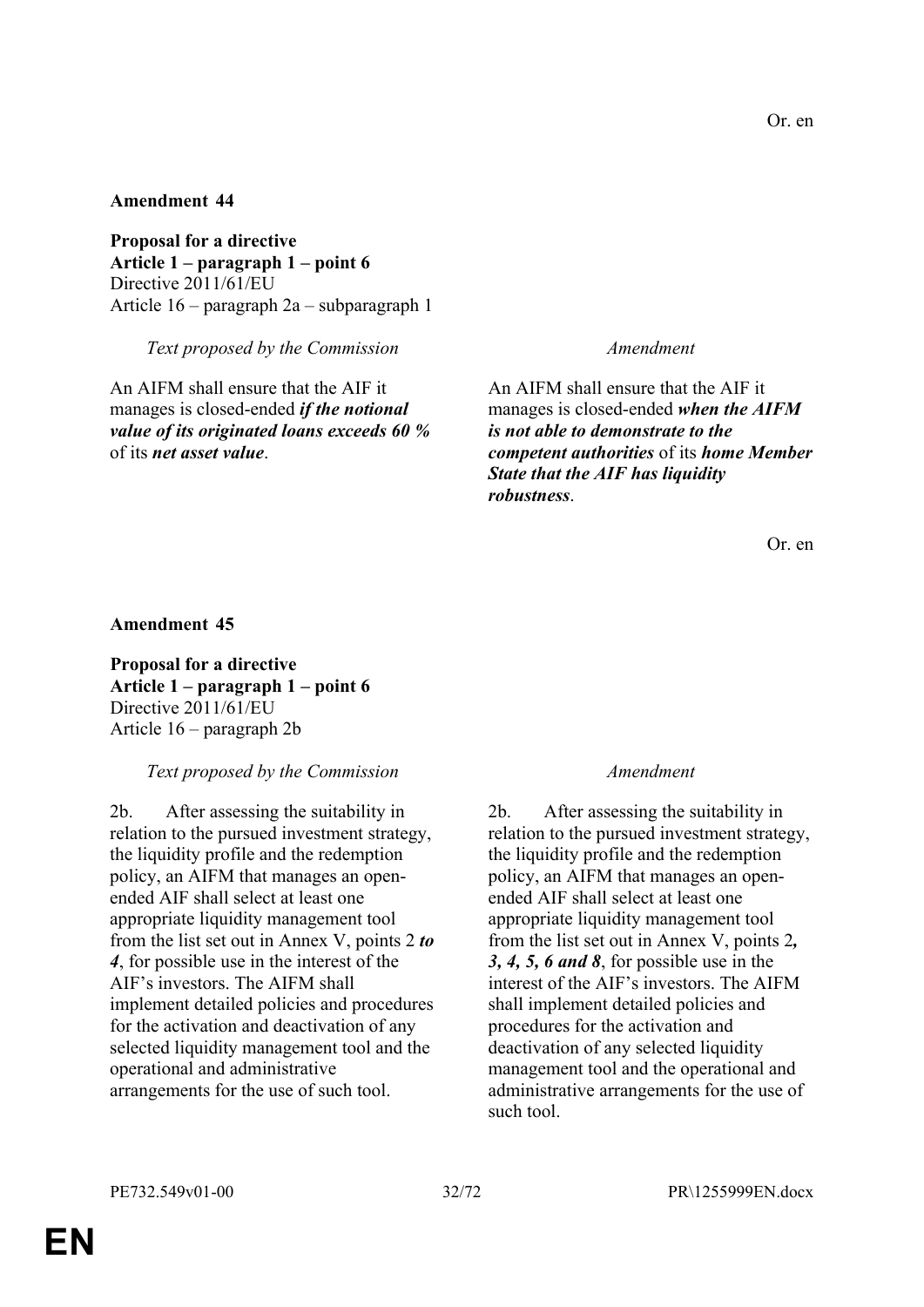**Proposal for a directive Article 1 – paragraph 1 – point 6** Directive 2011/61/EU Article 16 – paragraph 2c – subparagraph 1

*Text proposed by the Commission Amendment*

An AIFM that manages an open-ended AIF may, in the interest of AIF investors, temporarily suspend the repurchase or redemption of the AIF units or activate other liquidity management tools selected from the list set out in Annex V, points 2 *to 4, and* included in the fund rules or the instruments of incorporation of the AIFM.

An AIFM that manages an open-ended AIF may, in the interest of AIF investors, temporarily suspend the repurchase or redemption of the AIF *shares or* units or activate other liquidity management tools selected from the list set out in Annex V, points 2*, 3, 4, 5, 6 and 8, where those tools are* included in the fund rules or the instruments of incorporation of the AIFM.

Or. en

### **Amendment 47**

**Proposal for a directive Article 1 – paragraph 1 – point 6** Directive 2011/61/EU Article 16 – paragraph 2d – subparagraph 1

*Text proposed by the Commission Amendment*

An AIFM shall, without delay, notify the competent authorities of its home Member State *when activating or deactivating a liquidity management tool mentioned in 2b*.

*Where, in situations of liquidity stress,* an AIFM *activates or deactivates one of the liquidity management tools listed in points 1 to 4 of the list set out in Annex V it* shall, without delay, notify the competent authorities of its home Member State.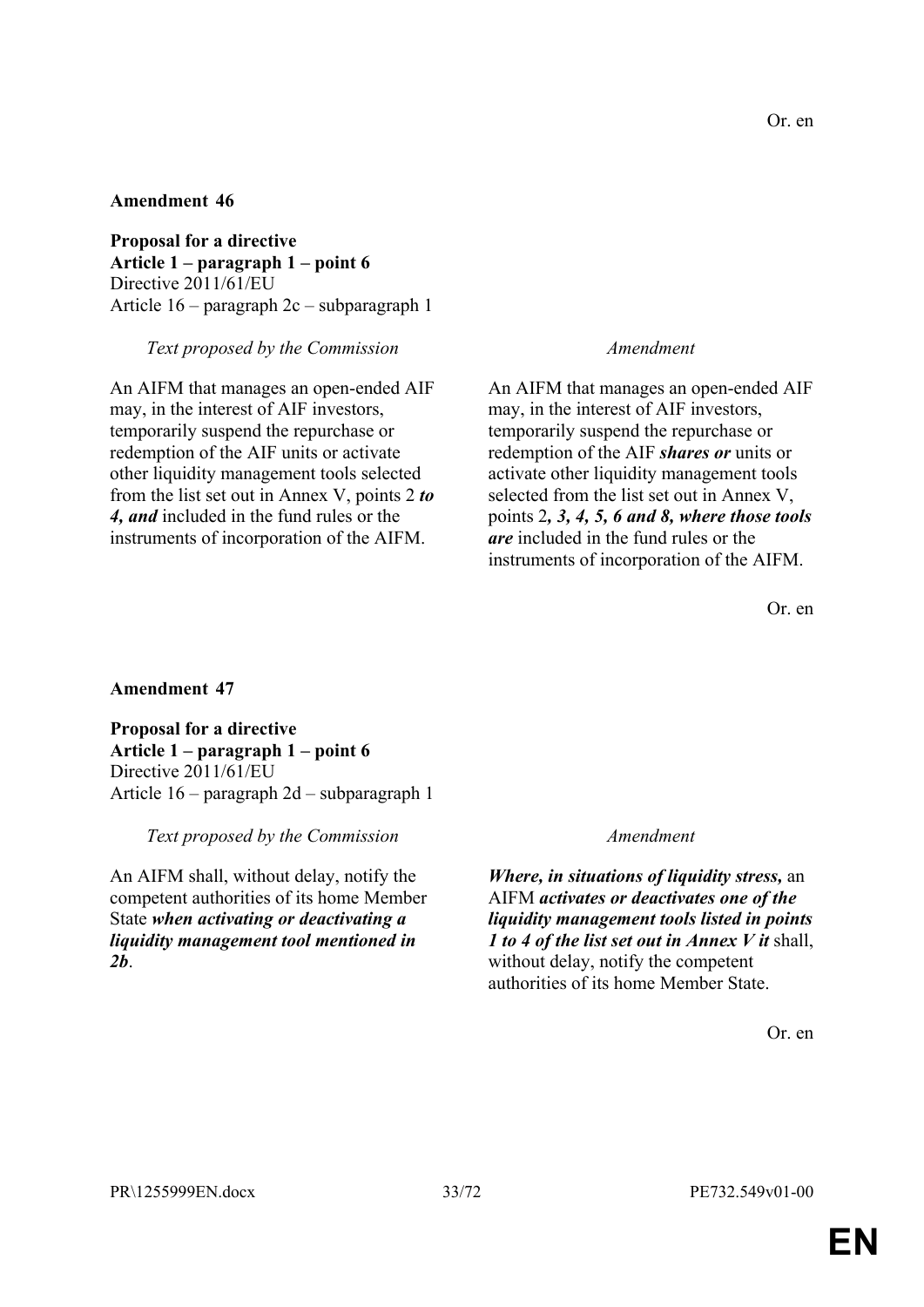**Proposal for a directive Article 1 – paragraph 1 – point 6** Directive 2011/61/EU Article 16 – paragraph 2d – subparagraph 2

### *Text proposed by the Commission Amendment*

The competent authorities of the home Member State of the AIFM shall notify, without delay, the competent authorities of a host Member State of the AIFM*, ESMA and ESRB* of any notifications received in accordance with this paragraph.

The competent authorities of the home Member State of the AIFM shall notify, without delay, the competent authorities of a host Member State of the AIFM *and ESMA* of any notifications received in accordance with this paragraph. *The competent authorities of the home Member State of the AIFM shall notify the ESRB if there is any potential risk to the stability and integrity of the financial system.*

Or. en

#### **Amendment 49**

**Proposal for a directive Article 1 – paragraph 1 – point 6** Directive 2011/61/EU Article 16 – paragraph 2f

*Text proposed by the Commission Amendment*

*2f. ESMA shall develop draft regulatory technical standards to specify the characteristics of the liquidity management tools set out in Annex V.*

*deleted*

Or. en

**Amendment 50**

**Proposal for a directive Article 1 – paragraph 1 – point 6** Directive 2011/61/EU Article 16 – paragraph 2f a (new)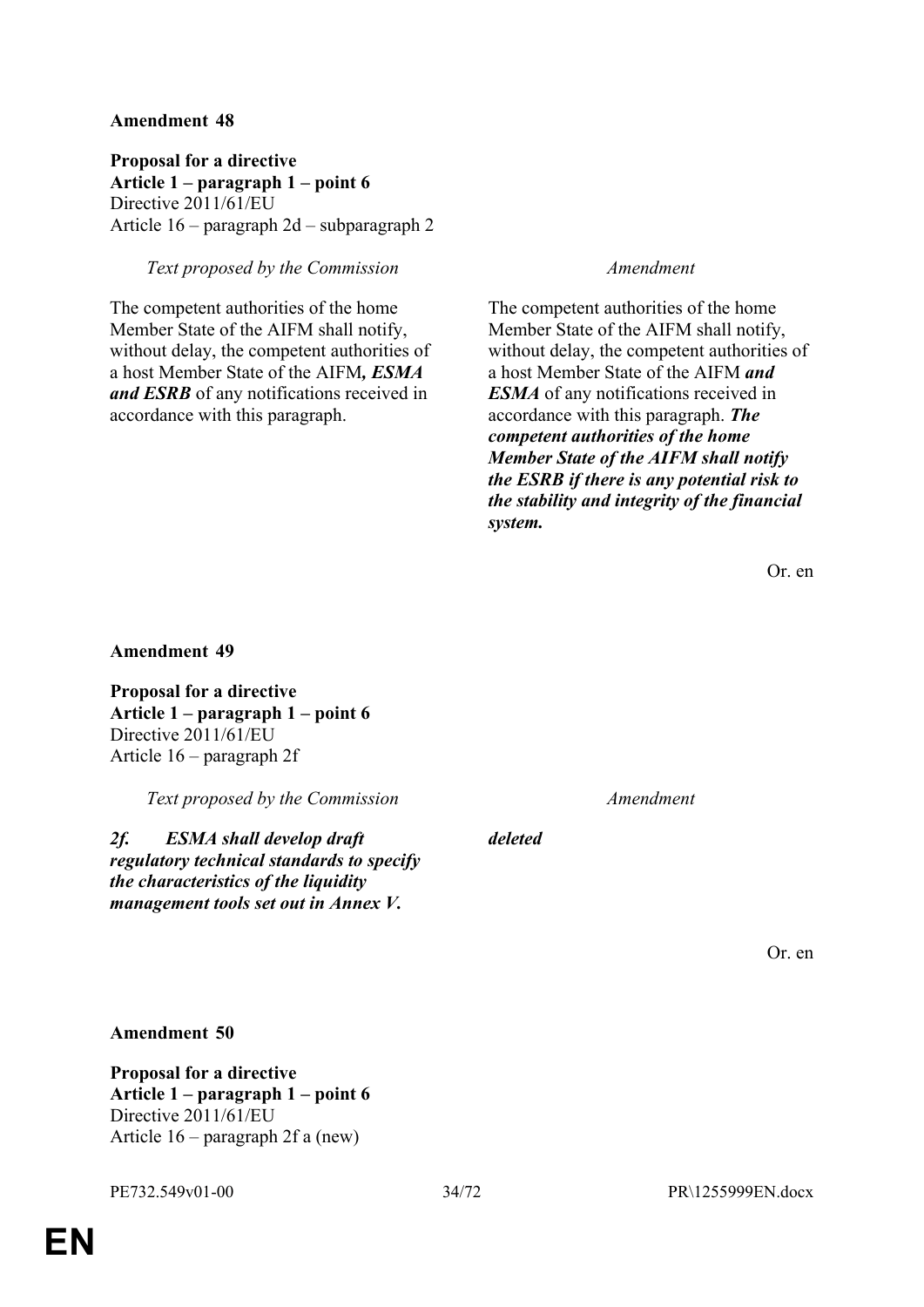*Text proposed by the Commission Amendment*

*2fa. ESMA shall develop draft regulatory technical standards on the criteria to be used by competent authorities for determining whether an AIF has demonstrated liquidity robustness for the purposes of paragraph 2a.*

Or. en

**Amendment 51**

**Proposal for a directive Article 1 – paragraph 1 – point 6** Directive 2011/61/EU Article 16 – paragraph 2g

#### *Text proposed by the Commission Amendment*

2g. ESMA shall develop draft regulatory technical standards on criteria for the selection and use of suitable liquidity management tools by the AIFMs for liquidity risk management, including appropriate disclosures to investors, taking into account the capability of such tools to reduce undue advantages for investors that redeem their investments first, and to mitigate financial stability risks.

2g. ESMA shall develop draft regulatory technical standards on criteria for the selection and use of suitable liquidity management tools by the AIFMs for liquidity risk management, including appropriate disclosures to investors, taking into account the capability of such tools to reduce undue advantages for investors that redeem their investments first, and to mitigate financial stability risks. *Those standards shall recognise that the primary responsibility for liquidity risk management remains with the AIFM. They shall allow adequate time for adaptation before they apply, in particular for existing AIFs.*

Or. en

**Amendment 52**

**Proposal for a directive Article 1 – paragraph 1 – point 6**

PR\1255999EN.docx 35/72 PE732.549v01-00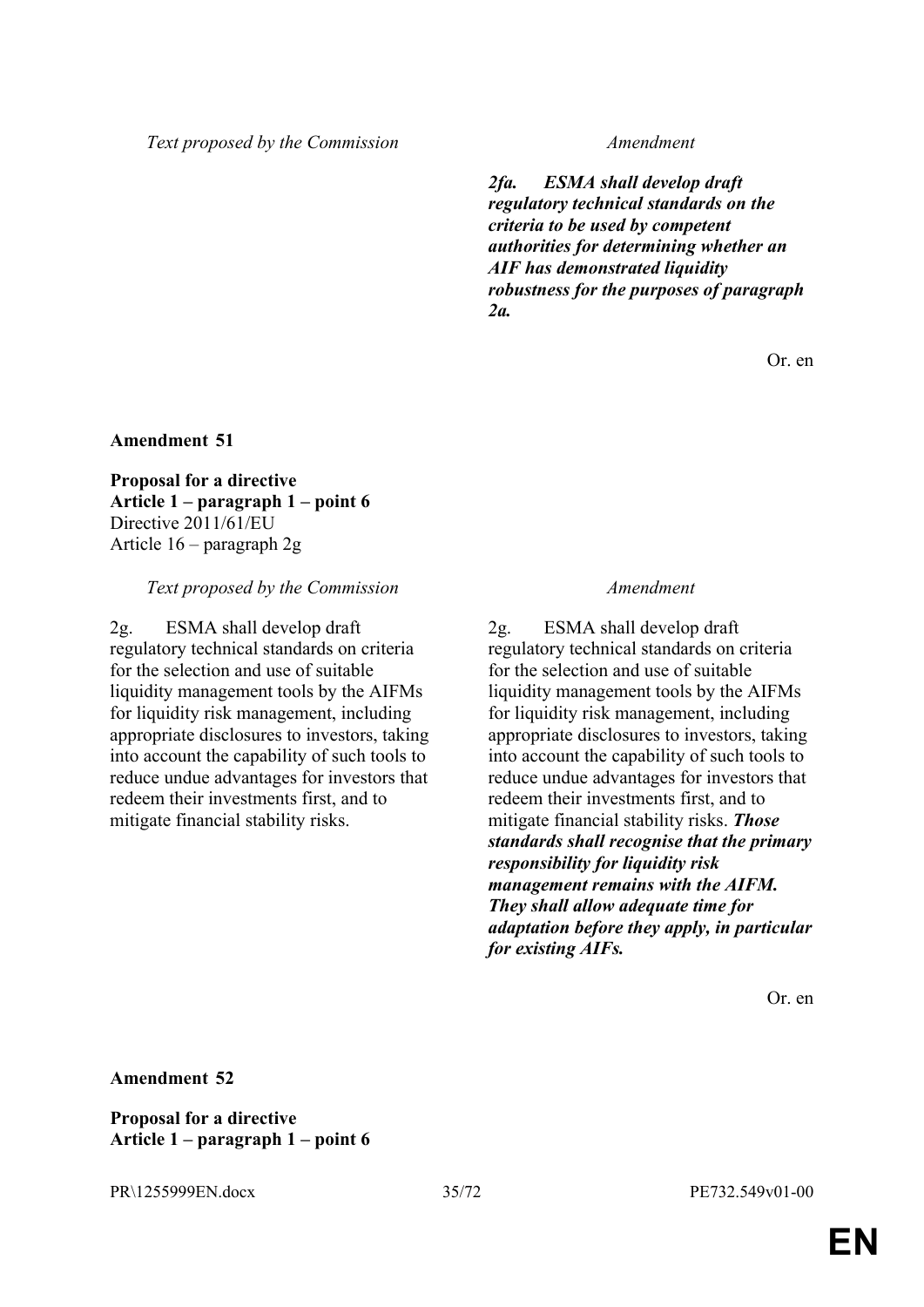Directive 2011/61/EU Article 16 – paragraph 2h

### *Text proposed by the Commission Amendment*

2h. Power is delegated to the Commission to adopt the regulatory technical standards referred to in paragraphs *2f* and 2g of this Article in accordance with Articles 10 to 14 of Regulation (EU) No 1095/2010.;

2h. Power is delegated to the Commission to adopt the regulatory technical standards referred to in paragraphs *2fa* and 2g of this Article in accordance with Articles 10 to 14 of Regulation (EU) No 1095/2010.;

Or. en

#### **Amendment 53**

**Proposal for a directive Article 1 – paragraph 1 – point 7 – point c a (new)** Directive 2011/61/EU Article 20 – paragraph 6 a (new)

*Text proposed by the Commission Amendment*

*(ca) the following paragraph 6a is inserted:*

*'(6a) By way of derogation from paragraphs 1 to 6 of this Article, where the marketing function as referred in point (b) of Annex I, paragraph 2, is performed by one or several distributors which are not acting on behalf of the AIFM, pursuant to an agreement between the AIFM and that distributor or those distributors, such function shall not be considered to be a delegation subject to the requirements set out in paragraphs 1 to 6 of this Article.'*

Or. en

**Amendment 54**

**Proposal for a directive Article 1 – paragraph 1 – point 8 – point b – point i**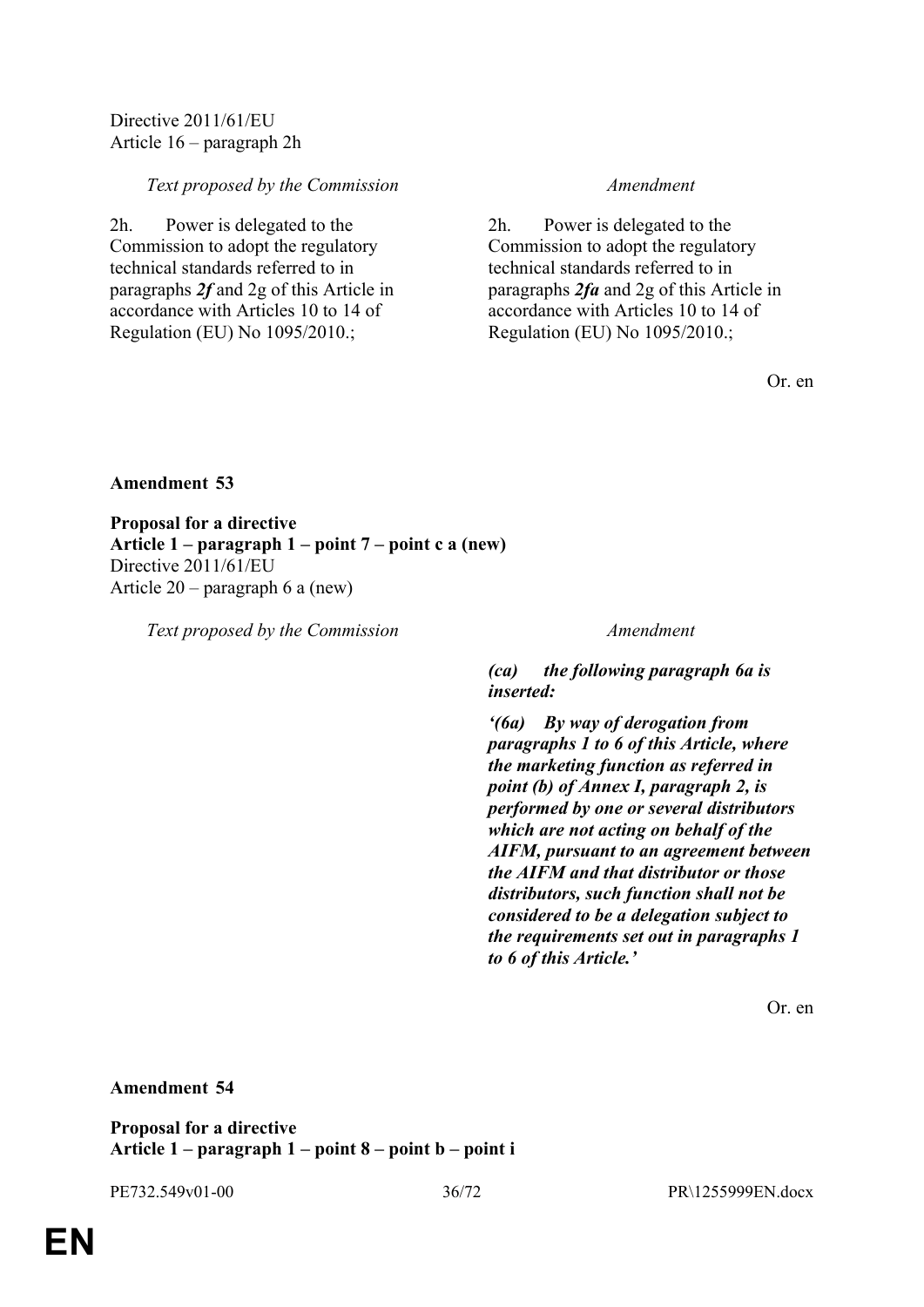## Directive 2011/61/EU Article 21 – paragraph 11 – subparagraph 2 – point c

## *Text proposed by the Commission Amendment*

(c) the depositary has exercised all due skill, care and diligence in the selection and the appointment of any third party to whom it wants to delegate parts of its tasks, except where that third party is a central securities depository acting in the capacity of an issuer CSD as defined in *Article 1, point (e), of Commission* Delegated Regulation (EU) *2017/392\**, and keeps exercising all due skill, care and diligence in the periodic review and ongoing monitoring of any third party to whom it has delegated parts of its tasks and of the arrangements of the third party in respect of the matters delegated to it;

(c) the depositary has exercised all due skill, care and diligence in the selection and the appointment of any third party to whom it wants to delegate parts of its tasks, except where that third party is a central securities depository acting in the capacity of an issuer CSD as defined in *the* delegated *act adopted on the basis of Articles 29(3) and 48(10) of* Regulation (EU) *No 909/2014*, and keeps exercising all due skill, care and diligence in the periodic review and ongoing monitoring of any third party to whom it has delegated parts of its tasks and of the arrangements of the third party in respect of the matters delegated to it;

Or. en

## **Amendment 55**

**Proposal for a directive Article 1 – paragraph 1 – point 8 – point b – point ii** Directive 2011/61/EU Article 21 – paragraph 11 – subparagraph 5

## *Text proposed by the Commission Amendment*

For the purposes of this paragraph, the provision of services by a central securities depository acting in the capacity of an issuer CSD as defined in *Article 1, point (e) of Commission* Delegated Regulation (EU) *2017/392* shall not be considered a delegation of the depositary's custody functions. ;

For the purposes of this paragraph, the provision of services by a central securities depository acting in the capacity of an issuer CSD as defined in *the* delegated *act adopted on the basis of Articles 29(3) and 48(10) of* Regulation (EU) *No 909/2014* shall not be considered a delegation of the depositary's custody functions. *The provision of services by a central securities depository acting in the capacity of an investor CSD as defined in that delegated act shall be considered a delegation of the depositary's custody*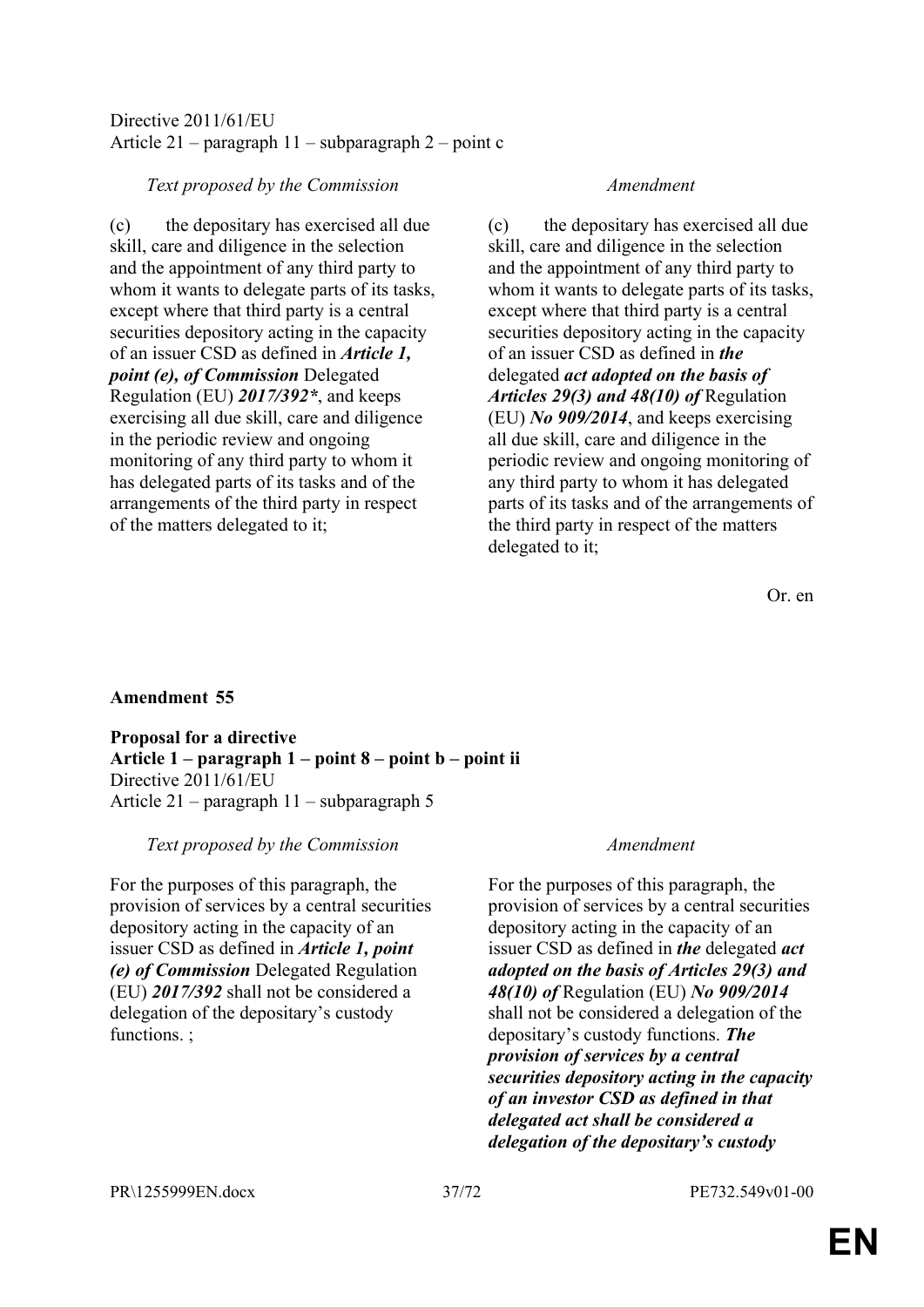## *functions.*

### **Amendment 56**

**Proposal for a directive Article 1 – paragraph 1 – point 8 – point c** Directive 2011/61/EU Article 21– paragraph 16

### *Text proposed by the Commission Amendment*

16. The depositary shall make available to its competent authorities, to the competent authorities of the AIF that has appointed it as a depositary and to the competent authorities of the AIFM that manages that AIF*, on request*, all information that it has obtained while performing its duties and that may be necessary for the competent authorities of the AIF or the AIFM. If the competent authorities of the AIF or the AIFM are different from those of the depositary, the competent authorities of the depositary shall share the information received without delay with the competent authorities of the AIF and the AIFM*.*;

16. The depositary shall make available to its competent authorities, to the competent authorities of the AIF that has appointed it as a depositary and to the competent authorities of the AIFM that manages that AIF, all information that it has obtained while performing its duties and that may be necessary for the competent authorities of the AIF or the AIFM. If the competent authorities of the AIF or the AIFM are different from those of the depositary, the competent authorities of the depositary shall share the information received without delay with the competent authorities of the AIF and the AIFM*, and the competent authorities of the AIF or the AIFM shall share without delay with the competent authorities of the depositary any information relevant for the exercise of those authorities' supervisory powers*;

Or. en

#### **Amendment 57**

**Proposal for a directive Article 1 – paragraph 1 – point 9 – point a – point ii** Directive 2011/61/EU Article 23 – paragraph 1 – point ia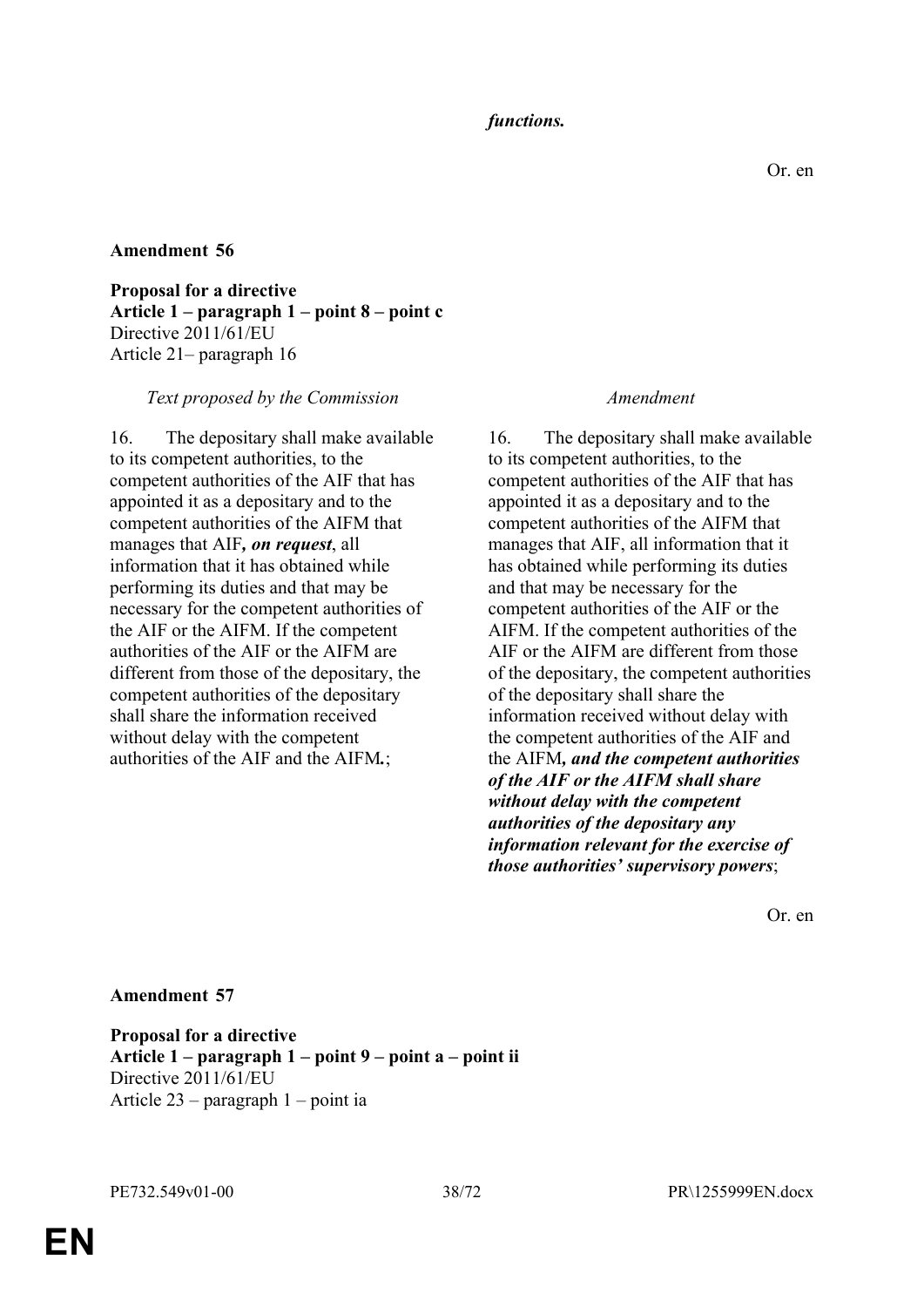**EN**

| Or. en |  |
|--------|--|
|        |  |

(e) on *an annual* basis, all direct and indirect fees and charges that were directly

or indirectly charged to the AIF;

**Proposal for a directive Article 1 – paragraph 1 – point 9 – point b** Directive 2011/61/EU

*Text proposed by the Commission Amendment* (e) on *a quarterly* basis, all direct and indirect fees and charges that were directly or indirectly charged *or allocated* to the

Article 23 – paragraph 4 – point e

AIF *or to any of its investments*;

**Amendment 59**

*Text proposed by the Commission Amendment*

**Article 1 – paragraph 1 – point 9 – point b**

**Amendment 58**

**Proposal for a directive**

Directive 2011/61/EU

Article 23 – paragraph 4 – point d

(d) originated *loan portfolio*; (d) *portfolio composition of* originated *loans*;

*(ii) point (ia) is inserted: deleted*

*(ia) a list of fees and charges that will be applied in connection with the operation of the AIF and that will be borne by the AIFM or its affiliates.;*

*Text proposed by the Commission Amendment*

Or. en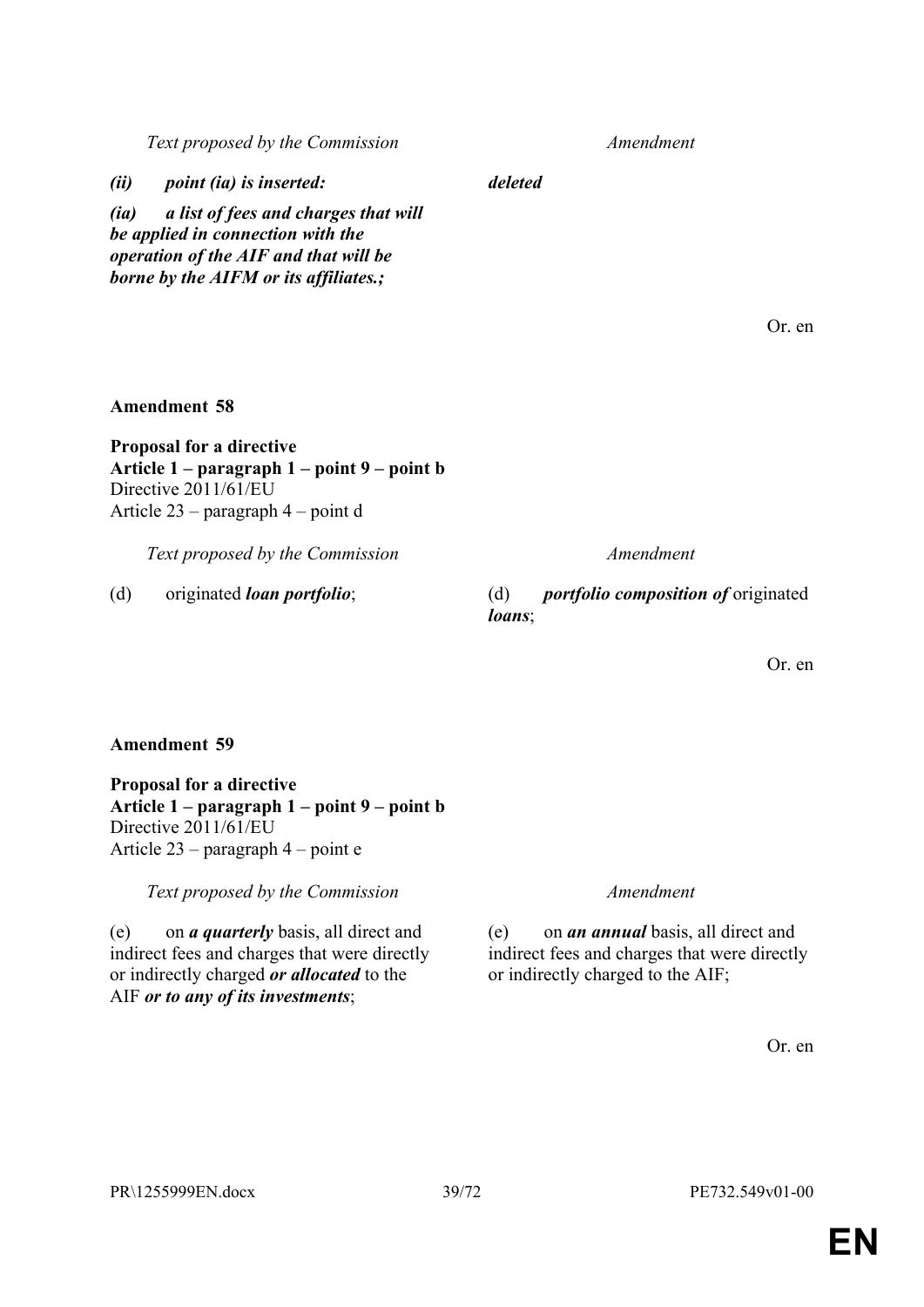**Proposal for a directive Article 1 – paragraph 1 – point 9 – point b** Directive 2011/61/EU Article 23 – paragraph 4 – point f

## *Text proposed by the Commission Amendment*

(f) on *a quarterly* basis, any parent company, subsidiary or special purpose entity established in relation to the AIF's investments by the AIFM*, the staff of the AIFM or the AIFM's direct or indirect affiliates*.*;*

(f) on *an annual* basis, any parent company, subsidiary or special purpose entity established in relation to the AIF's investments by the AIFM.

Or. en

### **Amendment 61**

**Proposal for a directive Article 1 – paragraph 1 – point 10 – point a** Directive 2011/61/EU Article 24 – paragraph 1 – subparagraph 1

*Text proposed by the Commission Amendment*

An AIFM shall regularly report to the competent authorities of its home Member State on the markets and instruments in which it trades on behalf of the AIFs it manages.

An AIFM shall regularly report to the competent authorities of its home Member State on the markets and instruments in which it trades on behalf of the AIFs it manages*, and on other relevant economic and accounting information set out in paragraph 2*.

Or. en

### **Amendment 62**

**Proposal for a directive Article 1 – paragraph 1 – point 10 – point b a (new)** Directive 2011/61/EU Article 24 – paragraph 2 – points ea and eb (new)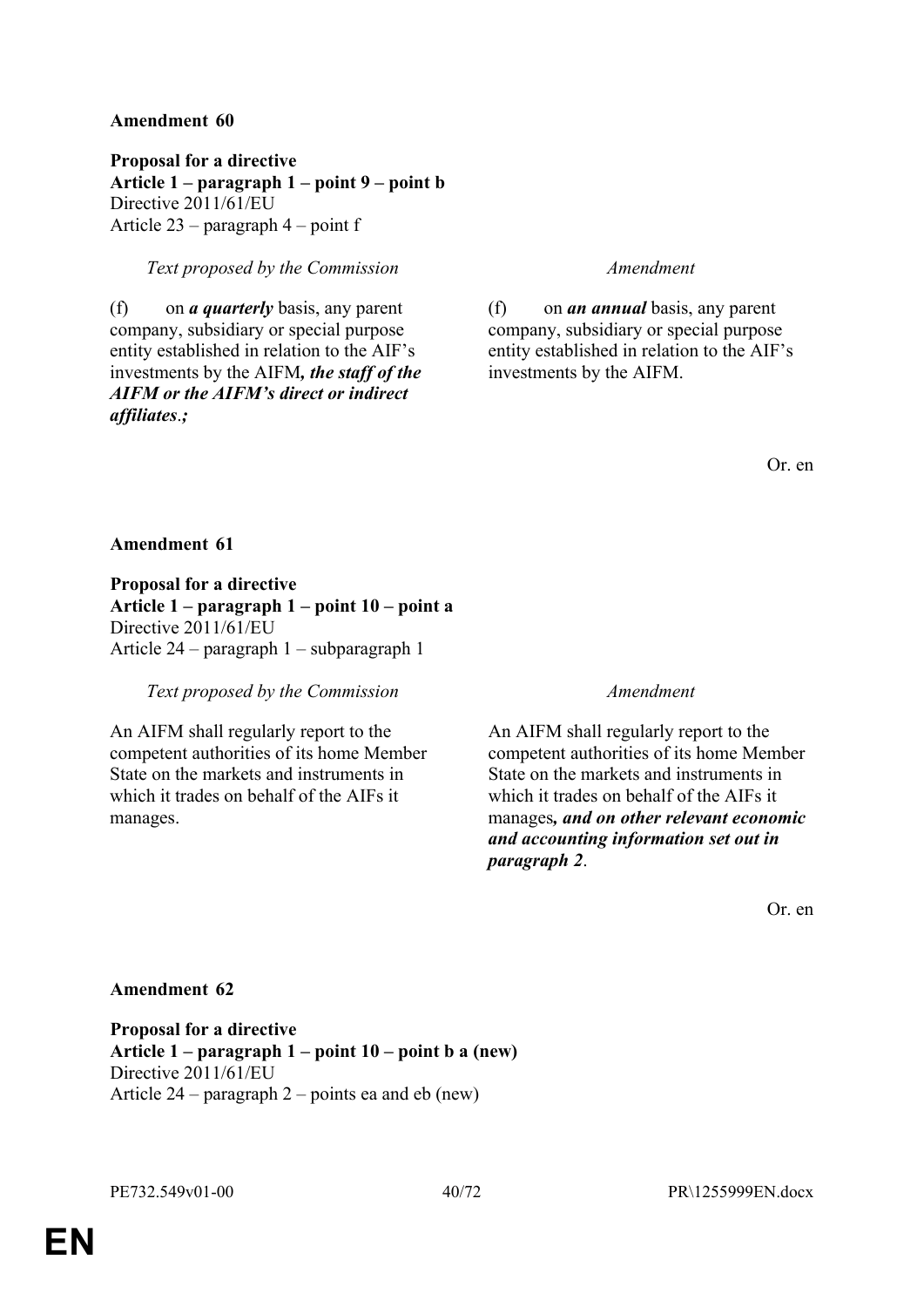*(ba) in paragraph 2, the following points are added:*

*'(ea) the total amount of leverage of the net asset value employed by the AIF;*

*(eb) information regarding delegation arrangements concerning portfolio management or risk management functions and in particular:*

*(i) information on the entities to which such functions have been delegated (name and LEI of each delegate, its jurisdiction of establishment and, where relevant, its supervisory authority);*

*(ii) information on the function delegated, the type of delegation (full or partial), and the date of the delegation agreement or contract;*

*(iii) where sub-delegation arrangements are in place, the same information in respect of the sub-delegates and the functions sub-delegated;*

*(iv) the date of conclusion and expiration of the delegation and sub-delegation arrangements;*

*(v) a description of the periodic due diligence measures carried out by the AIFM to oversee, monitor and control the delegate, including the date of performance of those measures, the issues identified and, where relevant, the measures and timeline adopted to address those issues.*

Or. en

#### **Amendment 63**

**Proposal for a directive Article 1 – paragraph 1 – point 10 – point c** Directive 2011/61/EU Article 24 – paragraph 6 – subparagraph 1

PR\1255999EN.docx 41/72 PE732.549v01-00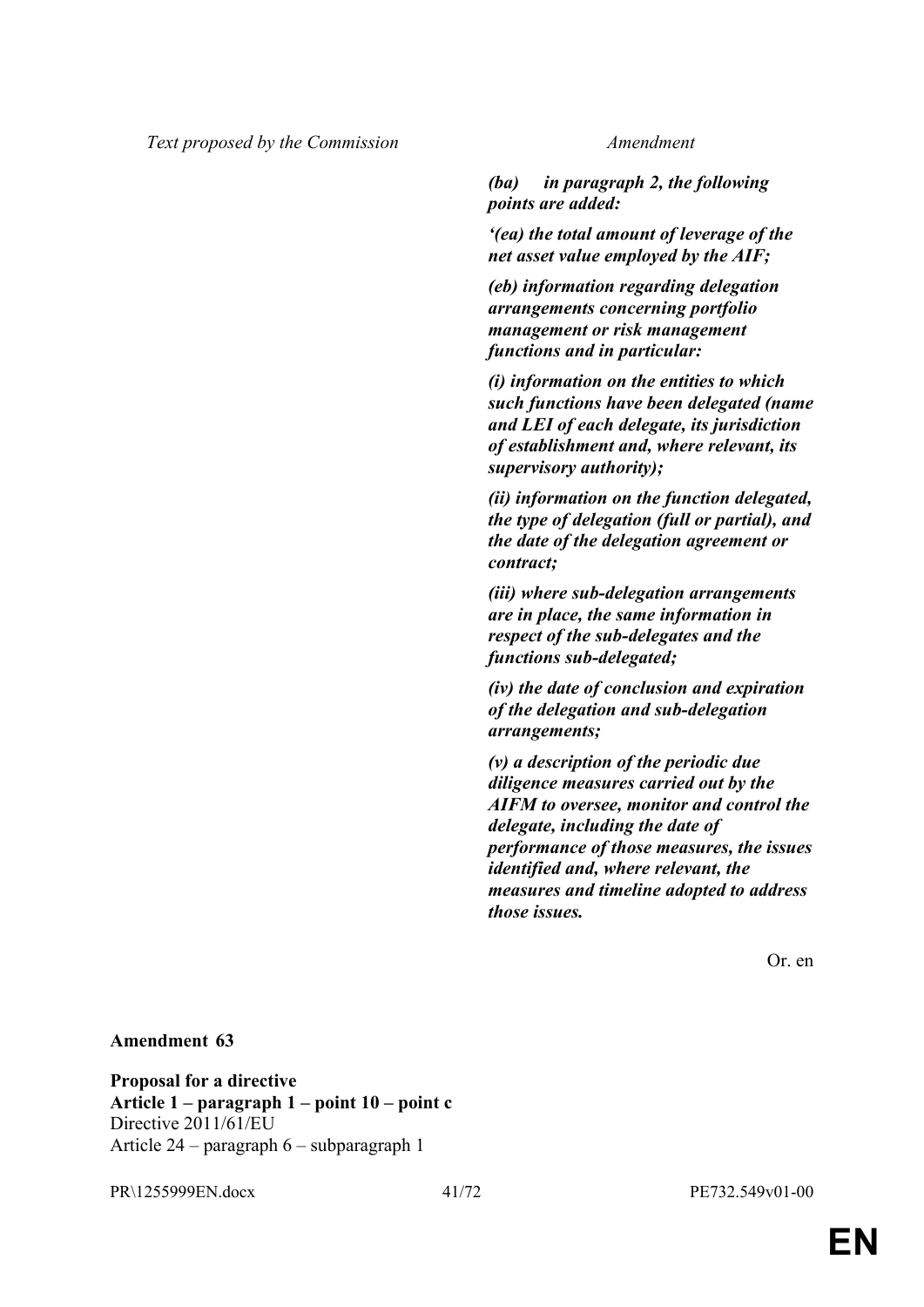## *Text proposed by the Commission Amendment*

ESMA shall develop draft regulatory technical standards specifying the details to be reported according to paragraphs 1 and 2. ESMA shall take into account other reporting requirements to which the AIFMs are subject and the report issued in accordance with paragraph 2 of Article 69b.

ESMA shall develop draft regulatory technical standards specifying the details to be reported according to paragraphs 1 and 2. *In order to reduce duplication and inconsistencies between reporting frameworks,* ESMA shall take into account other reporting requirements to which the AIFMs are subject and the report issued in accordance with paragraph 2 of Article 69b.

Or. en

### **Amendment 64**

**Proposal for a directive Article 1 – paragraph 1 – point 10 – point d** Directive 2011/61/EU Article 24 – paragraph 7 – subparagraph 1 – point a

*Text proposed by the Commission Amendment*

(a) the format and data standards for the reports referred to in paragraphs 1 and  $2$ ;

(a) the format and data standards for the reports referred to in paragraphs 1 and 2*, which shall include in particular global LEIs and international securities identification numbers (ISINs)*;

Or. en

### **Amendment 65**

**Proposal for a directive Article 1 – paragraph 1 – point 10 – point d** Directive 2011/61/EU Article 24 – paragraph 7 – subparagraph 1 – point b a (new)

*Text proposed by the Commission Amendment*

*(ba) methods and arrangements for submitting the reports referred to in paragraphs 1 and 2, including methods*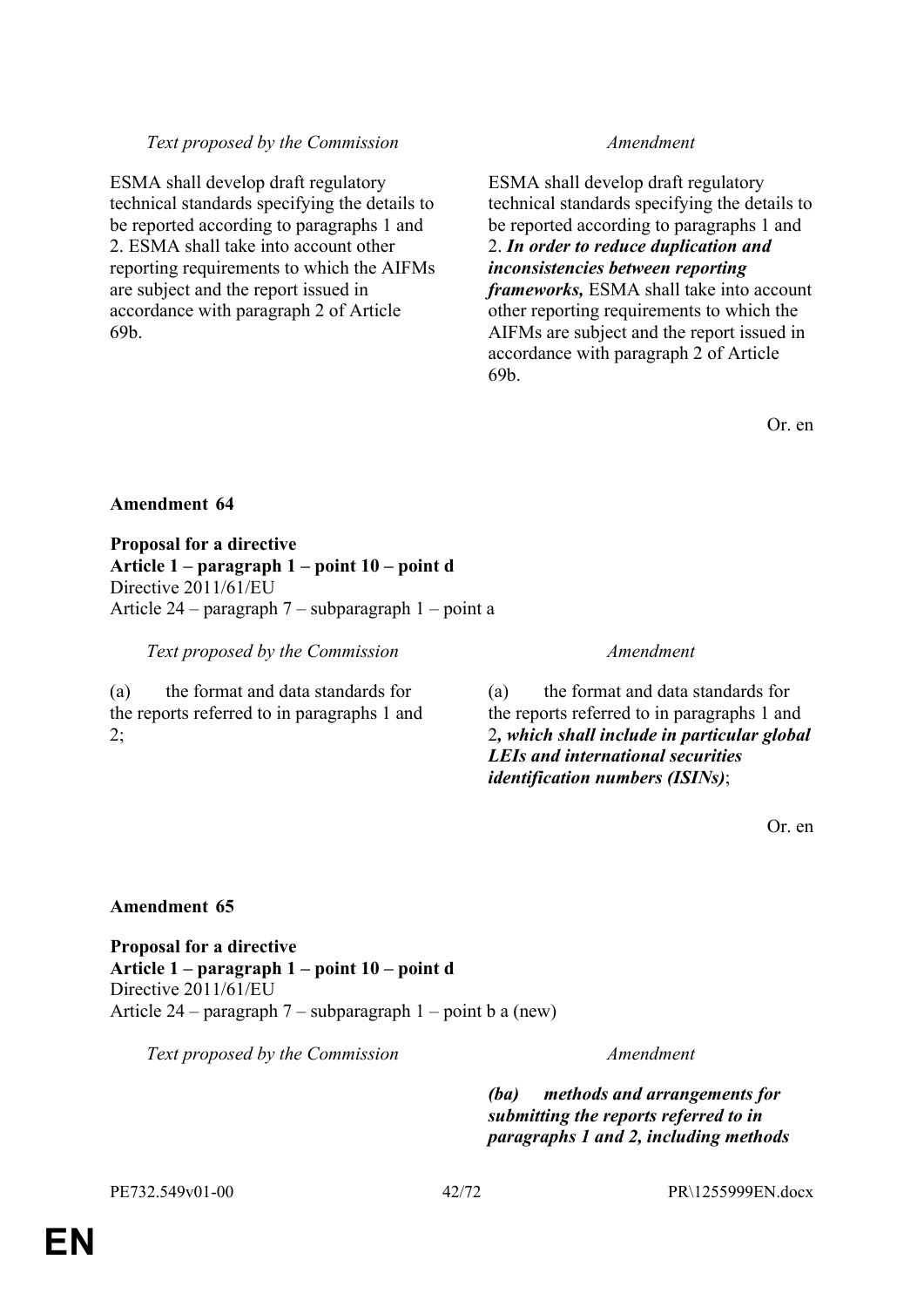*and arrangements to improve data standardisation and efficient sharing and use of data already reported in any Union reporting framework by any relevant competent authority, at Union or national level.*

Or. en

### **Amendment 66**

**Proposal for a directive Article 1 – paragraph 1 – point 10 – point d** Directive 2011/61/EU Article 24 – paragraph 7 – subparagraph 1 a (new)

*Text proposed by the Commission Amendment*

*Whenn developing those draft technical standards, ESMA shall take into account international developments and standards agreed at Union or global level and the findings of the report issued in accordance with Article 69b(2).*

Or. en

#### **Amendment 67**

**Proposal for a directive Article 1 – paragraph 1 – point 14** Directive 2011/61/EU Article 38a – paragraph 1

*Text proposed by the Commission Amendment*

1. ESMA shall*, on a regular basis and at least every two years,* conduct a peer review analysis of the supervisory activities of the competent authorities in relation to the application of Article 20. That peer review analysis shall focus on the measures taken to prevent that AIFMs, which delegate performance of portfolio management or risk management to third

1. *By … [12 months before the date of the review referred to in Article 69b], and otherwise as necessary,* ESMA shall conduct a peer review analysis of the supervisory activities of the competent authorities in relation to the application of Article 20. That peer review analysis shall focus on the measures taken to prevent that AIFMs, which delegate performance of

PR\1255999EN.docx 43/72 PE732.549v01-00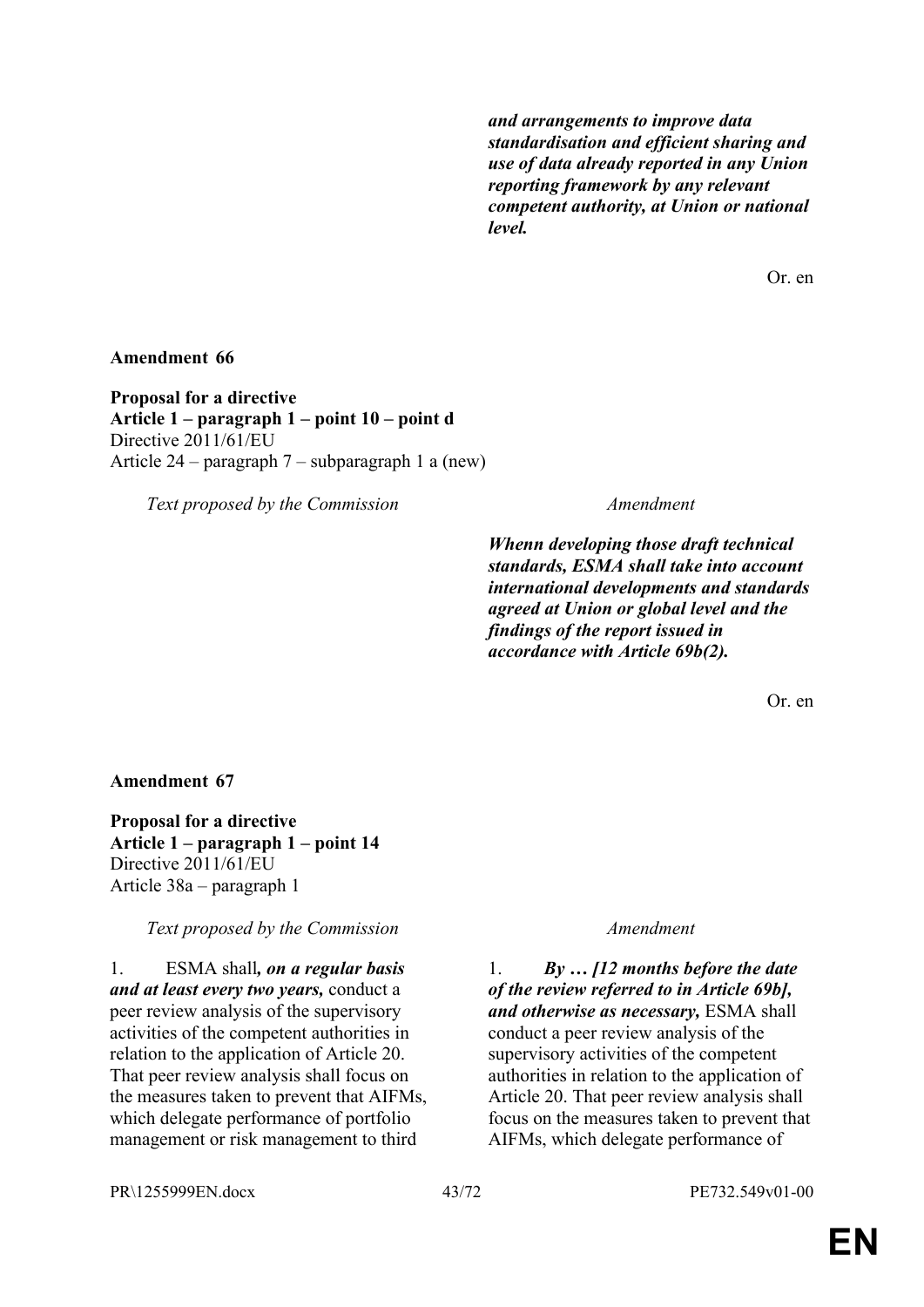parties located in third countries, become letter-box entities.

portfolio management or risk management to third parties located in third countries, become letter-box entities.

Or. en

## **Amendment 68**

**Proposal for a directive Article 1 – paragraph 1 – point 17** Directive 2011/61/EU Article 46 – paragraph 2 – point j

*Text proposed by the Commission Amendment*

(j) in the interest of investors *or of the public*, require AIFMs to activate or deactivate a liquidity management tool referred to in point 1 or 2 of Annex V or selected by the AIFM in accordance with Article 16(2b), whichever is more suitable considering the type of open-ended AIF or group of open-ended AIFs concerned and *investor protection or* financial stability risks that necessitate this requirement.;

(j) in the interest of investors*, in exceptional circumstances and after consulting the AIFM*, require AIFMs to activate or deactivate a liquidity management tool referred to in point 1 or 2 of Annex V or selected by the AIFM in accordance with Article 16(2b), whichever is more suitable considering the type of open-ended AIF or group of open-ended AIFs concerned and *if there are* financial stability risks that necessitate this requirement.;

Or. en

# **Amendment 69 Proposal for a directive Article 1 – paragraph 1 – point 18 – point b** Directive 2011/61/EU Article 47 – paragraph 4 – point d *Text proposed by the Commission Amendment (b) in paragraph 4, the following point (d) is added: deleted (d) require non-EU AIFMs that are marketing in the Union AIFs that they manage or EU AIFMs managing non-EU AIFs to activate or deactivate a liquidity*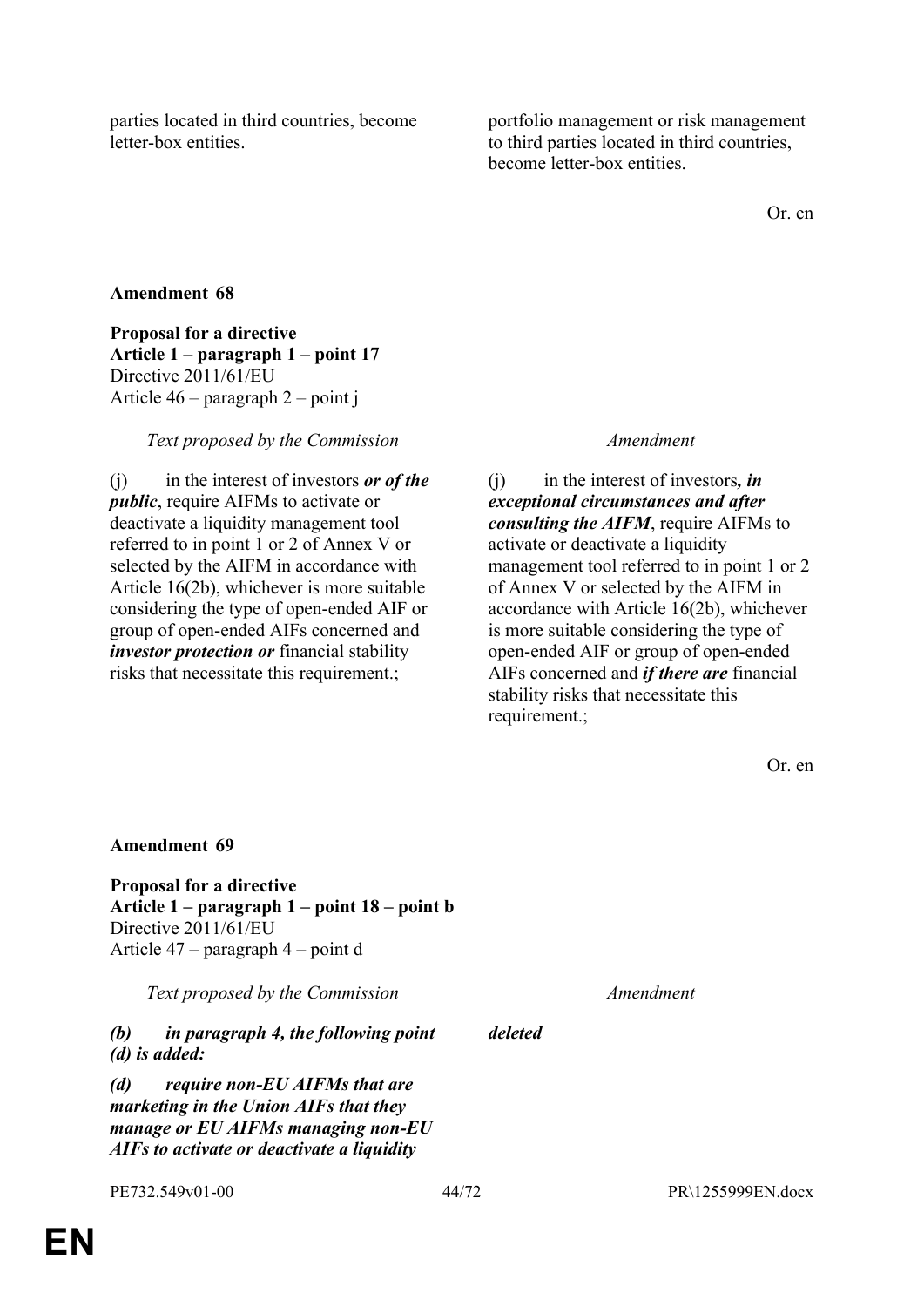*management tool referred to in point 1 or 2 of Annex V or selected by the AIFM, whichever is more suitable considering the type of open-ended AIF concerned and the investor protection or financial stability risks that necessitate this requirement.;*

#### **Amendment 70**

**Proposal for a directive Article 1 – paragraph 1 – point 19 – point a** Directive 2011/61/EU Article 50 – paragraph 5

#### *Text proposed by the Commission Amendment*

5. Where the competent authorities of one Member State have reasonable grounds to suspect that acts contrary to this Directive are being or have been carried out by an AIFM not subject to supervision of those competent authorities, they shall notify ESMA and the competent authorities of the home and host Member States of the AIFM concerned thereof in as specific a manner as possible. The recipient authorities shall take appropriate action, shall inform ESMA and the notifying competent authorities of the outcome of that action and, to the extent possible, of significant interim developments. This paragraph shall be without prejudice to the competences of the notifying competent authority.;

5. Where the competent authorities of one Member State have reasonable grounds to suspect that acts contrary to this Directive are being or have been carried out by an AIFM not subject to supervision of those competent authorities, *or by an entity appointed as depositary by an AIFM,* they shall notify ESMA and the competent authorities of the home and host Member States of the AIFM *or the entity* concerned thereof in as specific a manner as possible. The recipient authorities shall take appropriate action, shall inform ESMA and the notifying competent authorities of the outcome of that action and, to the extent possible, of significant interim developments. This paragraph shall be without prejudice to the competences of the notifying competent authority.;

Or. en

#### **Amendment 71**

**Proposal for a directive Article 1 – paragraph 1 – point 19 – point b**

PR\1255999EN.docx 45/72 PE732.549v01-00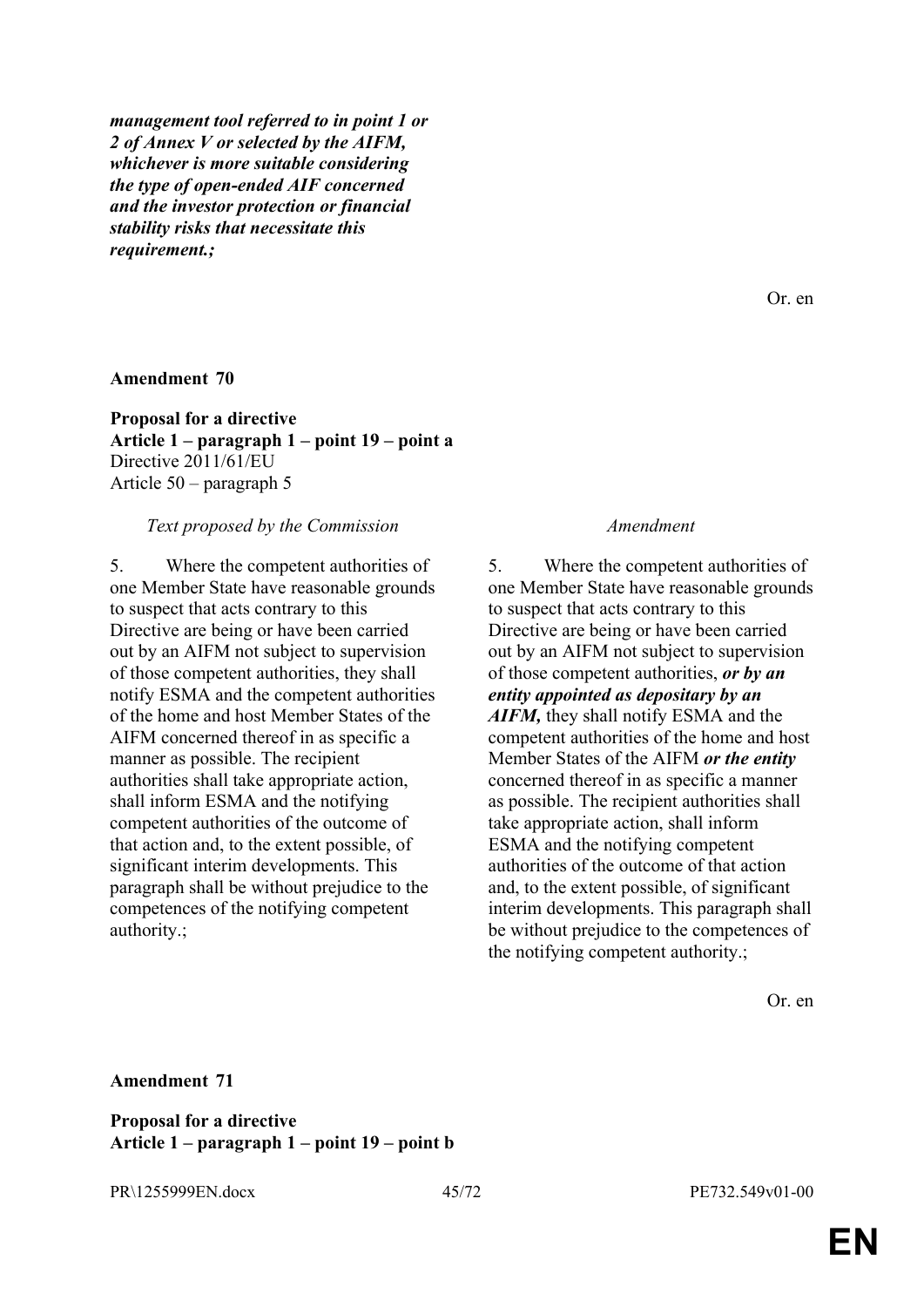## *Text proposed by the Commission Amendment*

5a. The competent authorities of the home Member State of an AIFM shall notify the competent authorities of the host Member State of the AIFM*, ESMA and the ESRB* prior to exercising powers pursuant to Article 46(2), point (j), or Article 47(4), point (d).

5a. The competent authorities of the home Member State of an AIFM shall notify the competent authorities of the host Member State of the AIFM *and ESMA* prior to exercising powers pursuant to Article 46(2), point (j), or Article 47(4), point (d). *The competent authorities of the home Member State of the AIFM shall notify ESRB if there is any potential risk to the stability and integrity of the financial system.*

Or. en

## **Amendment 72**

**Proposal for a directive Article 1 – paragraph 1 – point 19 – point b** Directive 2011/61/EU Article 50 – paragraph 5b

### *Text proposed by the Commission Amendment*

5b. The competent authority of the host Member State of an AIFM may request the competent authority of the home Member State of the AIFM to exercise powers laid down in Article 46(2), point (j) or Article 47(4), point (d), specifying the reasons for the request and notifying ESMA and the ESRB thereof.

5b. The competent authority of the host Member State of an AIFM may request the competent authority of the home Member State of the AIFM to exercise powers laid down in Article 46(2), point (j) or Article 47(4), point (d), specifying the reasons for the request and notifying ESMA and*, in the case of any potential risk to the stability and integrity of the financial system,* the ESRB thereof.

Or. en

## **Amendment 73**

**Proposal for a directive Article 1 – paragraph 1 – point 19 – point b**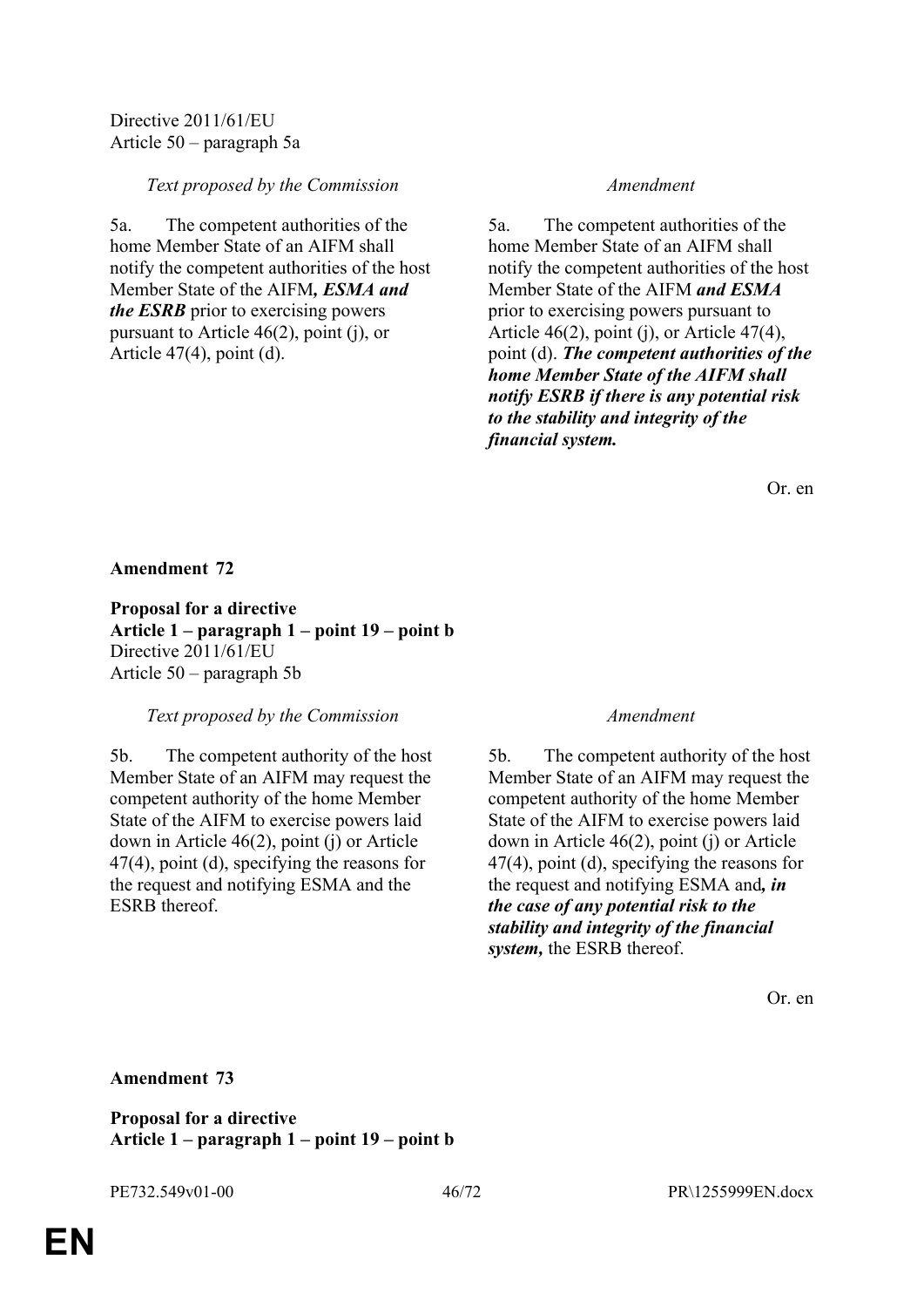## *Text proposed by the Commission Amendment*

5c. Where the competent authority of the home Member State of the AIFM does not agree with the request referred to in paragraph 5b, it shall inform the competent authority of the host Member State of the AIFM*,* ESMA and the ESRB thereof, stating its reasons.

5c. Where the competent authority of the home Member State of the AIFM does not agree with the request referred to in paragraph 5b, it shall inform the competent authority of the host Member State of the AIFM *and* ESMA and*, in case of any potential risk to the stability and integrity of the financial system,* the ESRB thereof, stating its reasons.

Or. en

## **Amendment 74**

**Proposal for a directive Article 1 – paragraph 1 – point 19 – point c** Directive 2011/61/EU Article 50 – paragraph 7 – subparagraph 1

*Text proposed by the Commission Amendment*

ESMA shall develop draft regulatory technical standards indicating in which situations the competent authorities may exercise the powers set out in Article  $46(2)$ , point (j) and in which situations they may put forward the requests referred to in paragraphs 5b and 5f. When developing those standards, ESMA shall consider the potential implications of such supervisory intervention for investor protection and the financial stability in another Member State or in the Union.

ESMA shall develop draft regulatory technical standards indicating in which situations the competent authorities may exercise the powers set out in Article 46(2), point (j) and in which situations they may put forward the requests referred to in paragraphs 5b and 5f. When developing those standards, ESMA shall consider the potential implications of such supervisory intervention for investor protection and the financial stability in another Member State or in the Union. *Those standards shall recognise that the primary responsibility for liquidity risk management remains with the AIFM and that intervention by the competent authorities is a last resort.*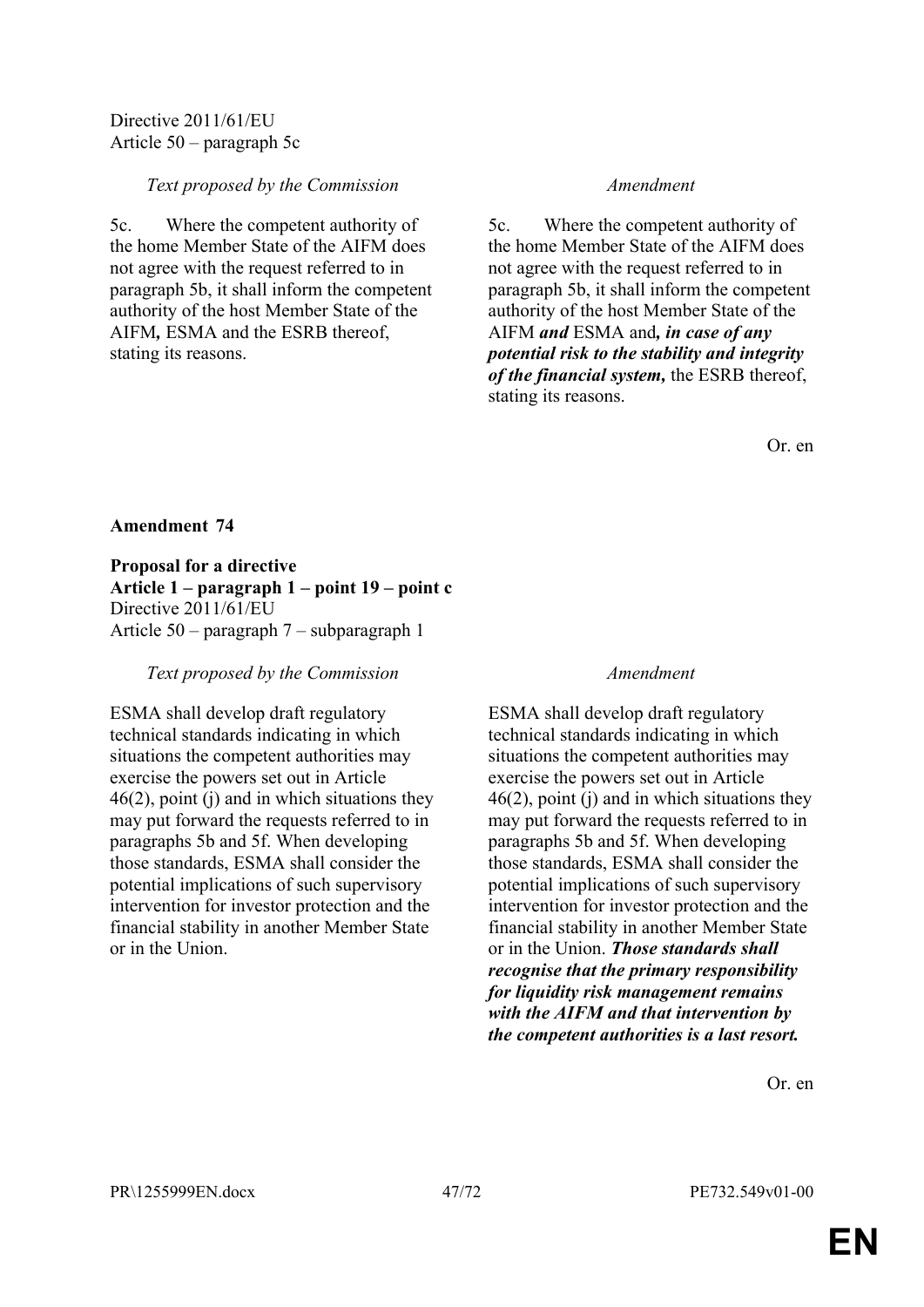**Proposal for a directive Article 1 – paragraph 1 – point 20** Directive 2011/61/EU Article 61 – paragraph 5

### *Text proposed by the Commission Amendment*

5. The competent authorities of the home Member State of an AIF or in case where the AIF is not regulated the competent authorities of the home Member State of an AIFM may allow institutions referred to in point (a) of Article 21(3) and established in another Member State to be appointed as a depositary. This provision shall be without prejudice to the full application of Article 21, with the exception of point (a) of paragraph 5 of that Article on the place where the depositary is to be established.;

5. The competent authorities of the home Member State of an AIF or*,* in case where the AIF is not regulated*,* the competent authorities of the home Member State of an AIFM*,* may allow institutions referred to in point (a) of Article 21(3) and established in another Member State to be appointed as a depositary*. When exercising that possibility, the competent authorities shall decide on a case-by-case basis and shall notify ESMA of decisions taken in that regard*. This provision shall be without prejudice to the full application of Article 21, with the exception of point (a) of paragraph 5 of that Article on the place where the depositary is to be established.;

Or. en

#### **Amendment 76**

**Proposal for a directive Article 1 – paragraph 1 – point 21** Directive 2011/61/EU Article 69b – paragraph 1 – introductory part

*Text proposed by the Commission Amendment*

1. By [*Please insert date =* 60 months after the entry into force of this Directive] and following the peer *reviews* by ESMA referred to in Article 38a and reports produced by ESMA in accordance with Article 7(9), the Commission shall initiate a review of the functioning of the rules laid down in this Directive and the experience acquired in applying them. That review

1. By .. [60 months after the entry into force of this Directive] and following the peer *review* by ESMA referred to in Article 38a and reports produced by ESMA in accordance with Article 7(9), the Commission shall initiate a review of the functioning of the rules laid down in this Directive and the experience acquired in applying them. That review shall include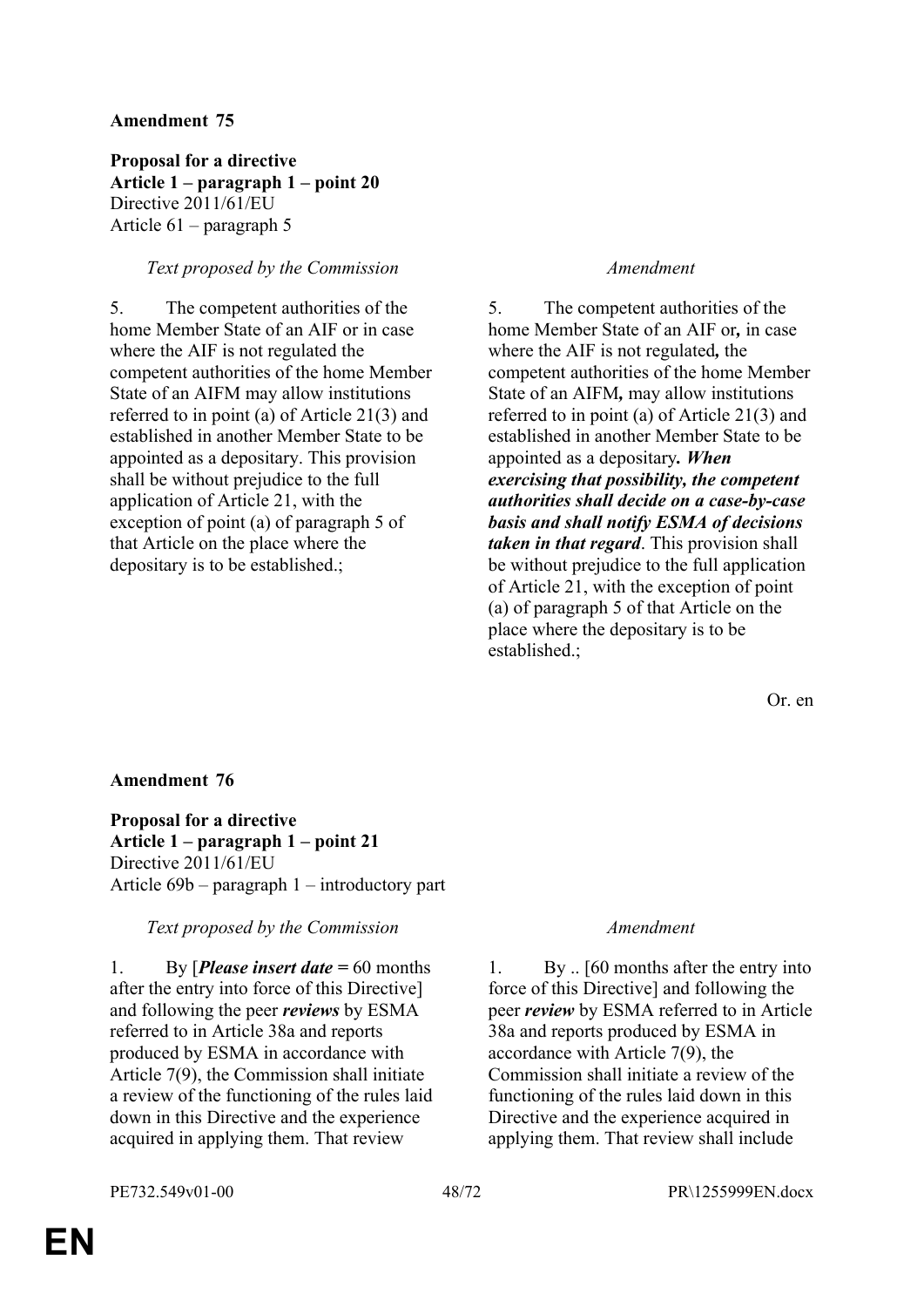shall include an assessment of the following aspects:

an assessment of the following aspects:

Or. en

**Amendment 77**

**Proposal for a directive Article 1 – paragraph 1 – point 21** Directive 2011/61/EU Article 69b – paragraph 1 a (new)

*Text proposed by the Commission Amendment*

*1 a. For the purposes of point (d) of paragraph 1, the Commission shall by ... [24 months after the entry into force of this Directive] carry out a comprehensive study on the potential benefits and risks of introducing an EU depositary passport.*

Or. en

**Amendment 78**

**Proposal for a directive Article 2 – paragraph 1 – point 3 – point b a (new)** Directive 2009/65/EC Article 13 – paragraph 2a (new)

*Text proposed by the Commission Amendment*

*(ba) the following paragraph 2a is inserted:*

*'2a. By way of derogation from paragraphs 1 and 2 of this Article, where the marketing function, as referred to in the third indent of Annex II, is performed by one or several distributors which are not acting on behalf of the UCITS, pursuant to an agreement between the UCITS and that distributor or those distributors, such function shall not be considered to be a delegation that is subject to the requirements set out in* 

PR\1255999EN.docx 49/72 PE732.549v01-00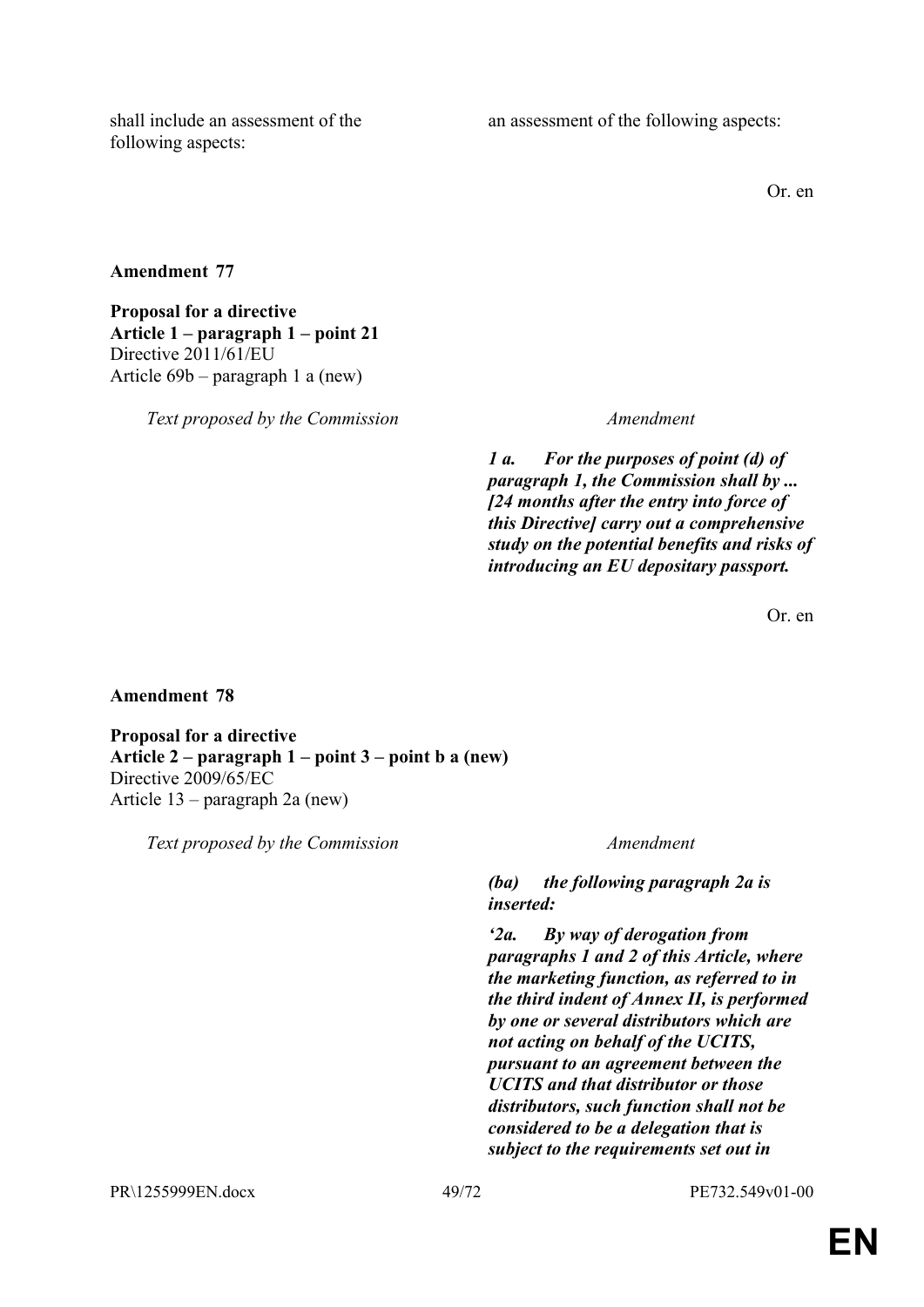Or. en

### **Amendment 79**

**Proposal for a directive Article 2 – paragraph 1 – point 3 – point c – introductory part** Directive 2009/65/EC Article 13 – paragraphs 3 to 6

*Text proposed by the Commission Amendment*

(c) the following paragraphs *3, 4*, 5 and 6 are added:

(c) the following paragraphs 5 and 6 are added:

Or. en

### **Amendment 80**

**Proposal for a directive Article 2 – paragraph 1 – point 3 – point c** Directive 2009/65/EC Article 13 – paragraph 3

*Text proposed by the Commission Amendment*

*3. Where a management company delegates more portfolio management or risk management functions to entities located in third countries than it retains, the competent authorities shall, on an annual basis, notify ESMA of all such delegations ('delegation notifications').*

*The delegation notifications shall include the following:*

*(a) information on the UCITS and its management company concerned;*

*(b) information on the delegate, specifying the delegate's domicile and whether it is a regulated entity or not;*

*(c) a description of the delegated portfolio management and risk* 

*deleted*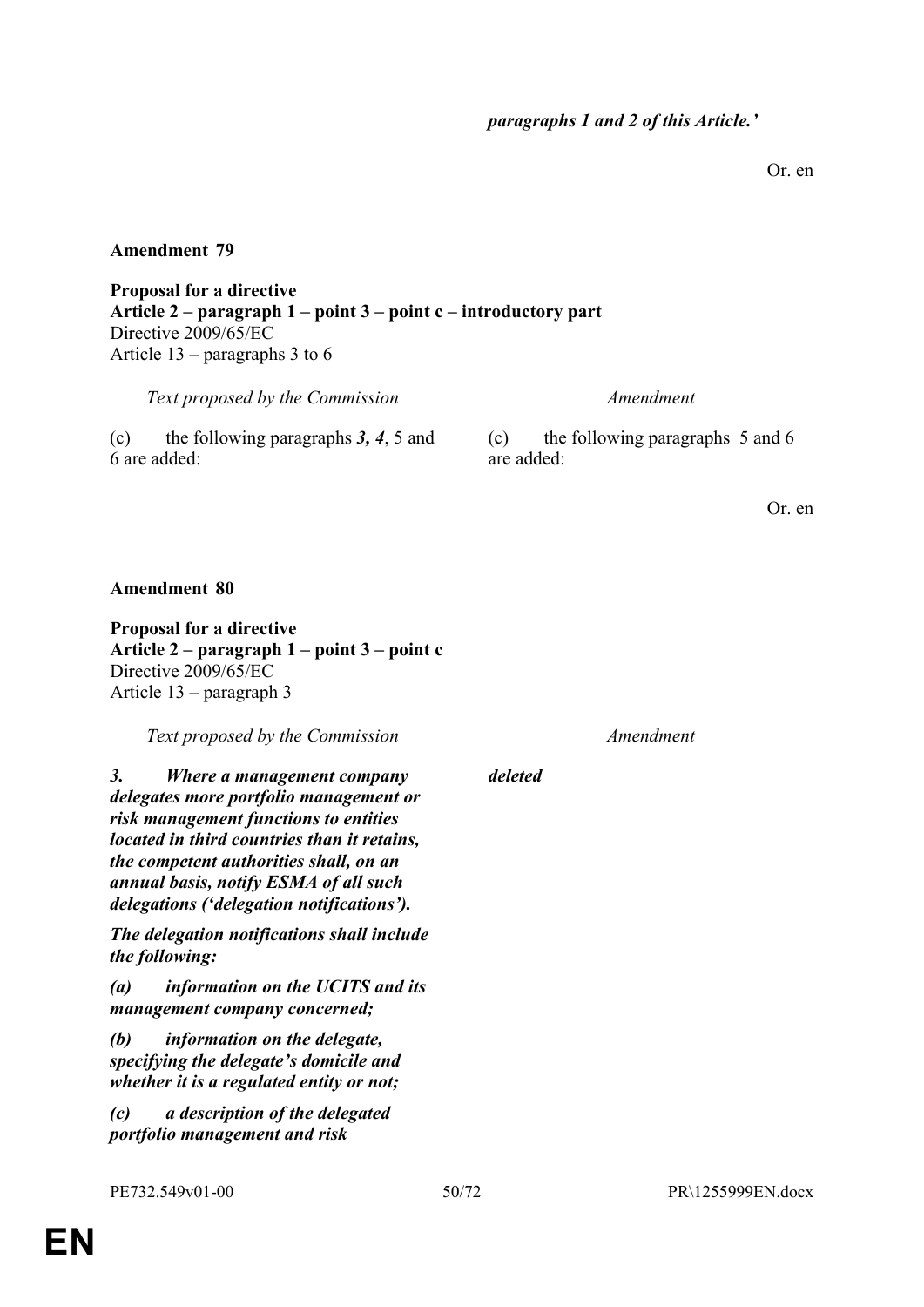*management functions;*

*(d) a description of the retained portfolio management and risk management functions;*

*(e) any other information necessary to analyse the delegation arrangements;*

*(f) a description of the competent authorities' supervisory activities, including desk-based reviews and on-site inspections and the results of such activities;*

*(g) any details on the cooperation between the competent authority and the supervisory authority of the delegate.*

Or. en

### **Amendment 81**

**Proposal for a directive Article 2 – paragraph 1 – point 3 – point c** Directive 2009/65/EC Article 13 – paragraph 4

*Text proposed by the Commission Amendment*

*4. ESMA shall develop draft regulatory technical standards to determine the content of the delegation notifications and the standard forms, templates and procedures for the transmission of the delegation notifications in a language customary to the sphere of finance. The standard forms and templates shall include information fields covering all information referred to in paragraph 3.*

*Power is delegated to the Commission to adopt the regulatory technical standards referred to in the first subparagraph in accordance with Articles 10 to 14 of Regulation (EU) No 1095/2010.*

*deleted*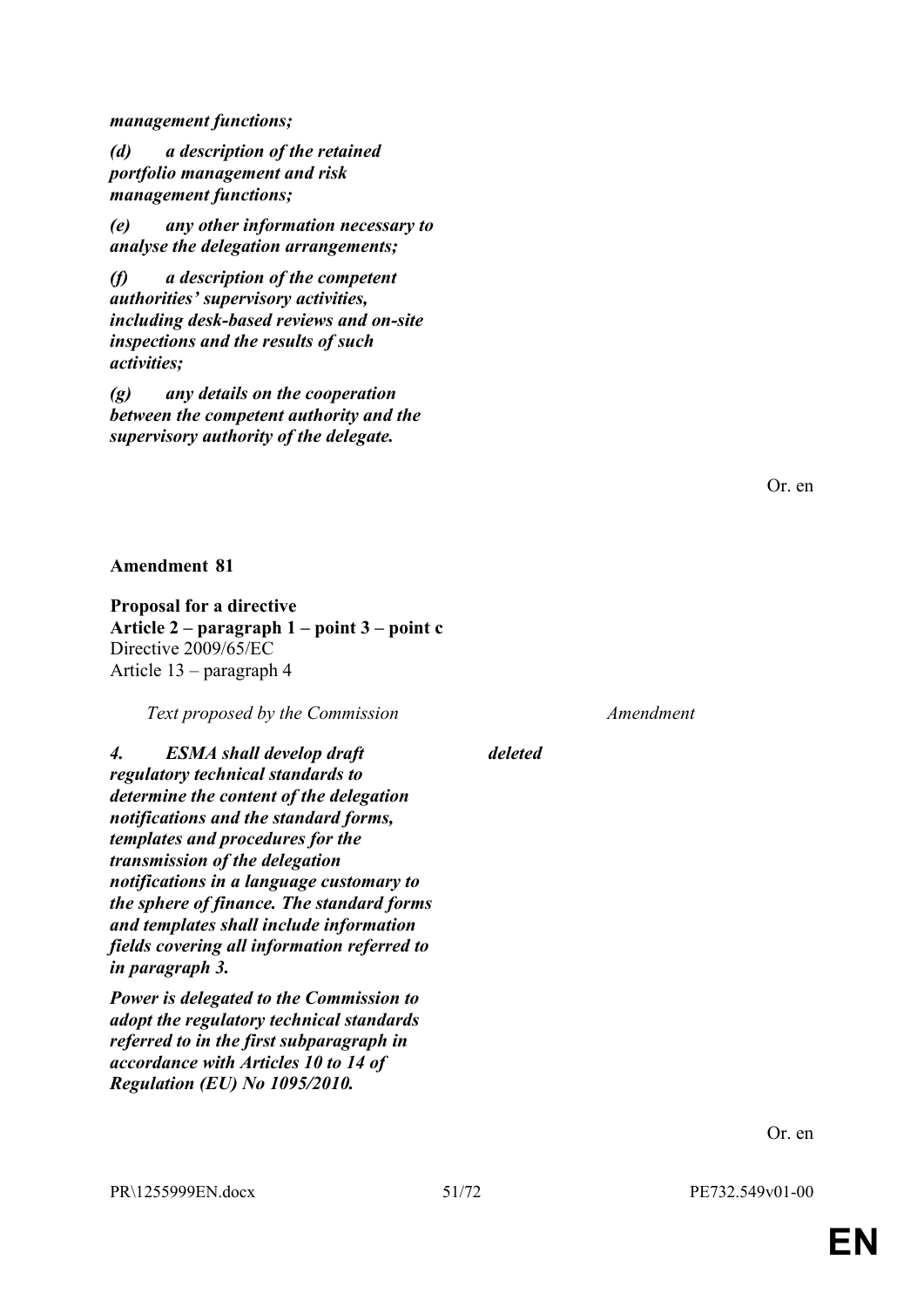**Proposal for a directive Article 2 – paragraph 1 – point 3 – point c** Directive 2009/65/EC Article 13 – paragraph 5

## *Text proposed by the Commission Amendment*

5. ESMA shall provide the European Parliament, the Council and the Commission with *regular reports, at least every two years,* analysing market practices regarding delegation to entities located in third countries and compliance with Articles 7 and 13.

5. *By … [12 months before the date of the review referred to in Article 110a]* ESMA shall provide the European Parliament, the Council and the Commission with *a report* analysing market practices regarding delegation to entities located in third countries and compliance with Articles 7 and 13.

Or. en

### **Amendment 83**

**Proposal for a directive Article 2 – paragraph 1 – point 4** Directive 2009/65/EC Article 18a – paragraph 2

### *Text proposed by the Commission Amendment*

2. After assessing the suitability in relation to the pursued investment strategy, the liquidity profile and the redemption policy, a management company shall select at least one appropriate liquidity management tool from the list set out in Annex IIA, points 2 *to 4*, and include in the fund *rules* or the instruments of incorporation of the investment company for possible use in the interest of the UCITS' investors. The management company shall implement detailed policies and procedures for the activation and deactivation of any selected liquidity management tool and the operational and administrative arrangements for the use of

2. After assessing the suitability in relation to the pursued investment strategy, the liquidity profile and the redemption policy, a management company shall select at least one appropriate liquidity management tool from the list set out in Annex IIA, points 2*, 3, 4, 5, 6 and 8*, and include in the fund *rule* or the instruments of incorporation of the investment company for possible use in the interest of the UCITS' investors. The management company shall implement detailed policies and procedures for the activation and deactivation of any selected liquidity management tool and the operational and administrative arrangements for the use of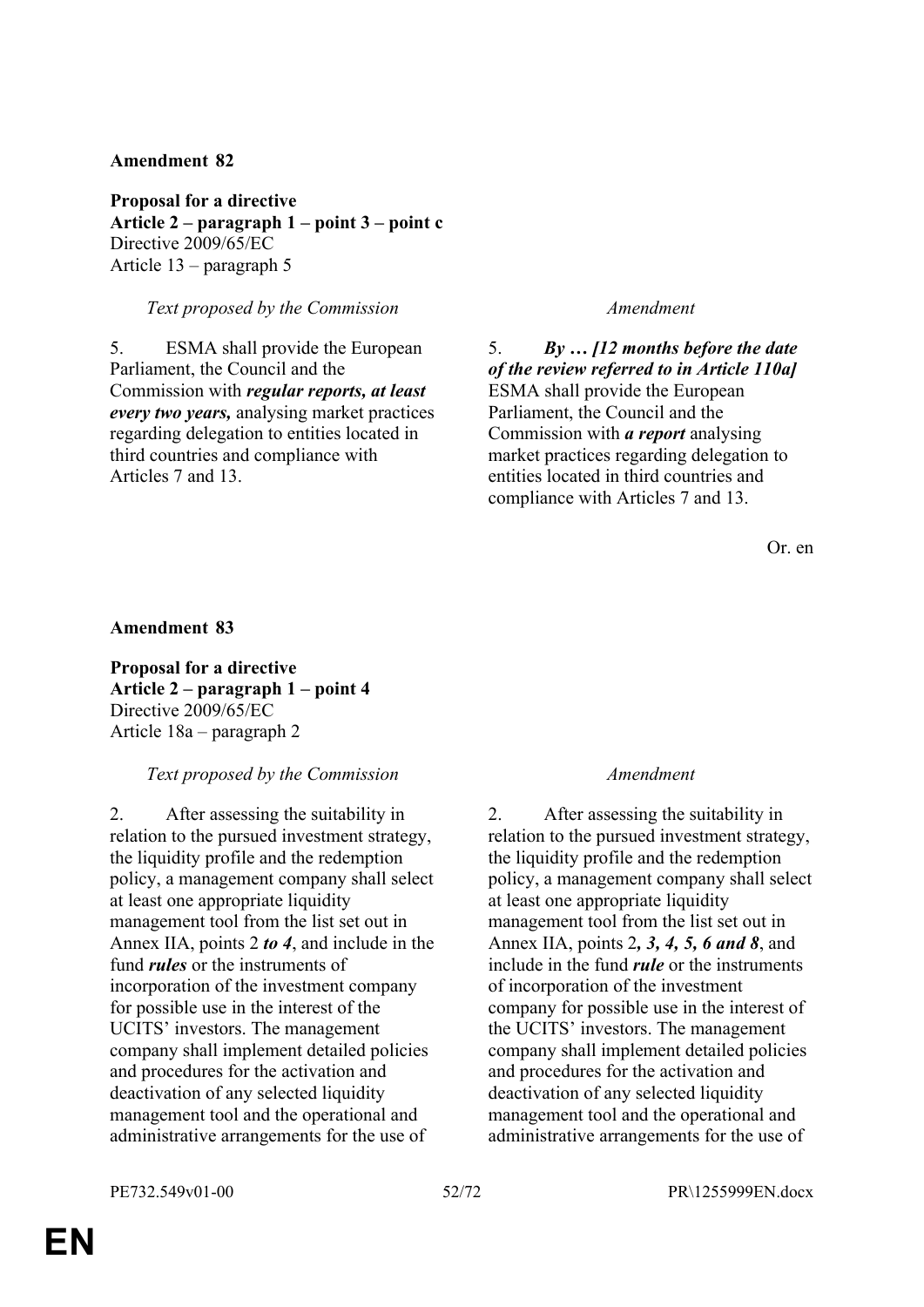such tool. Such tool.

Or. en

**Amendment 84**

**Proposal for a directive Article 2 – paragraph 1 – point 4** Directive 2009/65/EC Article 18a – paragraph 3

*Text proposed by the Commission Amendment*

*3. ESMA shall develop draft regulatory technical standards to define and specify the characteristics of the liquidity management tools set out in Annex IIA.*

*deleted*

Or. en

## **Amendment 85**

**Proposal for a directive Article 2 – paragraph 1 – point 4** Directive 2009/65/EC Article 18a – paragraph 4

## *Text proposed by the Commission Amendment*

4. ESMA shall develop draft regulatory technical standards on criteria for the selection and use of suitable liquidity management tools by the management companies for liquidity risk management, including appropriate disclosures to investors, taking into account the capability of such tools to reduce undue advantages for investors that redeem their investments first, and to mitigate financial stability risks.

4. ESMA shall develop draft regulatory technical standards on criteria for the selection and use of suitable liquidity management tools by the management companies for liquidity risk management, including appropriate disclosures to investors, taking into account the capability of such tools to reduce undue advantages for investors that redeem their investments first, and to mitigate financial stability risks. *Those standards shall recognise that the primary responsibility for liquidity risk management remains with the UCITS. They shall allow adequate time for*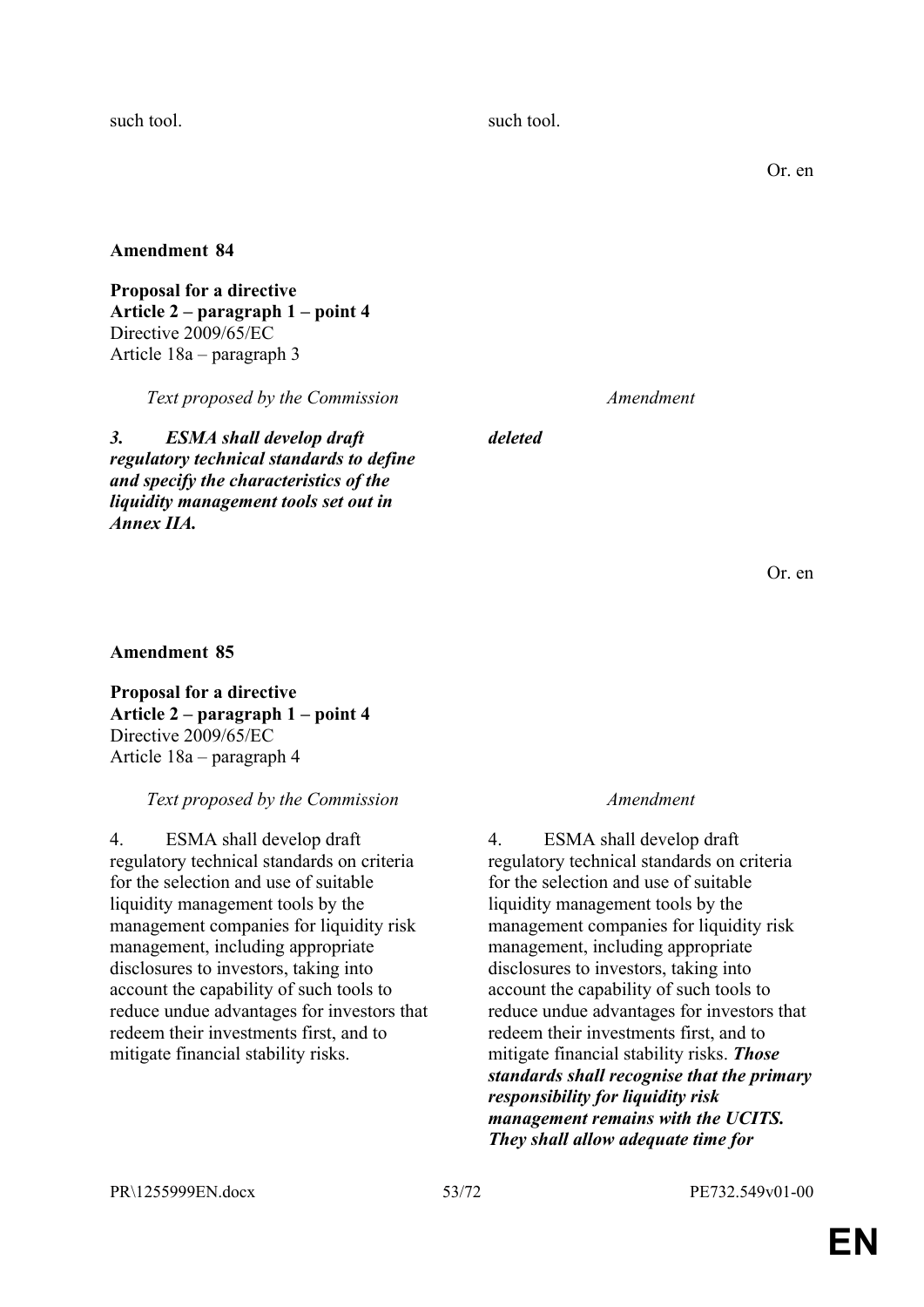*adaptation before they apply, in particular for existing UCITS.*

Or. en

### **Amendment 86**

**Proposal for a directive Article 2 – paragraph 1 – point 5** Directive 2009/65/EC Article 20a – paragraph 1

#### *Text proposed by the Commission Amendment*

1. A management company shall regularly report to the competent authorities of its home Member State on the markets and instruments in which it trades on behalf of the UCITS it manages.

1. A management company shall regularly report to the competent authorities of its home Member State on the markets and instruments in which it trades on behalf of the UCITS it manages*, and other relevant economic and accounting information contained in paragraph 1a*.

Or. en

### **Amendment 87**

**Proposal for a directive Article 2 – paragraph 1 – point 5** Directive 2009/65/EC Article 20a – paragraph 1a (new)

*Text proposed by the Commission Amendment*

*1 a. A management company shall regularly report to the competent authorities of its home Member State information regarding delegation arrangements concerning portfolio management or risk management functions and in particular:*

*(i) information on the entities to which such functions have been delegated (name and legal entity identifier of each delegate, its jurisdiction of establishment*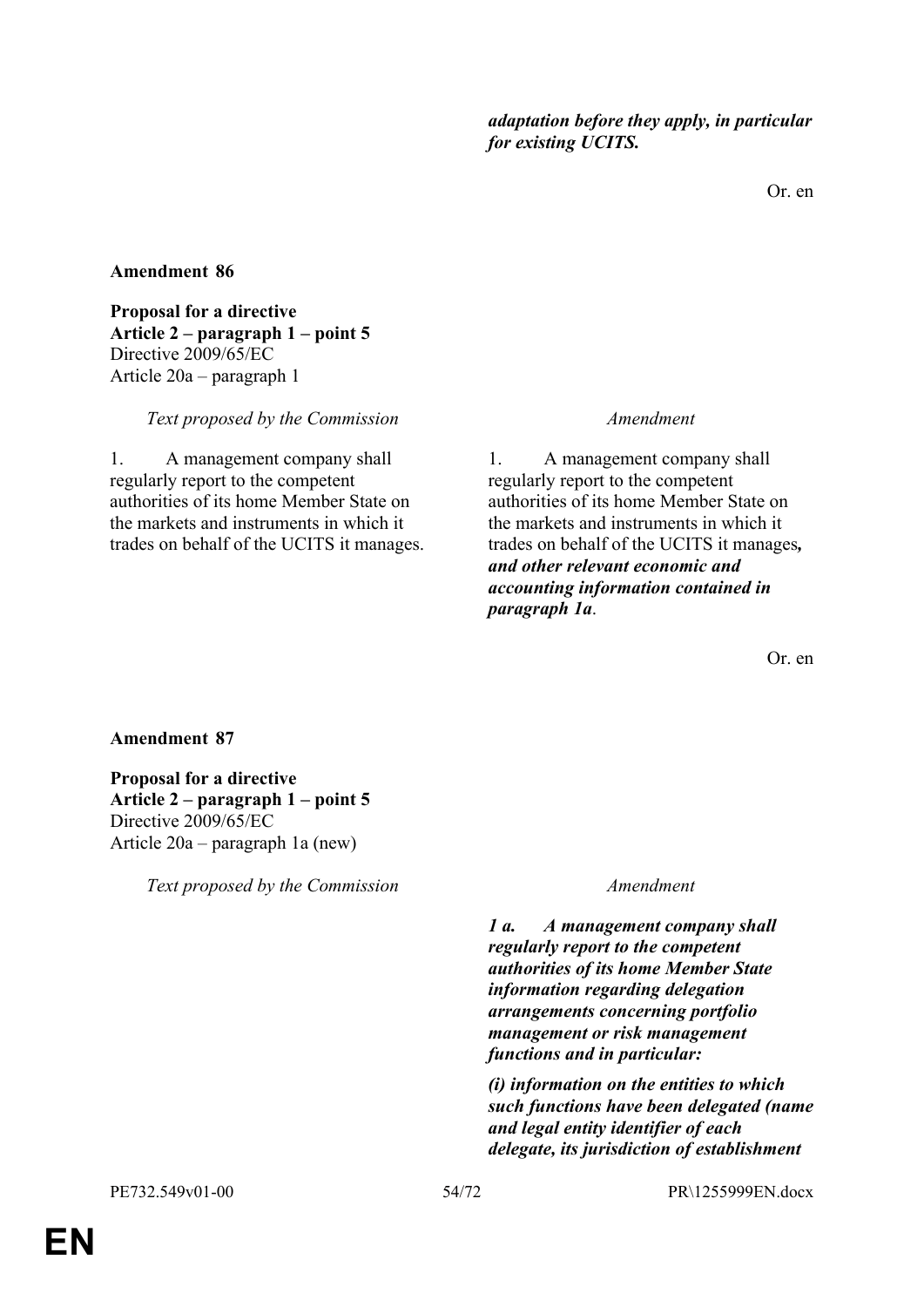*and, where relevant, its supervisory authority);*

*(ii) information on the function delegated, the type of delegation (full or partial), and the date of the delegation agreement or contract;*

*(iii) where sub-delegation arrangements are in place, the same information in respect of the sub-delegates and the functions sub-delegated;*

*(iv) the date of conclusion and expiration of the delegation and sub-delegation arrangements;*

*(v) a description of periodic due diligence measures carried out by the management company to oversee, monitor and control the delegate, including the date of performance of these measures, the issues identified and, where relevant, the measures and timeline adopted to address those issues.*

Or. en

### **Amendment 88**

**Proposal for a directive Article 2 – paragraph 1 – point 5** Directive 2009/65/EC Article 20a – paragraph 2 – subparagraph 1

#### *Text proposed by the Commission Amendment*

ESMA shall develop draft regulatory technical standards specifying the details to be reported in accordance with *paragraph 1*. ESMA shall take into account other reporting requirements to which the management companies are subject and the report issued in accordance with Article 20b.

ESMA shall develop draft regulatory technical standards specifying the details to be reported in accordance with *paragraphs 1 and 1a of this Article*. ESMA shall take into account other reporting requirements to which the management companies are subject and the report issued in accordance with Article 20b.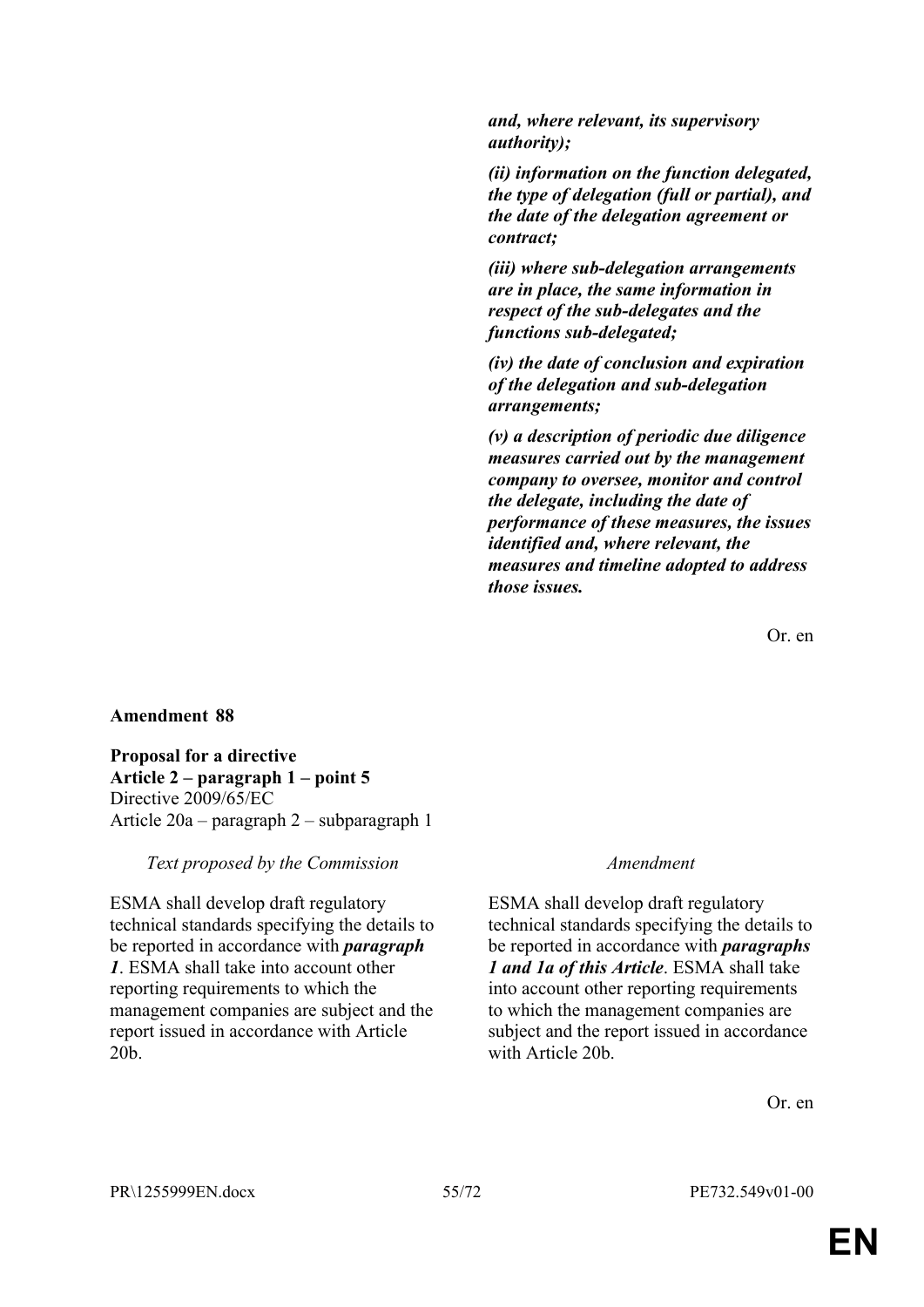**Proposal for a directive Article 2 – paragraph 1 – point 5** Directive 2009/65/EC Article 20a – paragraph 3 – subparagraph 1 – point a

*Text proposed by the Commission Amendment*

(a) the format and data standards for the reports referred to in *paragraph 1*;

(a) the format and data standards for the reports referred to in *paragraphs 1 and 1a*;

Or. en

### **Amendment 90**

**Proposal for a directive Article 2 – paragraph 1 – point 5** Directive 2009/65/EC Article  $20a$  – paragraph 3 – subparagraph 1 – point b a (new)

*Text proposed by the Commission Amendment*

*(ba) methods and arrangements for submitting the reports referred to in paragraphs 1 and 1a, including methods and arrangements to improve data standardisation and efficient sharing and use of data already reported within any Union reporting framework by any relevant competent authority, at Union or national level.*

Or. en

### **Amendment 91**

**Proposal for a directive Article 2 – paragraph 1 – point 5** Directive 2009/65/EC Article 20a – paragraph 3 – subparagraph 1a (new)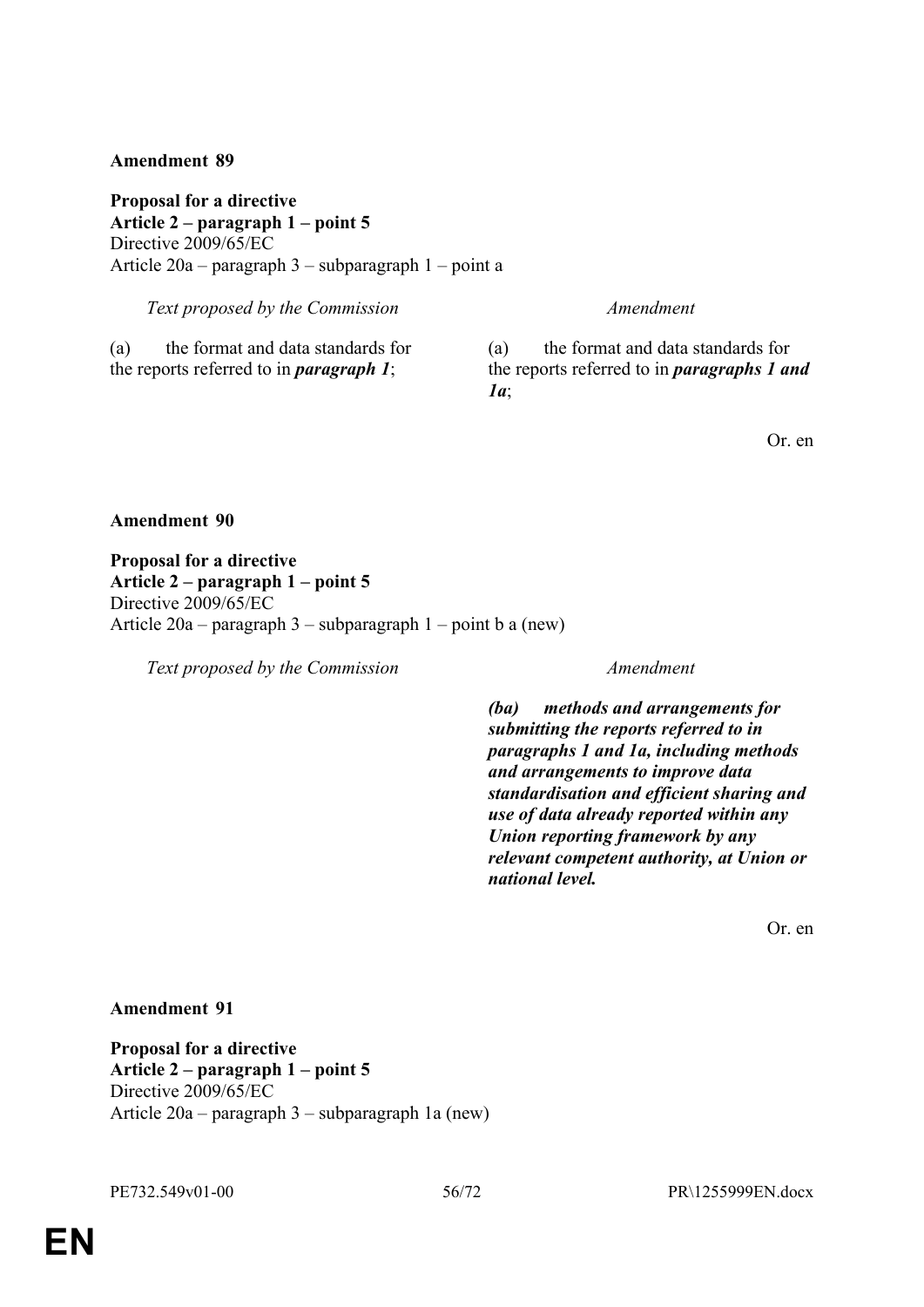*Text proposed by the Commission Amendment*

*1a. When developing those draft technical standards, ESMA shall take into account international developments and standards agreed at Union or global level and the findings of the report issued in accordance with Article 20b.*

Or. en

### **Amendment 92**

**Proposal for a directive Article 2 – paragraph 1 – point 6 – point a** Directive 2009/65/EC Article 22a – paragraph 2 – point c

### *Text proposed by the Commission Amendment*

(c) the depositary has exercised all due skill, care and diligence in the selection and the appointment of any third party to whom it intends to delegate parts of its tasks, except where that third party is a central securities depository acting in the capacity of an issuer CSD as defined in *Article 1, point (e) of Commission* Delegated Regulation (EU) *2017/392\*,* and continues to exercise all due skill, care and diligence in the periodic review and ongoing monitoring of any third party to which it has delegated parts of its tasks and of the arrangements of the third party in respect of the matters delegated to it.

*\* Commission Delegated Regulation (EU) 2017/392 of 11 November 2016 supplementing Regulation (EU) No 909/2014 of the European Parliament and of the Council with regard to regulatory technical standards on authorisation, supervisory and operational requirements for central securities depositories (OJ L 65, 10.3.2017, p. 48)';*

(c) the depositary has exercised all due skill, care and diligence in the selection and the appointment of any third party to whom it intends to delegate parts of its tasks, except where that third party is a central securities depository acting in the capacity of an issuer CSD as defined in *the* delegated *act adopted on the basis of Articles 29(3) and 48(10) of* Regulation (EU) *No 909/2014* and continues to exercise all due skill, care and diligence in the periodic review and ongoing monitoring of any third party to which it has delegated parts of its tasks and of the arrangements of the third party in respect of the matters delegated to it.

 $\mathcal{L}$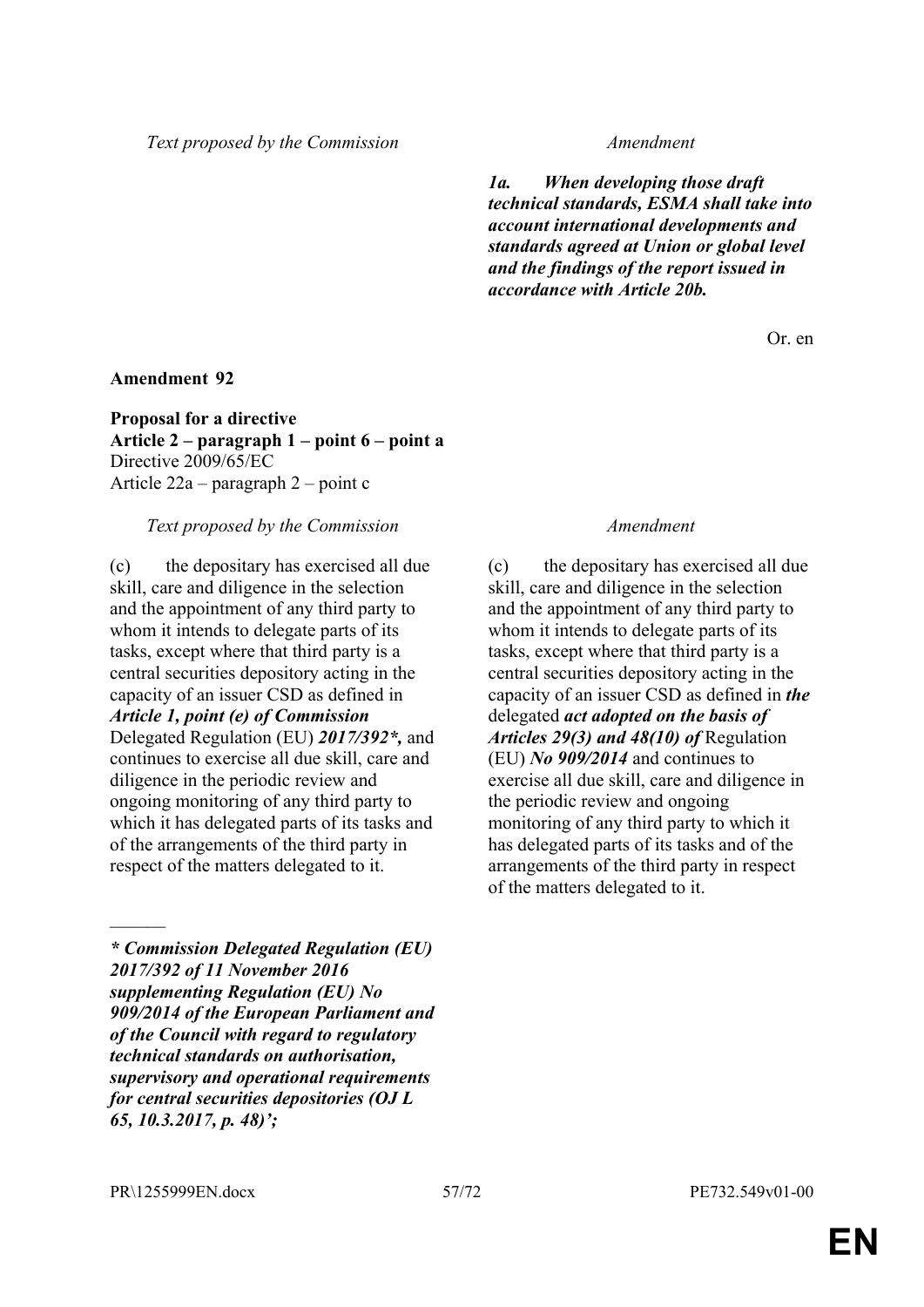**Proposal for a directive Article 2 – paragraph 1 – point 6 – point b** Directive 2009/65/EC Article 22a – paragraph 4

### *Text proposed by the Commission Amendment*

4. For the purposes of this paragraph, the provision of services by a central securities depository acting in the capacity of an issuer CSD as defined in *Article 1, point (e), of Commission* Delegated Regulation (EU) *2017/392* shall not be considered a delegation of the depositary's custody functions. ;

4. For the purposes of this paragraph, the provision of services by a central securities depository acting in the capacity of an issuer CSD as defined in *the* delegated *act adopted on the basis of Articles 29(3) and 48(10) of* Regulation (EU) *No 909/2014* shall not be considered a delegation of the depositary's custody functions. :

Or. en

### **Amendment 94**

**Proposal for a directive Article 2 – paragraph 1 – point 8** Directive 2009/65/EC Article 84 – paragraph 2 – point b

### *Text proposed by the Commission Amendment*

(b) in the interest of the unit-holders or of the public, competent authorities of a UCITS home Member State may require a UCITS to activate a liquidity management tool referred to in points 1 or 2 of Annex IIA or selected and notified by the UCITS in accordance with Article 18a(2), whichever is more suitable considering the type of UCITS and the risks that necessitate taking this measure.

(b) in the interest of the unit-holders or of the public*, in exceptional circumstances and after consulting the UCITS*, competent authorities of a UCITS home Member State may require a UCITS to activate a liquidity management tool referred to in points 1 or 2 of Annex IIA or selected and notified by the UCITS in accordance with Article 18a(2), whichever is more suitable considering the type of UCITS and the risks that necessitate taking this measure.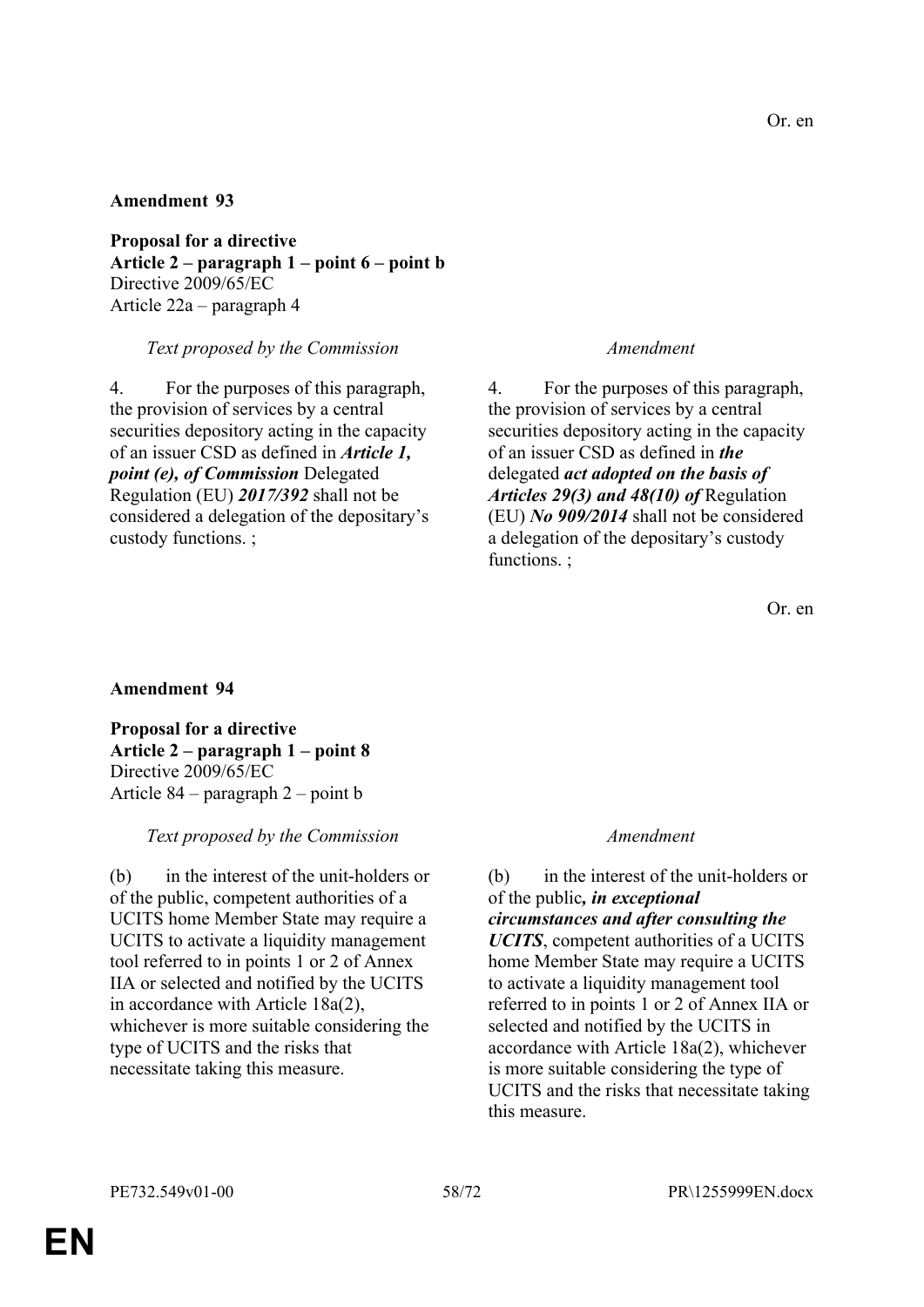**Proposal for a directive Article 2 – paragraph 1 – point 8** Directive 2009/65/CE Article 84 – paragraph 3 – subparagraph 1

*Text proposed by the Commission Amendment*

*The* UCITS shall notify, without delay, the competent authorities of *their* home Member State and the competent authorities of all Member States in which it markets its units*, when activating or deactivating a liquidity management tool referred to in paragraph 2, point (a)*.

*Where a* UCITS *uses one of the liquidity management tools listed at points 1 to 4 of the list set out in Annex IIA, in situations of liquidity stress, it* shall notify, without delay, the competent authorities of *its* home Member State and the competent authorities of all Member States in which it markets its units.

Or. en

### **Amendment 96**

**Proposal for a directive Article 2 – paragraph 1 – point 8** Directive 2009/65/EC Article 84 – paragraph 3 – subparagraph 2

### *Text proposed by the Commission Amendment*

The competent authorities of the home Member State of the UCITS shall inform, without delay, ESMA *and the ESRB* about any notification received in accordance with this paragraph.

The competent authorities of the home Member State of the UCITS shall inform, without delay, ESMA about any notification received in accordance with this paragraph. *The competent authorities of the home Member State of the UCITS shall inform ESRB if there is any potential risk to stability and integrity of financial system.*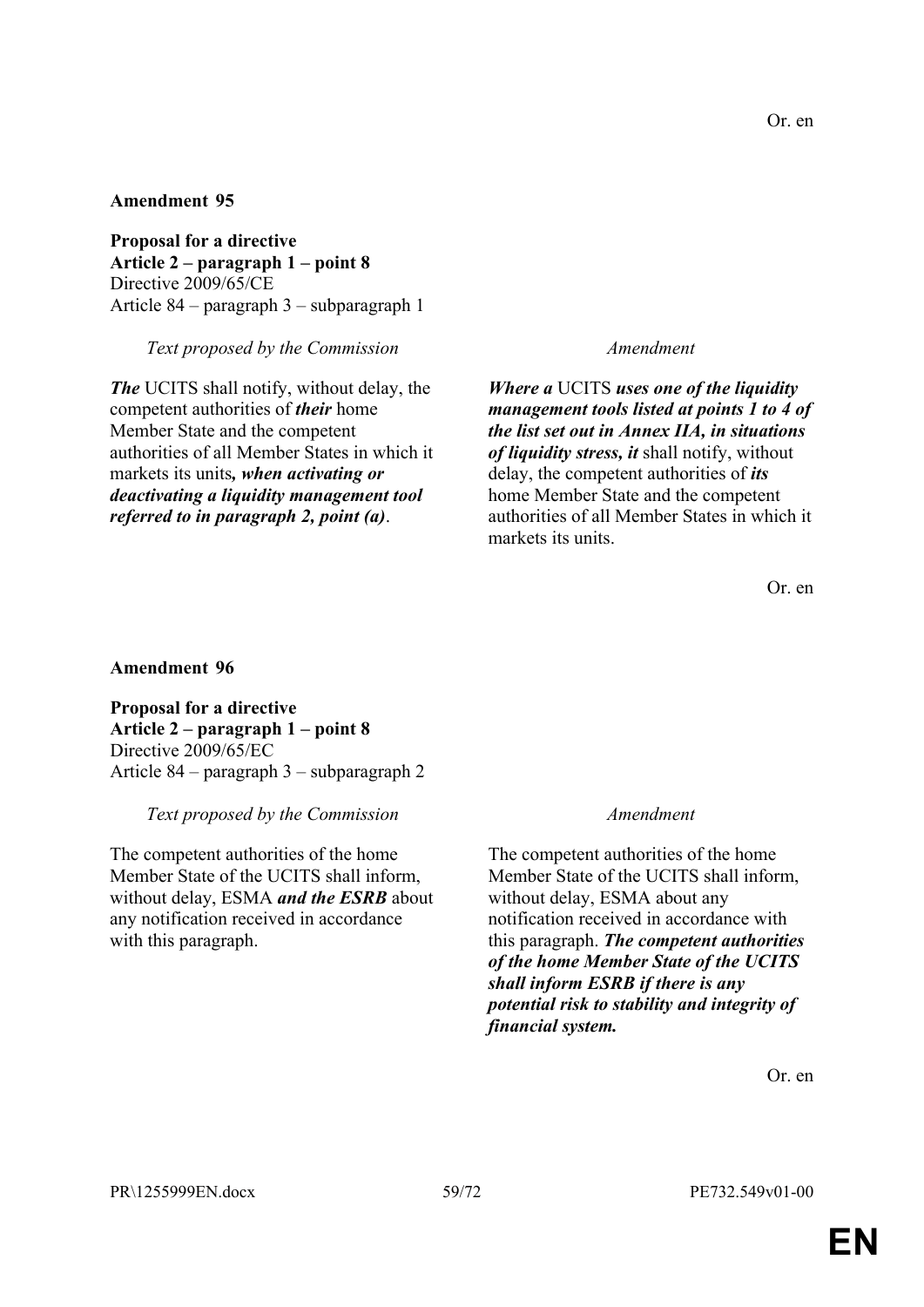**Proposal for a directive Article 2 – paragraph 1 – point 8** Directive 2009/65/EC Article 84 – paragraph 3a

## *Text proposed by the Commission Amendment*

3a. The competent authorities of the UCITS home Member State shall notify the competent authorities of all Member States in which the UCITS markets its units, ESMA *and the ESRB* prior to exercising powers pursuant to paragraph 2, point (b).

3a. The competent authorities of the UCITS home Member State shall notify the competent authorities of all Member States in which the UCITS markets its units, ESMA prior to exercising powers pursuant to paragraph 2, point (b). *The competent authorities of the home Member State of the UCITS shall inform ESRB if there is any potential risk to stability and integrity of financial system.*

Or. en

### **Amendment 98**

**Proposal for a directive Article 2 – paragraph 1 – point 8** Directive 2009/65/EC Article 84 – paragraph 3b

## *Text proposed by the Commission Amendment*

3b. The competent authority of the Member States in which a UCITS markets its units may request the competent authority of the UCITS home Member State to exercise powers laid down in paragraph 2, point (b), specifying the reasons for the request and notifying ESMA and the ESRB thereof.

3b. The competent authority of the Member States in which a UCITS markets its units may request the competent authority of the UCITS home Member State to exercise powers laid down in paragraph 2, point (b), specifying the reasons for the request and notifying ESMA and*, in case of any potential risk to the stability and integrity of the financial system,* the ESRB thereof.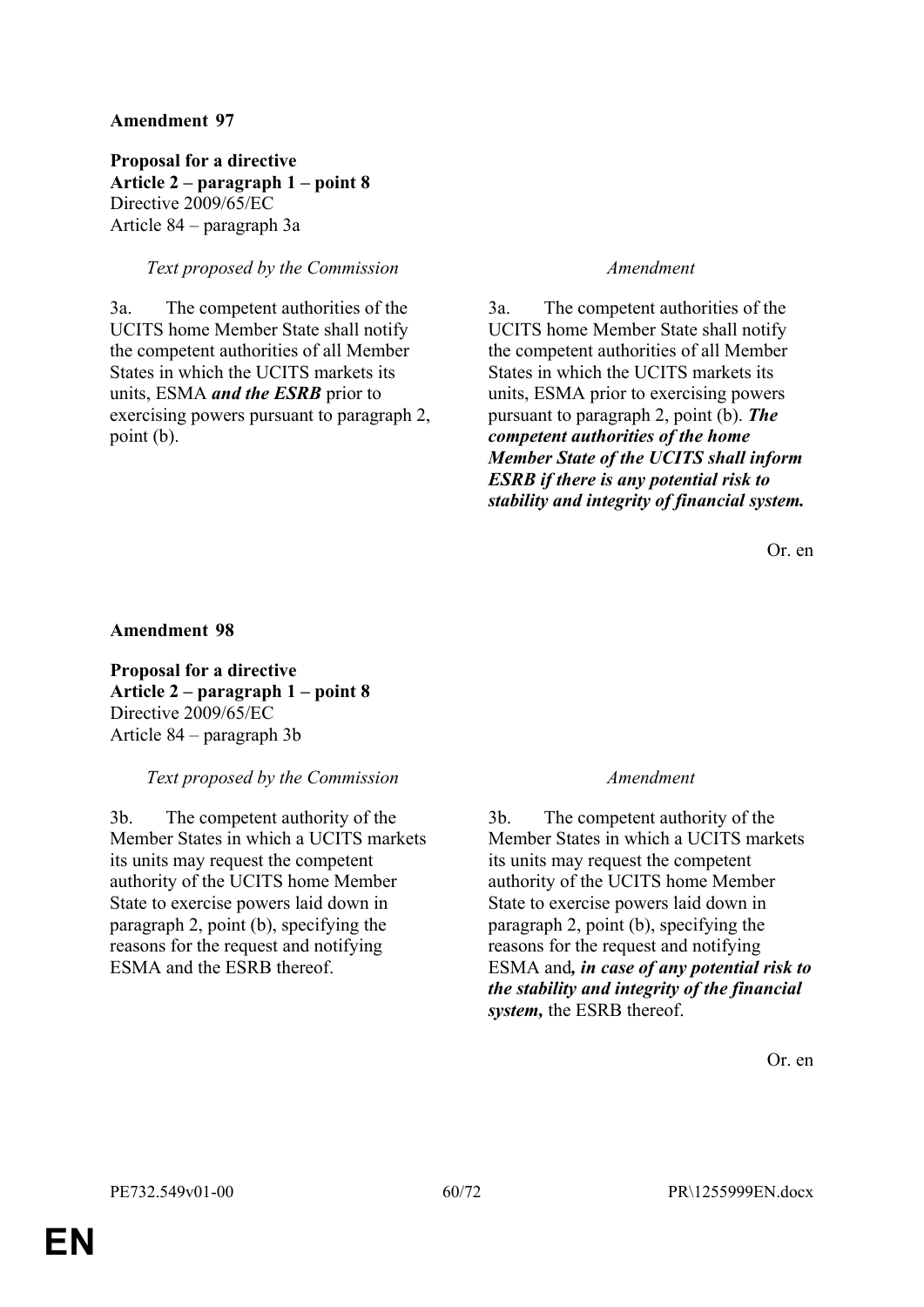**Proposal for a directive Article 2 – paragraph 1 – point 8** Directive 2009/65/EC Article 84 – paragraph 3c

## *Text proposed by the Commission Amendment*

3c. Where the competent authority of the UCITS home Member State does not agree with the request referred to in paragraph 3b, it shall inform the requesting competent authority, ESMA and the ESRB thereof, stating the reasons for the disagreement.

3c. Where the competent authority of the UCITS home Member State does not agree with the request referred to in paragraph 3b, it shall inform the requesting competent authority, ESMA and*, in case of any potential risk to the stability and integrity of the financial system,* the ESRB thereof, stating the reasons for the disagreement.

Or. en

### **Amendment 100**

**Proposal for a directive Article 2 – paragraph 1 – point 8** Directive 2009/65/EC Article 84 – paragraph 3f

### *Text proposed by the Commission Amendment*

3f. ESMA shall develop draft regulatory technical standards indicating in which situations the competent authorities may exercise the powers set out in paragraph 2, point (b). When developing those standards, ESMA shall consider the potential implications of such supervisory intervention for investor protection and the financial stability in another Member State or in the Union.

3f. ESMA shall develop draft regulatory technical standards indicating in which situations the competent authorities may exercise the powers set out in paragraph 2, point (b). When developing those standards, ESMA shall consider the potential implications of such supervisory intervention for investor protection and the financial stability in another Member State or in the Union. *Those standards shall recognise that the primary responsibility for liquidity risk management remains with the UCITS and that intervention by the competent authorities is a last resort.*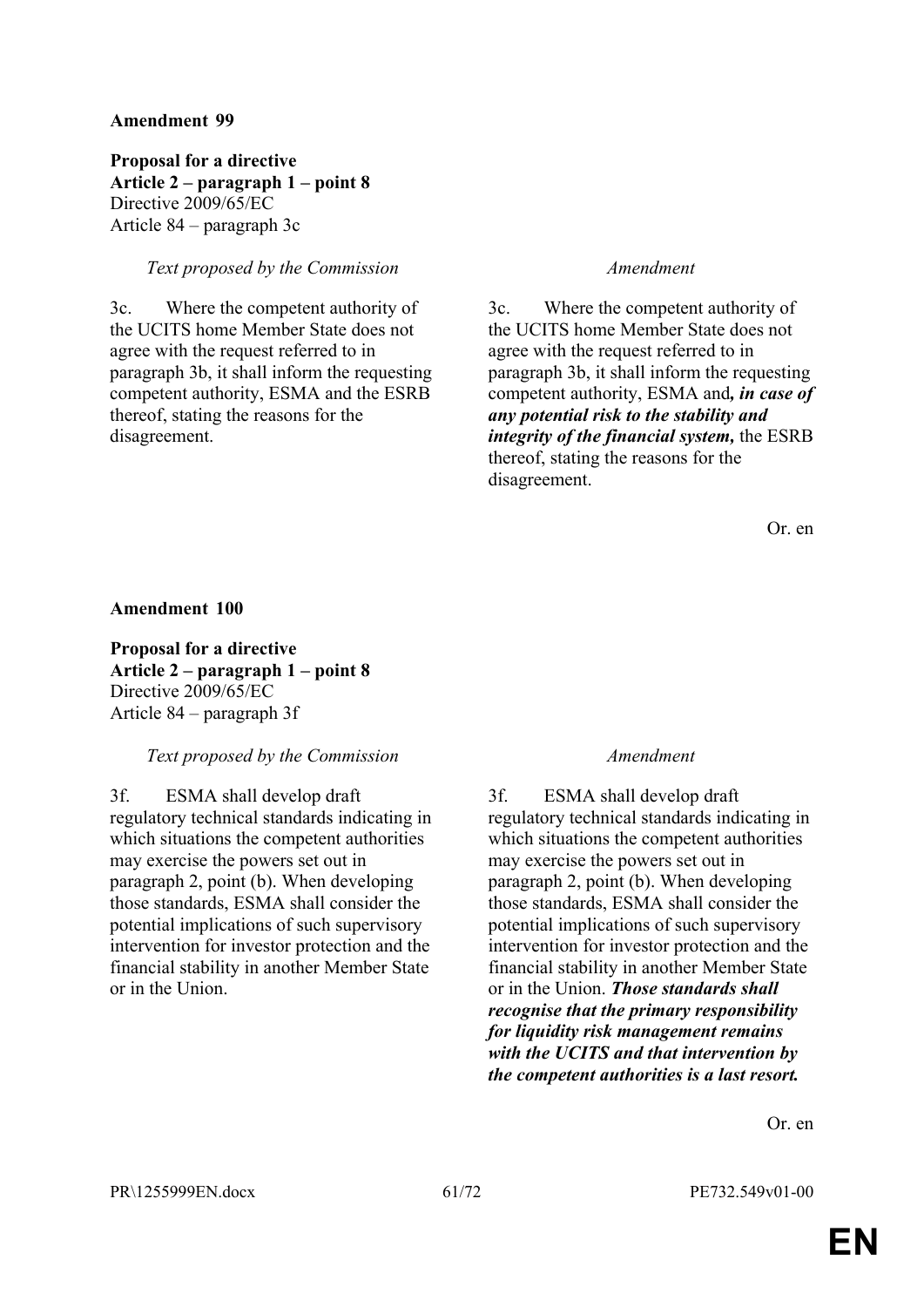**Proposal for a directive Article 2 – paragraph 1 – point 9** Directive 2009/65/EC Article 98 – paragraph 3 – subparagraph 1

*Text proposed by the Commission Amendment*

The competent authority of the UCITS host Member State may request the competent authority of the UCITS home Member State to exercise, without delay, powers laid down in paragraph 2 specifying the reasons for its request and notifying ESMA and, if there are potential risks to the stability and integrity of the financial system, the ESRB thereof.

The competent authority of the UCITS host Member State may*, in exceptional circumstances,* request the competent authority of the UCITS home Member State to exercise, without delay, powers laid down in paragraph 2 specifying the reasons for its request and notifying ESMA and, if there are potential risks to the stability and integrity of the financial system, the ESRB thereof.

Or. en

### **Amendment 102**

**Proposal for a directive Article 2 – paragraph 1 – point 10** Directive 2009/65/EC Article 101a – paragraph 1

### *Text proposed by the Commission Amendment*

1. ESMA shall*, on a regular basis and at least every two years,* conduct a peer review analysis of the supervisory activities of the competent authorities in relation to the application of Article 13. That peer review analysis shall focus on the measures taken to prevent that management companies, which delegate performance of portfolio management or risk management to third parties located in third countries, become letter-box entities.

1. *By … [12 months before the date of the review referred to in Article 110a], and otherwise as necessary,* ESMA shall conduct a peer review analysis of the supervisory activities of the competent authorities in relation to the application of Article 13. That peer review analysis shall focus on the measures taken to prevent that management companies, which delegate performance of portfolio management or risk management to third parties located in third countries, become letter-box entities.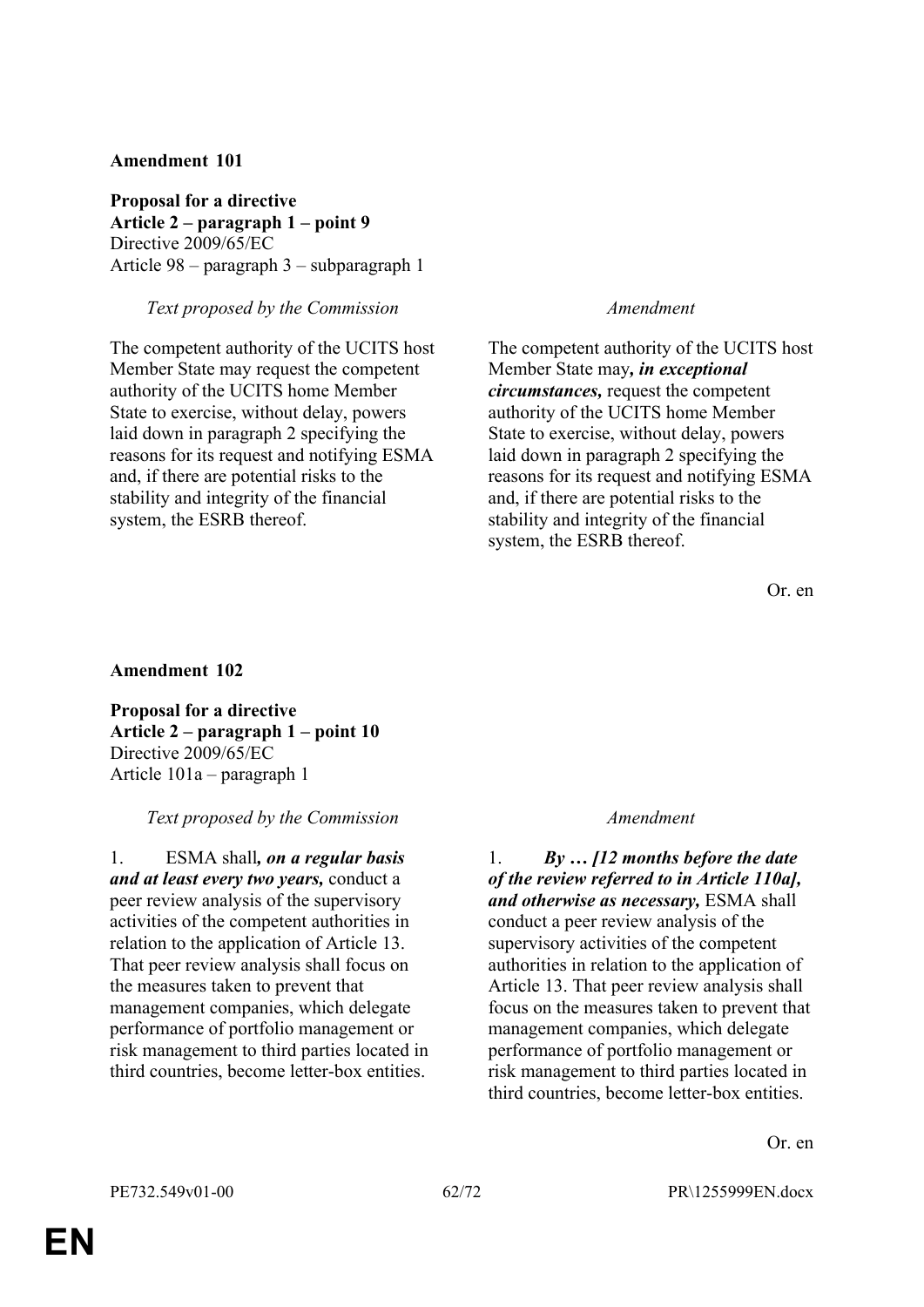**Proposal for a directive Annex II** Directive 2011/61/EU Annex V – title

*Text proposed by the Commission Amendment*

LIQUIDITY MANAGEMENT *INSTRUMENTS* AVAILABLE TO AIFMs MANAGING OPEN-ENDED AIFs

## LIQUIDITY MANAGEMENT *TOOLS* AVAILABLE TO AIFMs MANAGING OPEN-ENDED AIFs

Or. en

### **Amendment 104**

**Proposal for a directive Annex II** Direcitve 2011/61/EU Annex  $V$  – point 1

*Text proposed by the Commission Amendment*

(1) Suspension of redemptions and subscriptions: suspension of redemptions and subscriptions implies that investors are temporarily unable to redeem or purchase fund's shares.

(1) Suspension of redemptions and subscriptions: suspension of redemptions and subscriptions implies that investors are temporarily unable to redeem or purchase fund's *units or* shares.

Or. en

### **Amendment 105**

**Proposal for a directive Annex II** Directive 2011/61/EU Annex  $V$  – point 2

*Text proposed by the Commission Amendment*

(2) Redemption gates: a redemption gate is a temporary restriction of the right

PR\1255999EN.docx 63/72 PE732.549v01-00

(2) Redemption gates: a redemption gate is a temporary restriction of the right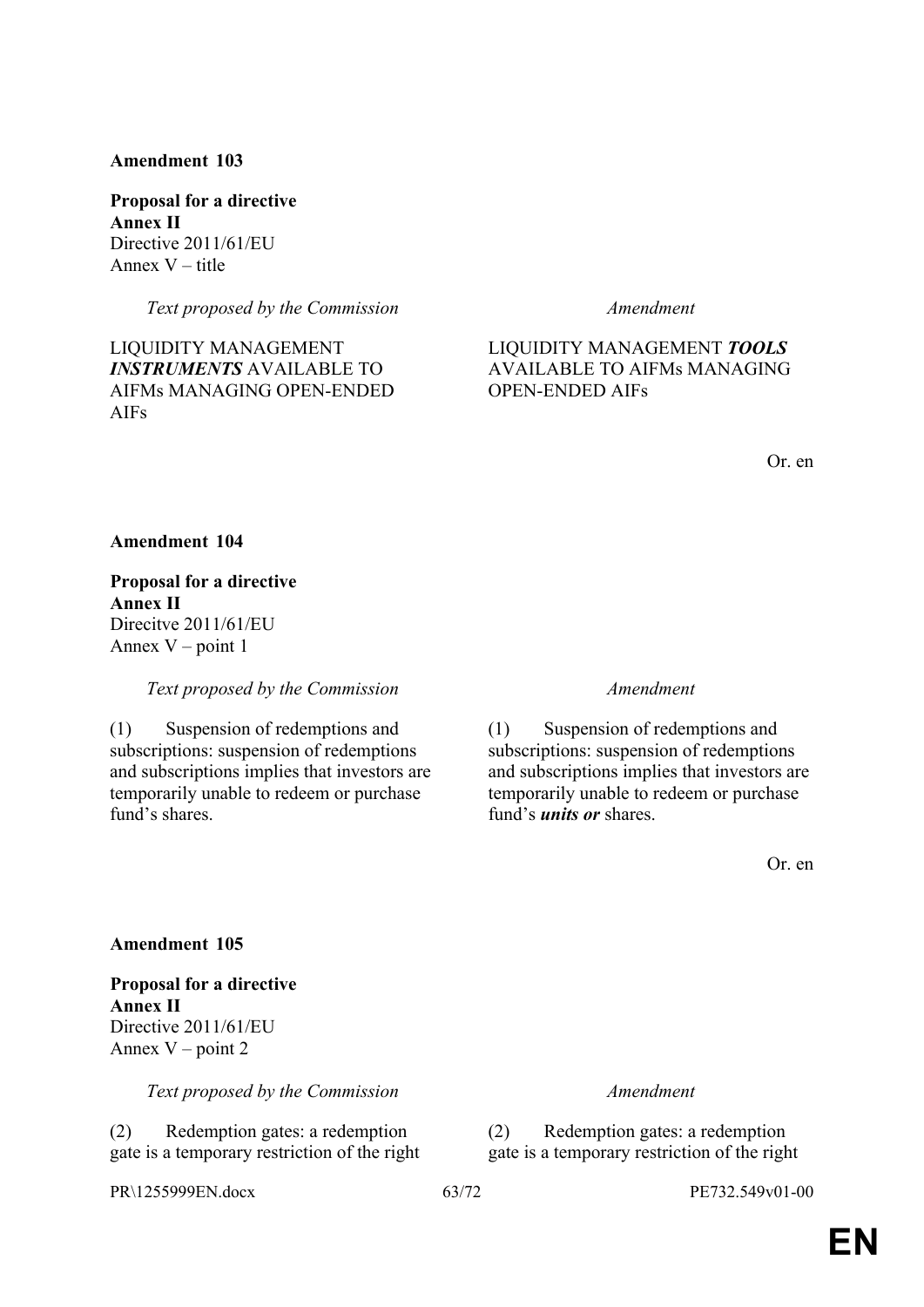of shareholders to redeem their shares. This restriction *may be full, so that investors cannot redeem their shares at all, or* partial, so that investors can only redeem a certain portion of their shares.

of shareholders to redeem their *units or* shares. This restriction *is* partial, so that investors can only redeem a certain portion of their *units or* shares.

Or. en

### **Amendment 106**

**Proposal for a directive Annex II** Directive 2011/61/EU Annex  $V$  – point 3

#### *Text proposed by the Commission Amendment*

(3) Notice periods: a notice period refers to the period of advance notice that investors must give to fund managers when redeeming their shares.

(3) Notice periods: a notice period refers to the period of advance notice that investors must give to fund managers when redeeming their *units or* shares.

Or. en

#### **Amendment 107**

**Proposal for a directive Annex II** Directive 2011/61/EU Annex  $V$  – point 4

*Text proposed by the Commission Amendment*

(4) Redemption fees: a redemption fee is a fee charged to investors when redeeming their fund's shares.

(4) Redemption fees: a redemption fee is a *pre-determined* fee charged to investors when redeeming their fund's *units or* shares.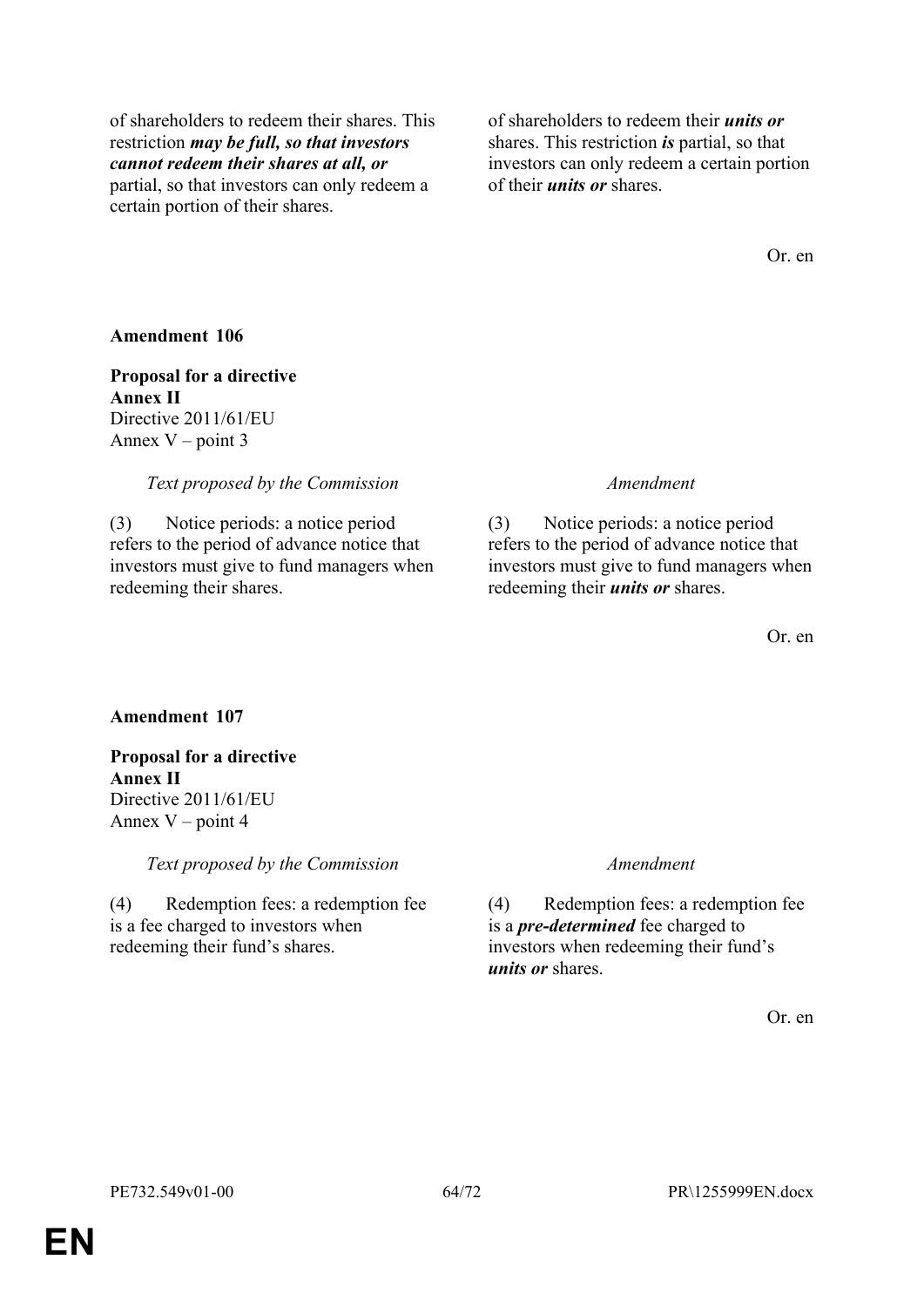**Proposal for a directive Annex II** Directive 2011/61/EU Annex  $V$  – point 5

## *Text proposed by the Commission Amendment*

(5) Swing pricing: swing pricing can be used to adjust the price of shares in an investment fund so that it reflects the cost of fund transactions resulting from investor activity.

(5) Swing pricing: swing pricing can be used to adjust the price of *units or* shares in an investment fund so that it reflects the cost of fund transactions resulting from investor activity.

Or. en

**Amendment 109**

**Proposal for a directive Annex II** Directive 2011/61/EU Annex  $V$  – point 6

### *Text proposed by the Commission Amendment*

(6) Anti-dilution levy: an anti-dilution levy is a charge applied to individual transacting investors, payable to the fund, to protect remaining investors from bearing the costs associated with purchases or sales of assets because of large inflows or outflows. An anti-dilution levy does not involve any adjustment to the value of the fund's shares

(6) Anti-dilution levy: an anti-dilution levy is a charge applied to individual transacting investors, payable to the fund, to protect remaining investors from bearing the costs associated with purchases or sales of assets because of large inflows or outflows. An anti-dilution levy does not involve any adjustment to the value of the fund's *units or* shares. *The levy shall be calculated taking into consideration ongoing liquidity costs and market conditions.*

Or. en

**Amendment 110**

### **Proposal for a directive Annex IV**

PR\1255999EN.docx 65/72 PE732.549v01-00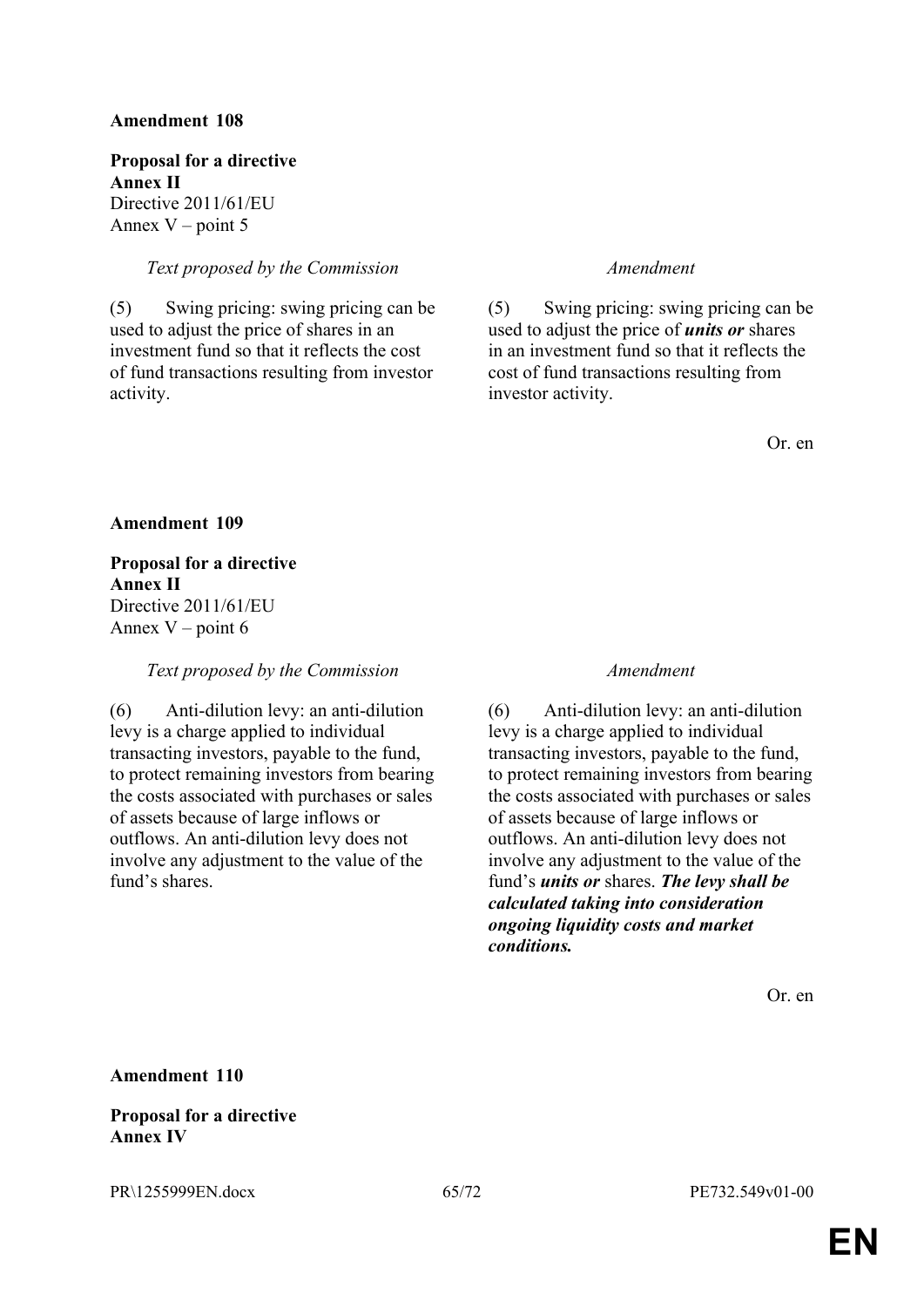Directive 2009/65/EC Annex IIA – title

*Text proposed by the Commission Amendment*

## LIQUIDITY MANAGEMENT *INSTRUMENTS* AVAILABLE TO **UCITS**

## LIQUIDITY MANAGEMENT *TOOLS* AVAILABLE TO UCITS

Or. en

**Amendment 111**

**Proposal for a directive Annex IV** Directive 2009/65/EC Annex IIA – point 1

## *Text proposed by the Commission Amendment*

(1) Suspension of redemptions and subscriptions: suspension of redemptions and subscriptions implies that investors are temporarily unable to redeem or purchase fund's *shares*.

(1) Suspension of redemptions and subscriptions: suspension of redemptions and subscriptions implies that investors are temporarily unable to redeem or purchase fund's *units*.

Or. en

### **Amendment 112**

**Proposal for a directive Annex IV** Directive 2009/65/EC Annex IIA – point 2

*Text proposed by the Commission Amendment*

(2) Redemption gates: a redemption gate is a temporary restriction of the right of *shareholders* to redeem their *shares*. This restriction *may be full, so that investors cannot redeem their shares at all, or* partial, so that investors can only redeem a certain portion of their *shares*.

(2) Redemption gates: a redemption gate is a temporary restriction of the right of *unitholders* to redeem their *units*. This restriction *is* partial, so that investors can only redeem a certain portion of their *units*.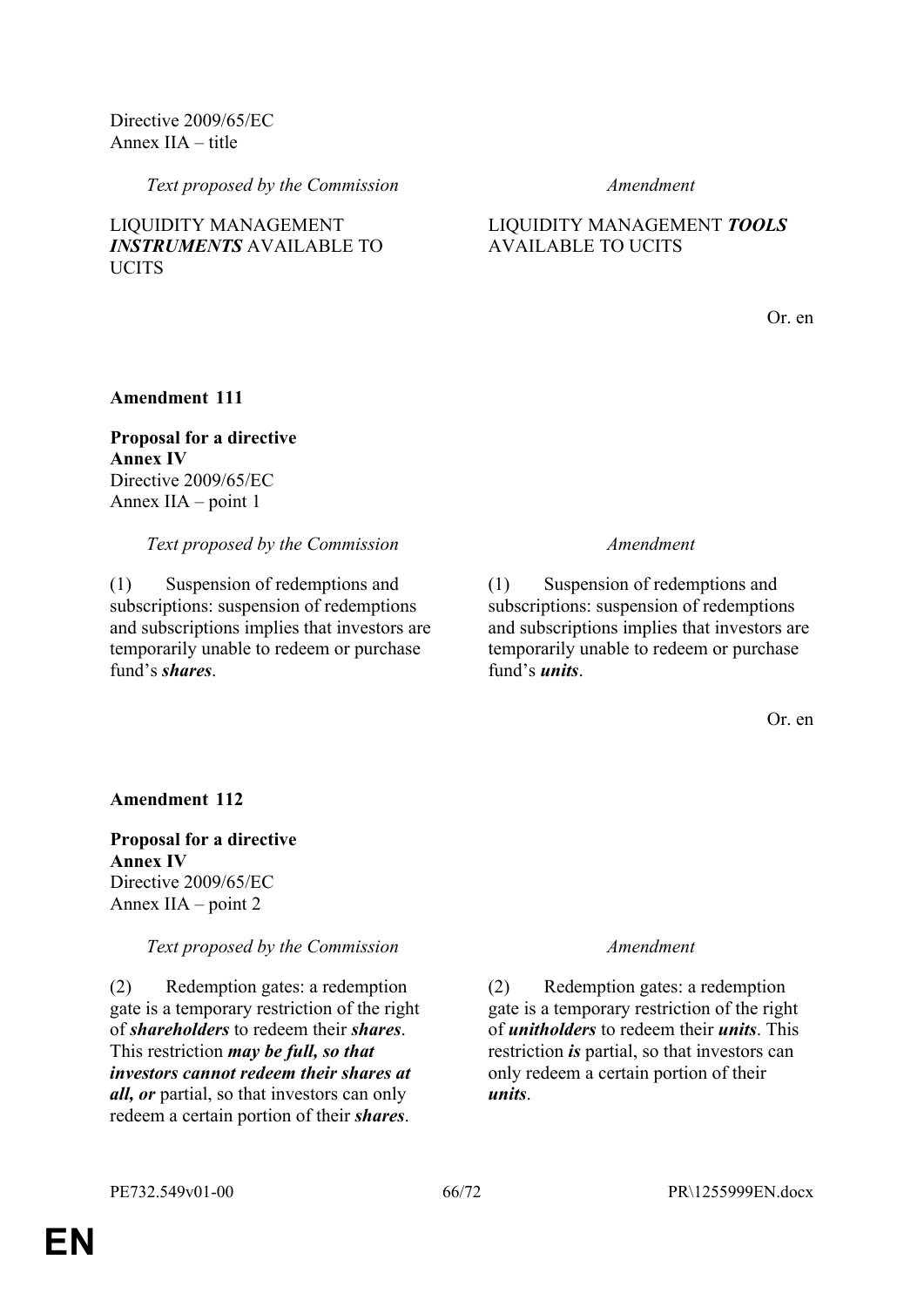**Proposal for a directive Annex IV** Directive 2009/65/EC Annex IIA – point 3

*Text proposed by the Commission Amendment*

(3) Notice periods: a notice period refers to the period of advance notice that investors must give to fund managers when redeeming their *shares*.

(3) Notice periods: a notice period refers to the period of advance notice that investors must give to fund managers when redeeming their *units*.

Or. en

#### **Amendment 114**

**Proposal for a directive Annex IV** Directive 2009/65/EC Annex IIA – point 4

*Text proposed by the Commission Amendment*

(4) Redemption fees: a redemption fee is a fee charged to investors when redeeming their fund's *shares*.

(4) Redemption fees: a redemption fee is a fee charged to investors when redeeming their fund's *units*.

Or. en

#### **Amendment 115**

**Proposal for a directive Annex IV** Directive 2009/65/EC Annex IIA – point 5

*Text proposed by the Commission Amendment*

(5) Swing pricing: swing pricing can be used to adjust the price of *shares* in an

PR\1255999EN.docx 67/72 PE732.549v01-00

(5) Swing pricing: swing pricing can be used to adjust the price of *units* in an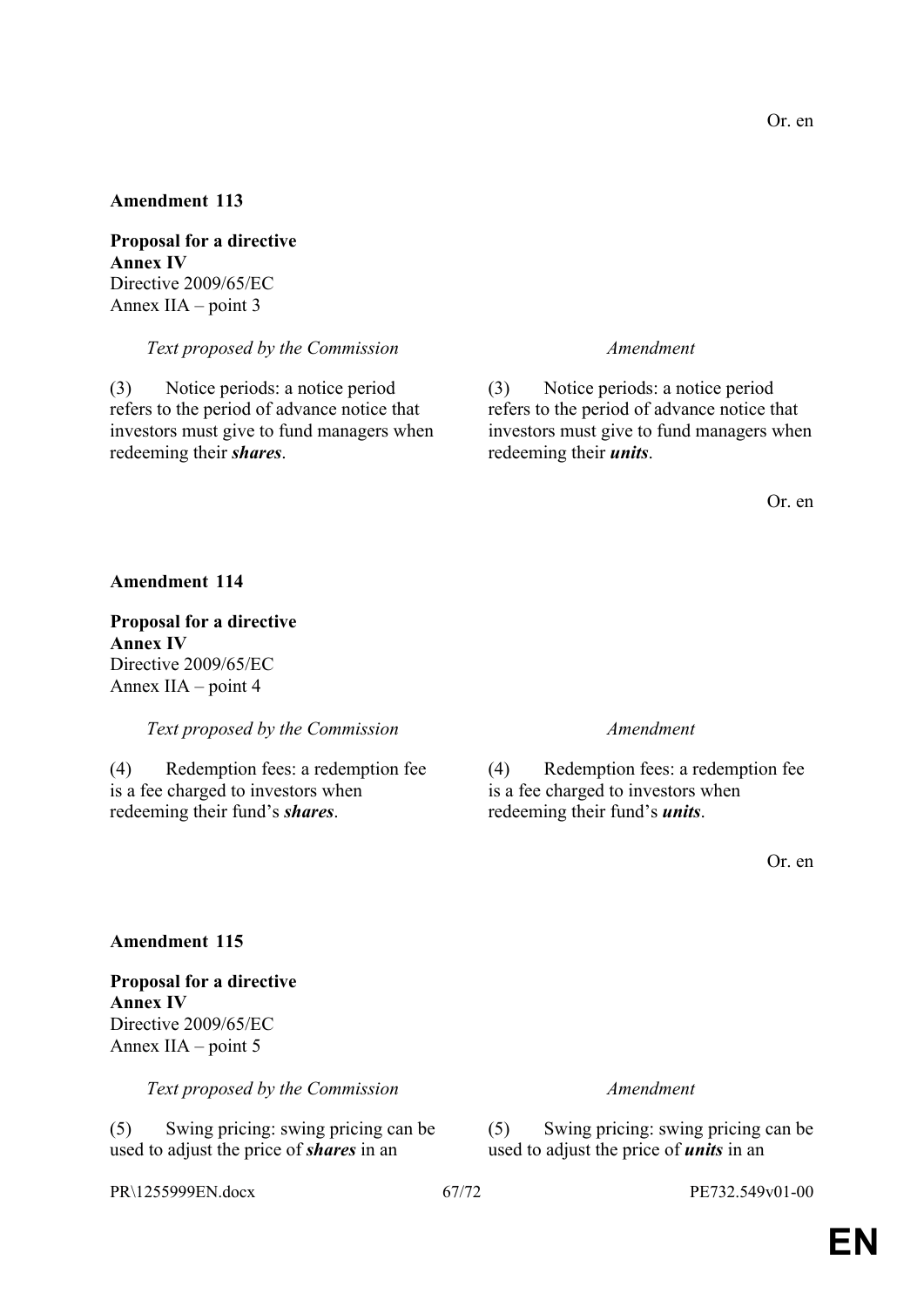investment fund so that it reflects the cost of fund transactions resulting from investor activity.

investment fund so that it reflects the cost of fund transactions resulting from investor activity.

Or. en

## **Amendment 116**

## **Proposal for a directive Annex IV** Directive 2009/65/EC Annex IIA – point 6

*Text proposed by the Commission Amendment*

(6) Anti-dilution levy: an anti-dilution levy is a charge applied to individual transacting investors, payable to the fund, to protect remaining investors from bearing the costs associated with purchases or sales of assets because of large inflows or outflows. An anti-dilution levy does not involve any adjustment to the value of the fund's *shares*.

(6) Anti-dilution levy: an anti-dilution levy is a charge applied to individual transacting investors, payable to the fund, to protect remaining investors from bearing the costs associated with purchases or sales of assets because of large inflows or outflows. An anti-dilution levy does not involve any adjustment to the value of the fund's *units*.

Or. en

## **Amendment 117**

## **Proposal for a directive Annex IV** Directive 2011/65/EC Annex IIA – point 7

*Text proposed by the Commission Amendment*

(7) Redemptions in kind: redemptionsin-kind allow the fund manager to meet a redemption request by transferring securities held by the fund, instead of cash, to the redeeming *shareholders*.

(7) Redemptions in kind: redemptionsin-kind allow the fund manager to meet a redemption request by transferring securities held by the fund, instead of cash, to the redeeming *unitholders*.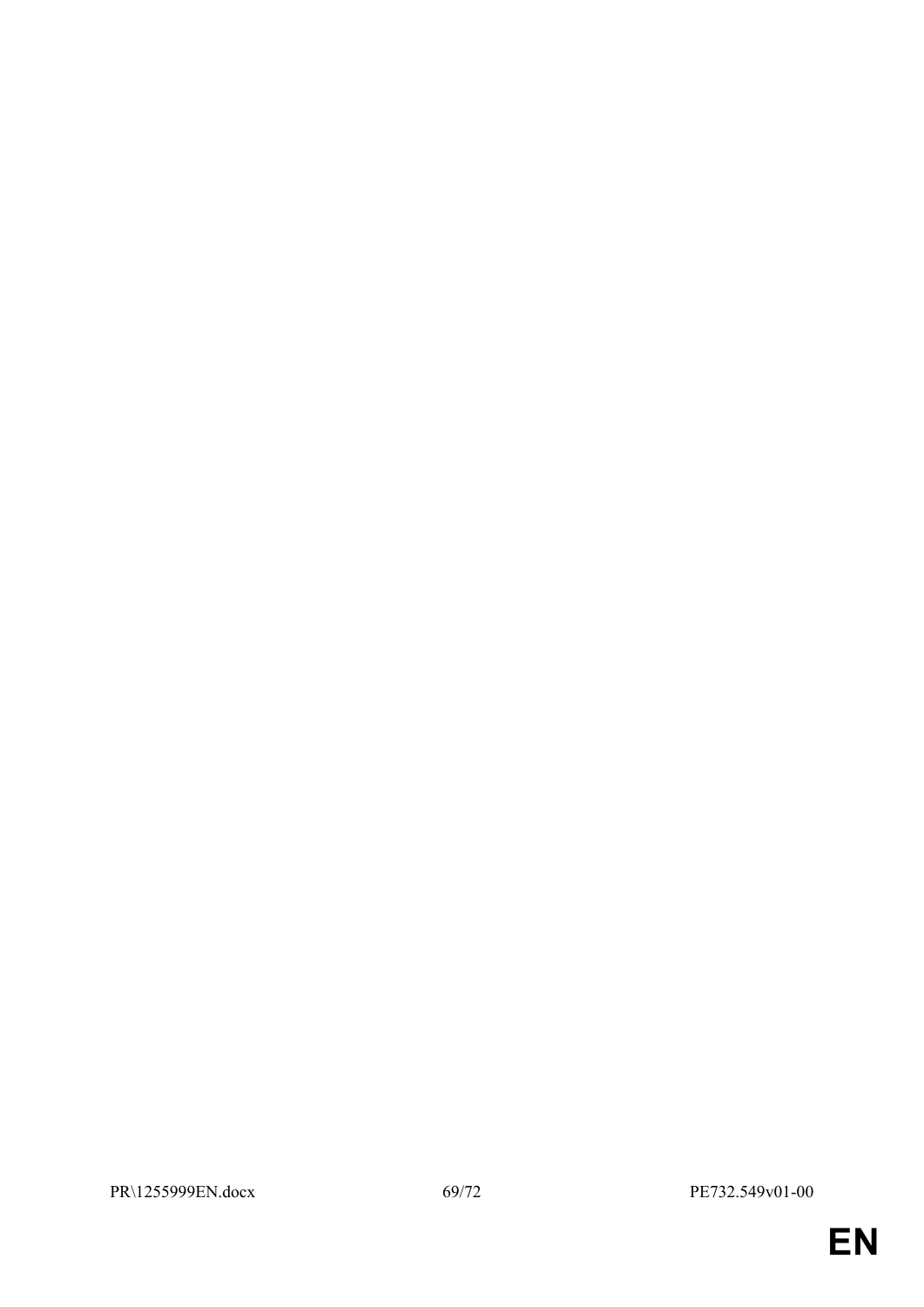# **EXPLANATORY STATEMENT**

## **Background to the Commission proposal**

The Alternative Investment Fund Manager Directive (AIFMD) was adopted in 2011 in the wake of the global financial crisis, to achieve coherent supervision and management of the risks that alternative investment funds (AIFs) may generate, and to afford protection to investors.

Article 69 of the Directive calls for a review of its application, impact and scope. In this context, the European Commission presented in June 2020 a report and a detailed assessment to the European Parliament and the Council of the EU. The 'back to back' evaluation of the AIFMD contained in the Commission Impact Assessment finds that the Directive largely achieved its objectives, but could benefit from some improvements in areas that were either not sufficiently addressed in 2011 or that have evolved considerably since then.

Against this backdrop, the Commission also adopted a new Capital Markets Union (CMU) action plan on 24 September 2020.

The Commission has pointed out that completion of the CMU is needed more than ever in the current context. In order to support the economic recovery following the COVID-19 pandemic and the ongoing Russia aggression against Ukraine, the EU needs the sort of deep, competitive, efficient and reliable sources of funding and investment that integrated capital markets can offer.

In accordance with the conclusions of its report, its assessment and its CMU action plan, the Commission unveiled on 25 November 2021 its proposal for amending Directives 2011/61/EU and 2009/65/EC as regards delegation arrangements, liquidity risk management, supervisory reporting, provision of depositary and custody services and loan origination by alternative investment funds.

This Commission proposal is a regulatory fitness and performance programme (REFIT) initiative, part of the 2021 Commission work programme and the joint declaration on legislative priorities. Some elements are also relevant for retail collective investment schemes, regulated by the Undertakings for Collective Investment in Transferable Securities (UCITS) Directive, which is therefore also proposed to be amended in order to ensure coherence with the AIFMD.

The review of AIFMD together with the UCITS Directive is an essential part of the CMU project, one of the EU's greatest ambitions since 2015.

### **The Commission proposal**

The proposal of the European Commission, who, for the first time since its political response to the global financial crisis, has sought to review the functioning of these instruments in the Union with the purpose of strengthening the European financial system. The rapporteur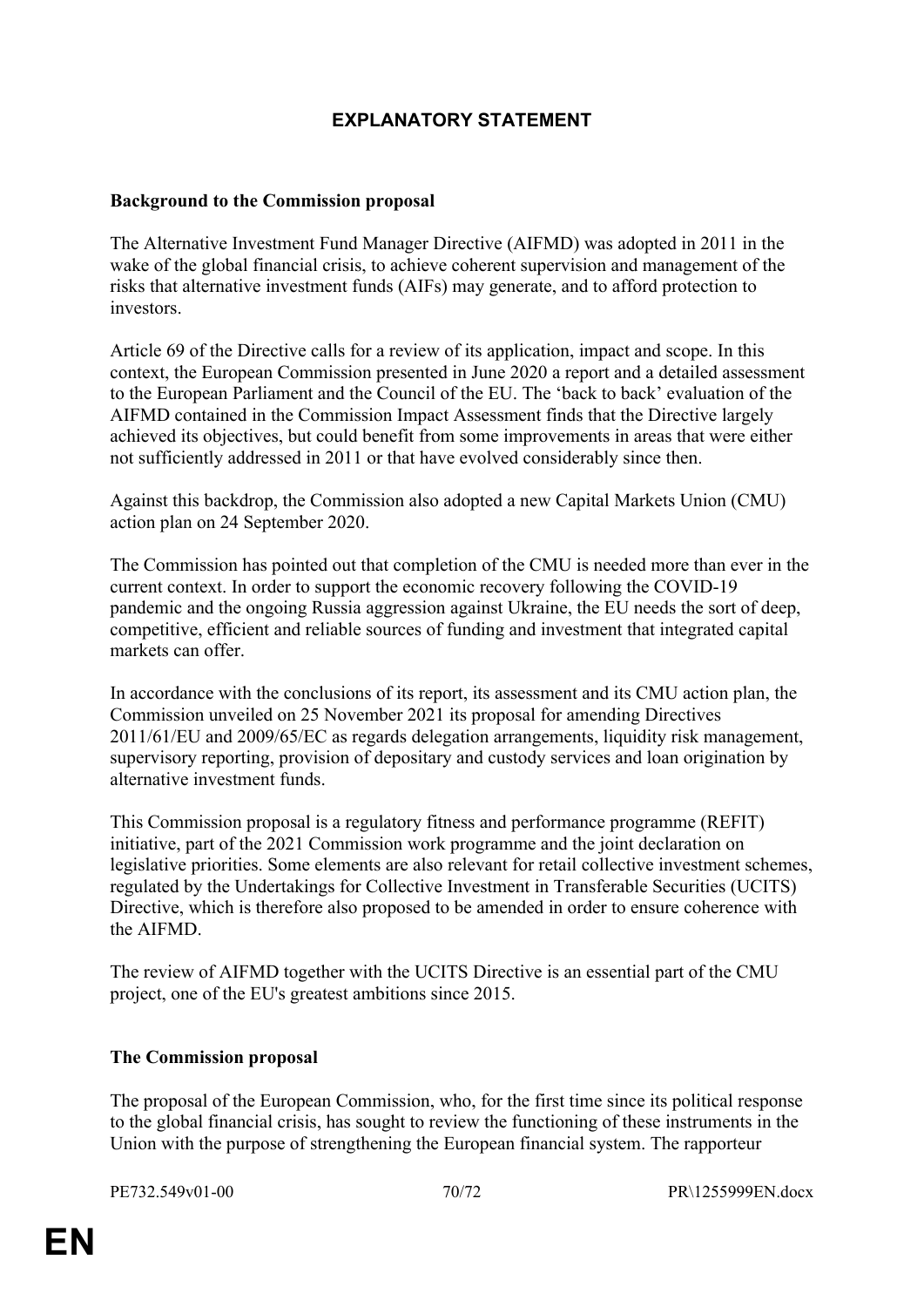welcomes the European Commission's commitment to the launch of the Capital Markets Union legislative package last November 2021 and considers it a necessary step towards the completion of the Capital Markets Union.

The global crisis caused by COVID-19 pandemic has made even more evident the intrinsic value that capital markets have for our households and businesses as a means of financing. A robust banking system in Europe has proven itself to be essential, but not enough for a strong response from our markets to unexpected shocks or crisis. Capital markets are a fundamental tool for the recapitalisation of our companies and to support the recovery of our European economy in these critical moments.

With regard to this proposed revision, it is worthy to note the benefits of alternative investment funds and collective investment vehicles in transferable securities as tools for diversifying investment portfolios and as an instruments for promoting savings for investors. In short, this Directive is intended to meet some of the major challenges and objectives set out in the European Commission's 2020 action plan since the launch of the CMU project.

The market of asset managers in Europe is functioning well and the European Union is a region that attracts large operations and international managers who want to invest in our markets. According to 2022 ESMA report *Annual Statistical Report on EU Alternative Investment Funds,* the size of the EU Alternative Investment Funds (AIF) market continued to expand to reach 5.9tn EUR in net asset value at the end of 2020, which represents one-third of the European Economic Area fund industry at the same date.

Being aware of the growing trend of this industry, which has increased by 8% over the same period in 2019, but is still below other markets such as the US, it is essential to reflect on how to continue facilitating this sector to grow in volume and quality at a pace that will make the EU a more competitive region.

European capital markets have grown in volume over the past few years, but there is still plenty of room for growth. The European Union operates and competes in a global market and the development of its industry must go a step further.

## **Position of the Rapporteur**

The amendments proposed by the rapporteur in this draft report are the result of an in-depth study of the subject matter and extensive discussions with various regulators, supervisors and stakeholders. The ultimate objective of the rapporteur's proposal is no other than to improve, enhance and facilitate the growth of the asset manager market in Europe.

With the amendments contained in this draft report, the rapporteur expects that the European capital markets, in particular with regard to alternative investment funds and undertakings for collective investment in transferable securities, can improve their functioning by encouraging their growth and global competitiveness.

This draft report responds to the Commission's proposal, seeking to complete and contribute to the integration objective of European capital markets. In this sense, the main areas of improvement for the rapporteur are: